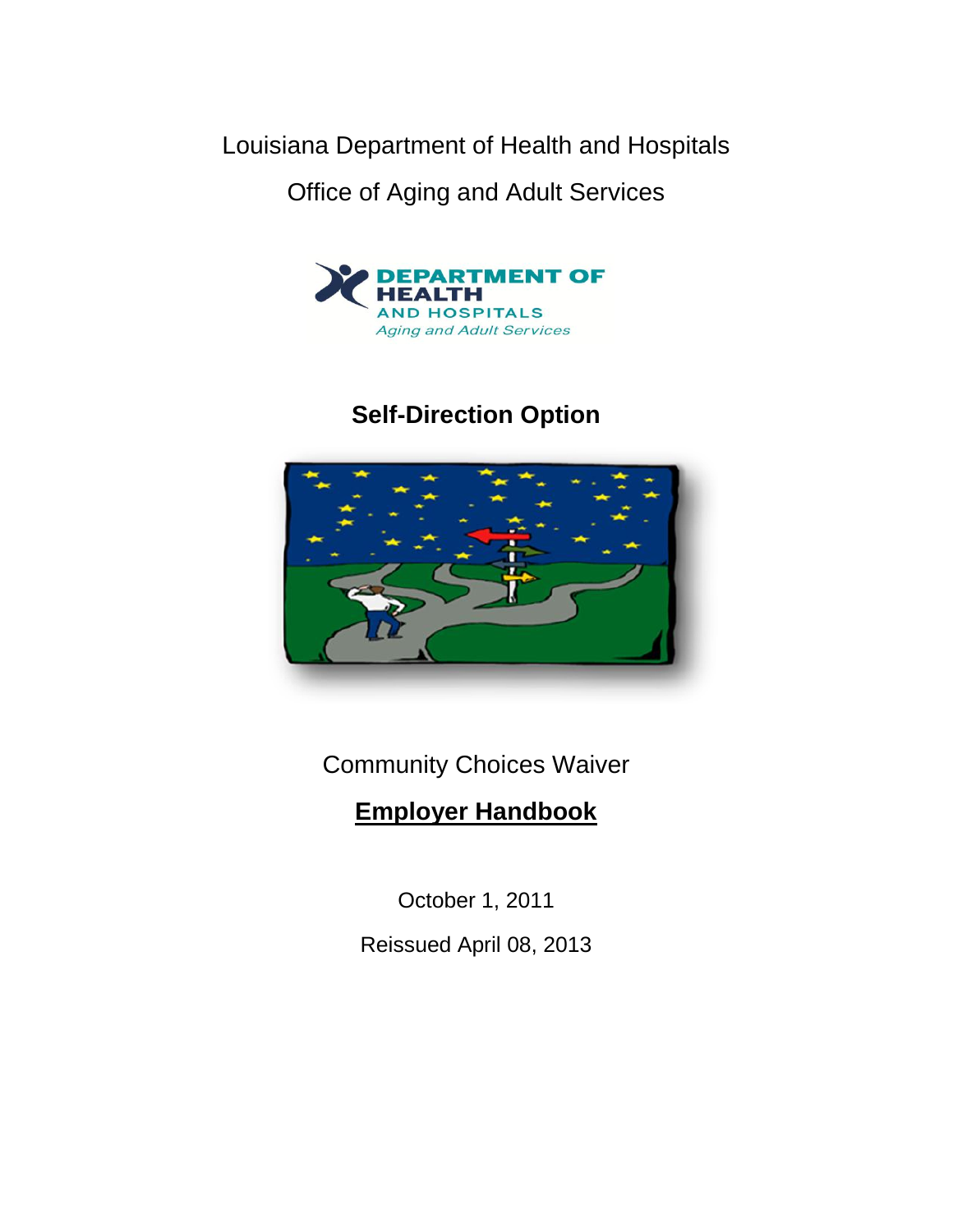# **Table of Contents**

| I. |                        |                        |
|----|------------------------|------------------------|
|    |                        |                        |
|    |                        |                        |
|    |                        |                        |
|    |                        |                        |
|    |                        |                        |
|    |                        |                        |
|    |                        |                        |
|    |                        |                        |
|    |                        |                        |
|    |                        |                        |
|    |                        |                        |
| Ш. |                        |                        |
|    |                        |                        |
|    |                        |                        |
|    |                        |                        |
|    |                        |                        |
|    |                        |                        |
|    |                        |                        |
|    |                        |                        |
|    |                        |                        |
|    |                        |                        |
|    | Reissued April 8, 2013 | <b>OAAS-ADM-11-019</b> |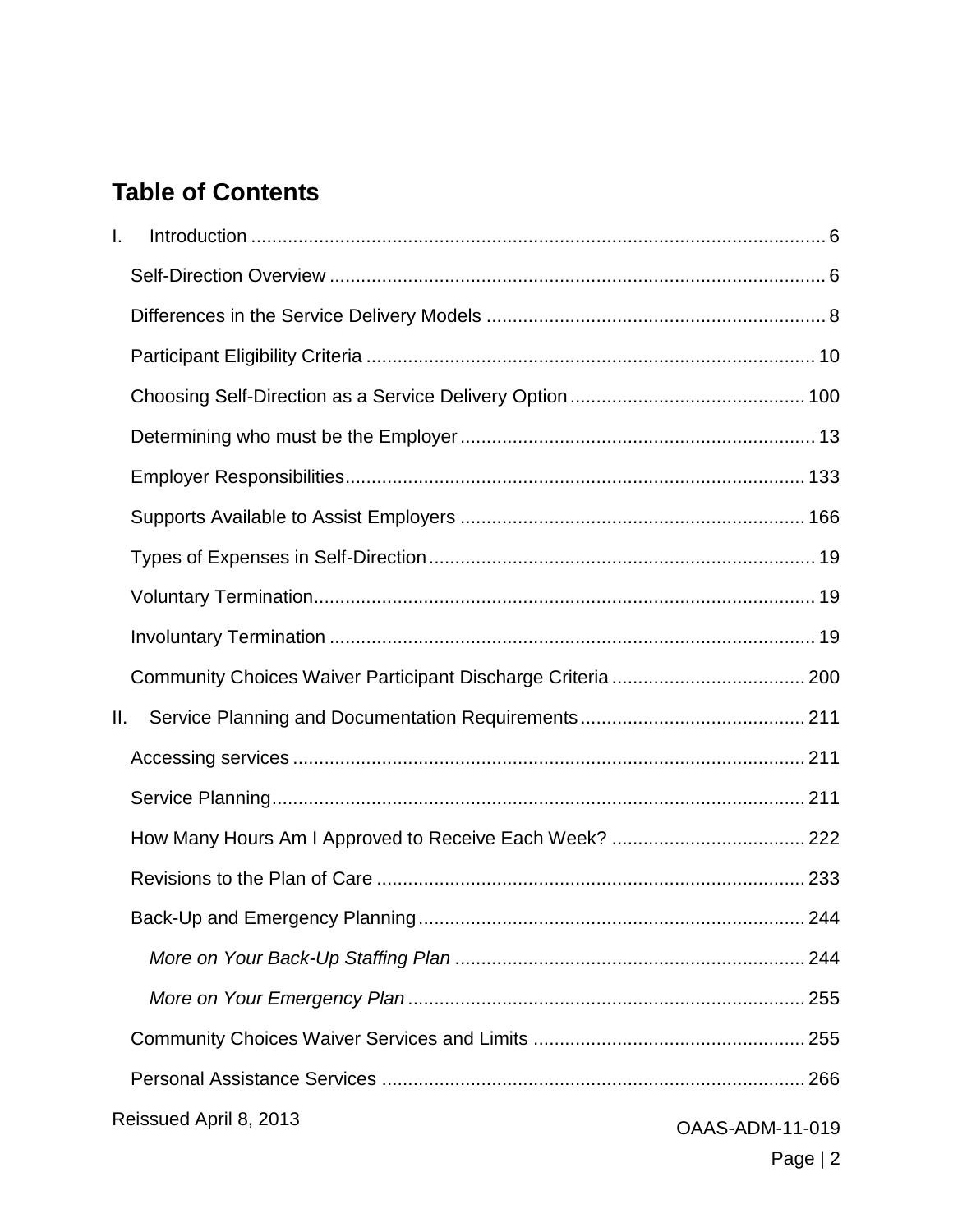| Reissued April 8, 2013 | <b>OAAS-ADM-11-019</b> |
|------------------------|------------------------|
|                        | Page $ 3 $             |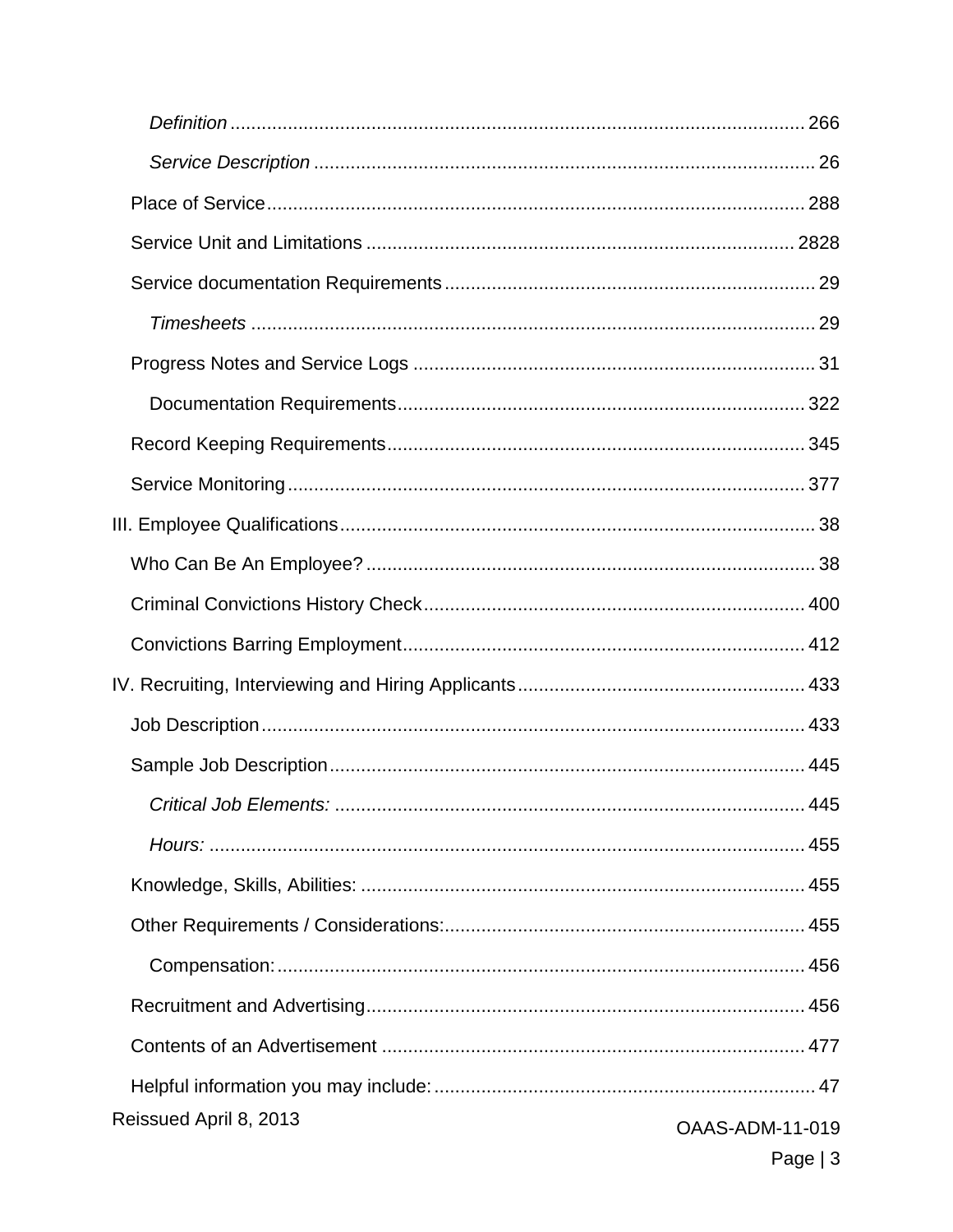| Sample Questions for a Face-to-Face Interview with an Applicant501              |                        |
|---------------------------------------------------------------------------------|------------------------|
|                                                                                 |                        |
|                                                                                 |                        |
|                                                                                 |                        |
|                                                                                 |                        |
|                                                                                 |                        |
| Sample Verification of Initial Employee Training Requirements Form and Training |                        |
|                                                                                 |                        |
|                                                                                 |                        |
|                                                                                 |                        |
|                                                                                 |                        |
|                                                                                 |                        |
|                                                                                 |                        |
|                                                                                 |                        |
|                                                                                 |                        |
|                                                                                 |                        |
|                                                                                 |                        |
|                                                                                 |                        |
|                                                                                 |                        |
|                                                                                 |                        |
| Reissued April 8, 2013                                                          | <b>OAAS-ADM-11-019</b> |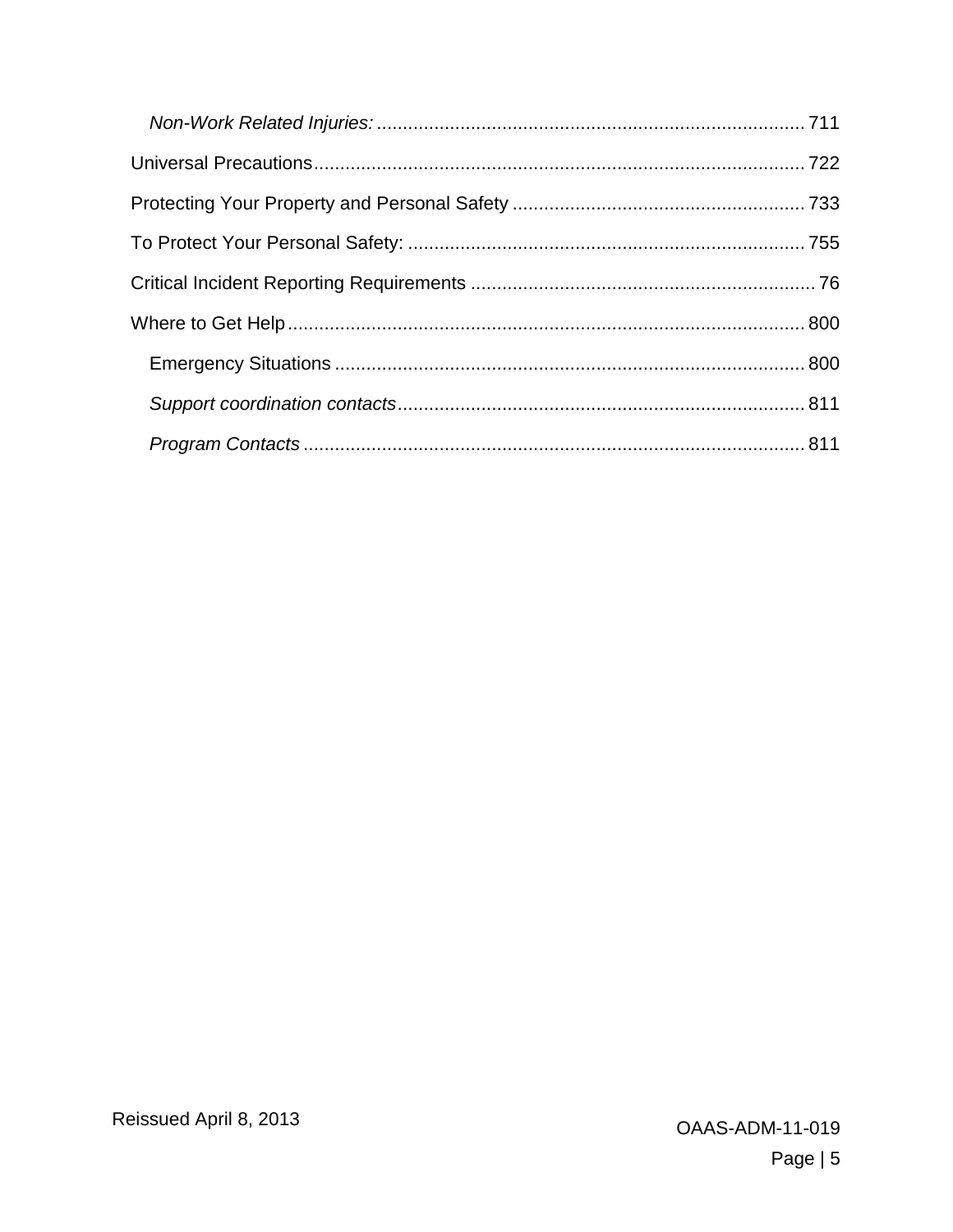## <span id="page-5-0"></span>**I. Introduction**

## <span id="page-5-1"></span>*Self-Direction Overview*

Self-Direction is a service delivery option which allows participants to become the employers of the people they choose to hire to provide supports for them. As the employers, participants are responsible for recruiting, training, supervising, and managing the people they choose to hire. This option gives participants the most control over their supports, but also requires the most responsibility.

Self-Direction is based on the principles of self-determination, which mean that a person has the ability or right to make his / her own decisions, and include the following:

- Freedom the opportunity to choose where and with whom you live, as well as how you organize all important aspects of your life
- Authority the ability to control some targeted amount of public dollars
- Support the ability or organize support in ways that are unique to you
- Responsibility the obligation to use public dollars wisely and to contribute to your community
- Confirmation the recognition that program participants must be a major part of the redesign of the human service system of long-term care

With Self-Direction, you control the amount spent on wages and benefits for your employees within the guidelines established by the program in which you are enrolled. With assistance from your support coordinator, you, as the employer, are required to budget payments for wages and required employment-related taxes.

Your support coordinator will provide you with an initial overview on Self-Direction, followed by on-going support and assistance as needed. Your support coordinator will continue to assist you with the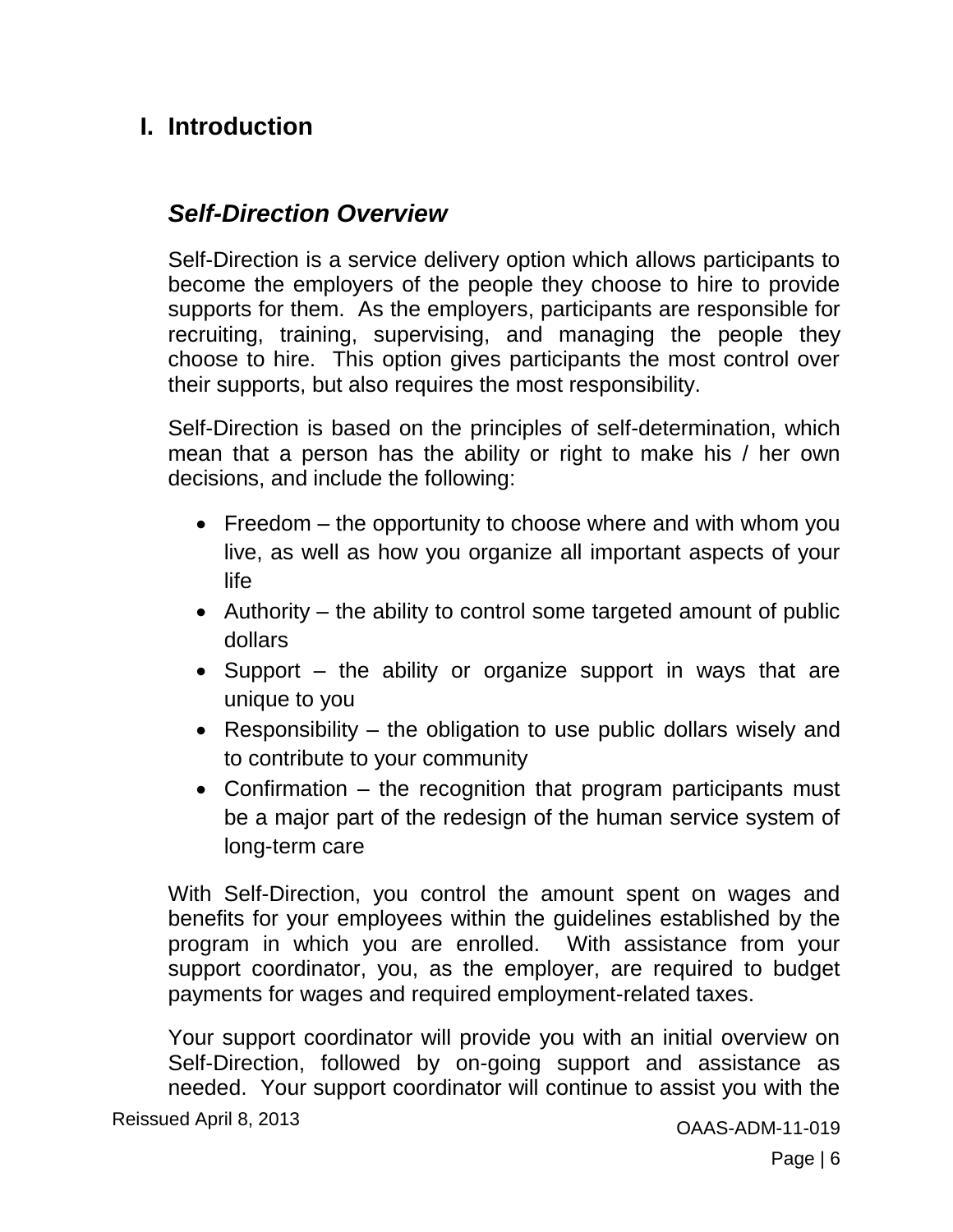development of your Plan of Care, budget planning, ongoing evaluation of supports and services, and organizing the unique resources that you need.

The fiscal agent will process payroll for your employees at least twice per month and make the required tax withholding and deposits with state and federal agencies on your behalf. The fiscal agent will send you reports of your spending so that you can keep track of the amount of service hours you have used and the amount you have remaining for use.

The enrollment date for Self-Direction is determined by your Plan of Care / Revision effective start date.

No expenses may be incurred prior to completion of:

Overview: Your support coordinator will give you an overview of the material covered in the Self-Direction Employer Handbook and both you and your support coordinator sign the "Service Agreement" form.

Standards for Employee: Your support coordinator completes the "Applicant Verification" form to verify that your potential employees meet the program qualifications.

Start Date: Your support coordinator submits the "Service Agreement" form, "Applicant Verification" form, and other required forms found in the Start-Up Packet to the fiscal agent to request a start date for you to begin Self-Direction. Written confirmation of the "Good to Go" date must be received from the fiscal agent prior to any employee providing services.

Forms are completed: The fiscal agent ensures that the forms/documents found in the Start-Up Packet are complete and clears your potential employees for hire. The Start-Up Packet contains the forms necessary to establish you as the employer, timesheets, payroll schedule, rate sheet, and employee application forms.

Approved Plan: Your Plan of Care is approved by the appropriate support coordination agency designee or Office of Aging and Adult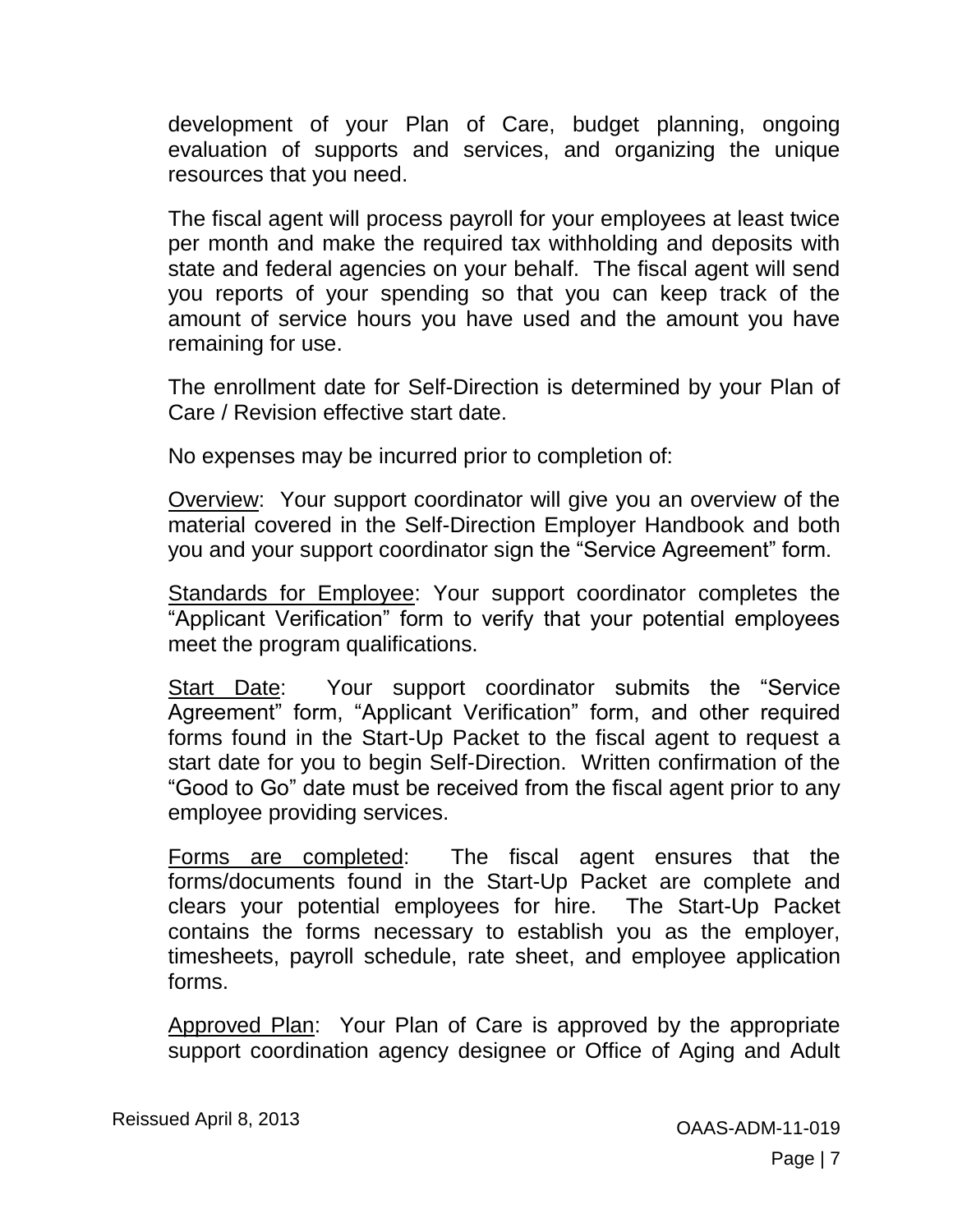Services Regional Office (OAAS R.O.) (if applicable) to reflect the funds available for use in Self-Direction.

## <span id="page-7-0"></span>*Differences in the Service Delivery Models*

This table explains some of the differences in responsibilities and benefits between Self-Direction and the traditional direct service provider agency ("Agency") model.

| <b>Questions Regarding Service Delivery</b><br><b>Models</b>                                                                                                | <b>Self-Direction</b>                                                                                   | <b>Agency</b>                                  |
|-------------------------------------------------------------------------------------------------------------------------------------------------------------|---------------------------------------------------------------------------------------------------------|------------------------------------------------|
| Who is the "employer?"<br>Who has responsibility for hiring and firing<br>my direct service workers?                                                        | $Emplayer =$<br>participant or the<br>Responsible<br>Representative of a<br>participant                 | <b>Provider Agency</b>                         |
| Who is responsible for withholding and<br>depositing employment related taxes and<br>performing payroll functions?                                          | Fiscal Agent =<br>Payroll Agent for<br>Employer                                                         | <b>Provider Agency</b>                         |
| Who determines the compensation and<br>work related budgets for the employee(s)?                                                                            | <b>Employer with</b><br>assistance from<br>your support<br>coordinator.                                 | <b>Provider Agency</b>                         |
| Who recruits, trains, manages, evaluates<br>and dismisses employees?                                                                                        | <b>Employer with</b><br>assistance from<br>your support<br>coordinator.                                 | Participant and / or<br><b>Provider Agency</b> |
| Who must ensure that criminal history and<br>registry<br>checks<br>direct<br>service<br>are<br>documented and that an applicant is<br>eligible to be hired? | Fiscal Agent (the<br>fiscal agent<br>conducts the initial<br>check) and                                 | <b>Provider Agency</b>                         |
|                                                                                                                                                             | Employer (the<br>employer is<br>required to check<br>the direct worker<br>registry every six<br>months) |                                                |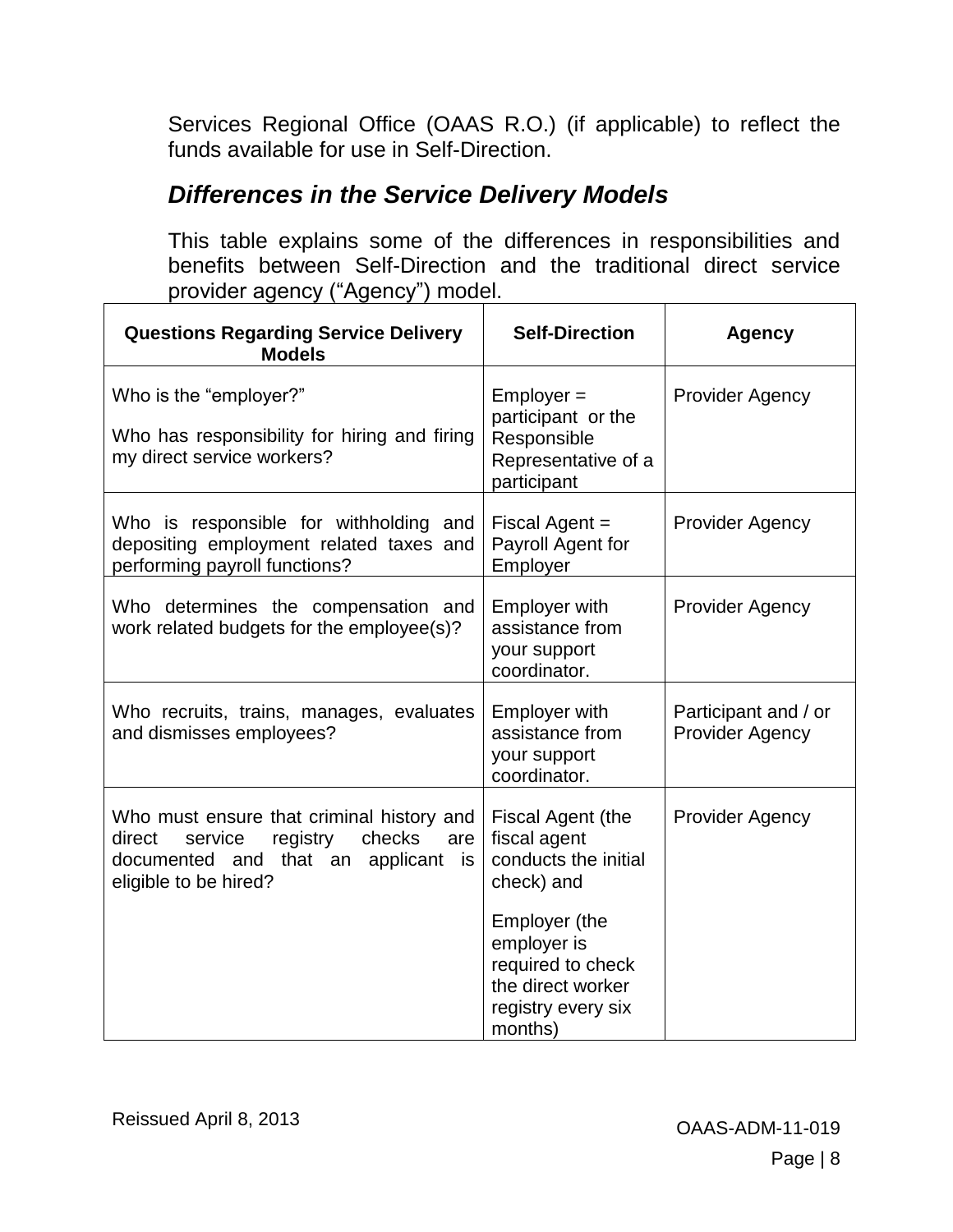| <b>Questions Regarding Service Delivery</b><br><b>Models</b>                                        | <b>Self-Direction</b>                                        | <b>Agency</b>                                                   |
|-----------------------------------------------------------------------------------------------------|--------------------------------------------------------------|-----------------------------------------------------------------|
| Who is responsible for on-the-job injury and<br>other liabilities of the employee(s)?               | Employer                                                     | <b>Provider Agency</b>                                          |
| Who is responsible for providing back-up<br>coverage for direct service workers?                    | Employer,                                                    | Participant and<br><b>Provider Agency</b>                       |
| Who is responsible for monitoring service<br>delivery?                                              | Employer, support<br>coordinator and<br><b>OAAS</b>          | Participant, Provider<br>Agency, support<br>coordinator, & OAAS |
| Who<br>monitoring<br>responsible for<br>is is<br>employment related costs and staying in<br>budget? | Employer, support<br>coordinator, and<br><b>Fiscal Agent</b> | Participant, Provider<br>Agency                                 |

You may choose to leave Self-Direction at any time to receive services from a traditional direct service provider agency – just contact your support coordinator.

If you choose to leave Self-Direction, you must remain with a direct service provider agency for at least 90 days (3 months) before returning to the Self-Direction option.

- The Self-Direction "Employer" is listed in all of the ten (100%) responsibilities and benefits listed above for the Self-Direction service delivery.
- The "Participant" is listed in only four of the ten (40%) responsibilities and benefits listed for the Agency Model.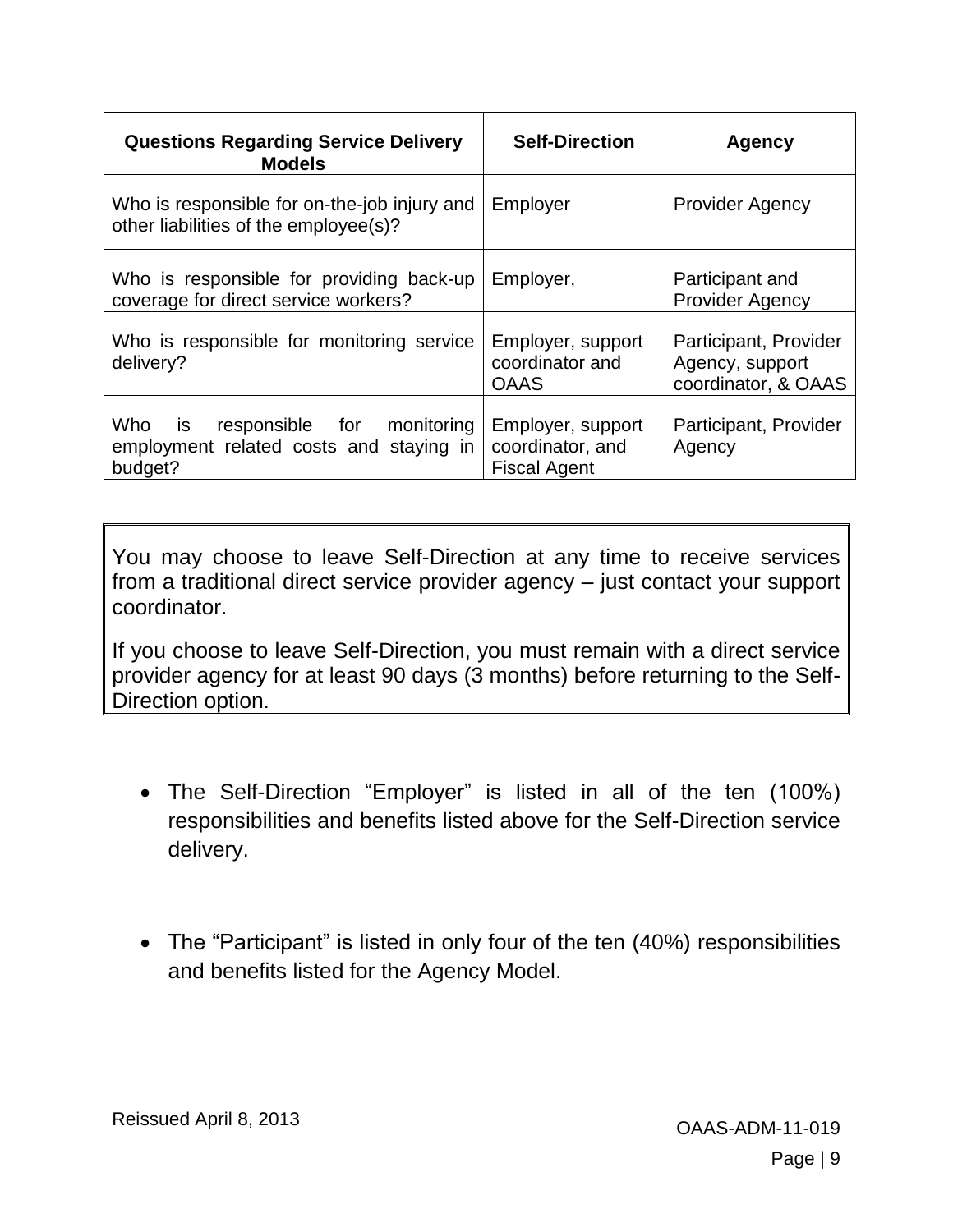# <span id="page-9-0"></span>*Participant Eligibility Criteria*

To be eligible for participation in the Self-Direction option, a person must:

- Be a Community Choices Waiver participant;
- Be able to participate in the Self-Direction option without a lapse in or decline in the quality of care or an increased risk to health and welfare;
- Complete the mandatory overview training provided by the support coordinator, which includes an initial Self-Direction enrollment overview provided by your support coordinator and any on-going training that may be provided by your support coordinator, the fiscal agent, the OAAS R.O. or its designee;
- Understand the rights, risks and responsibilities of managing his / her own care and managing and using an individual budget. If the participant is unable to make decisions independently he / she must have a responsible representative as listed in the participant's Plan of Care who understands the rights, risks, and responsibilities of managing the care and the supports of the participant within his//her individualized budget and who is willing to make decisions.

## <span id="page-9-1"></span>*Choosing Self-Direction as a Service Delivery Option*

Participants are informed of the Self-Direction option by their support coordinators at the time of the initial assessment, annually and as requested by participants and / or their responsible representative(s). If a participant is interested in Self-Direction, the support coordinator will provide detailed information regarding the differences between service delivery options, role and responsibilities of each option, and benefits and risks associated with Self-Direction. There is also a self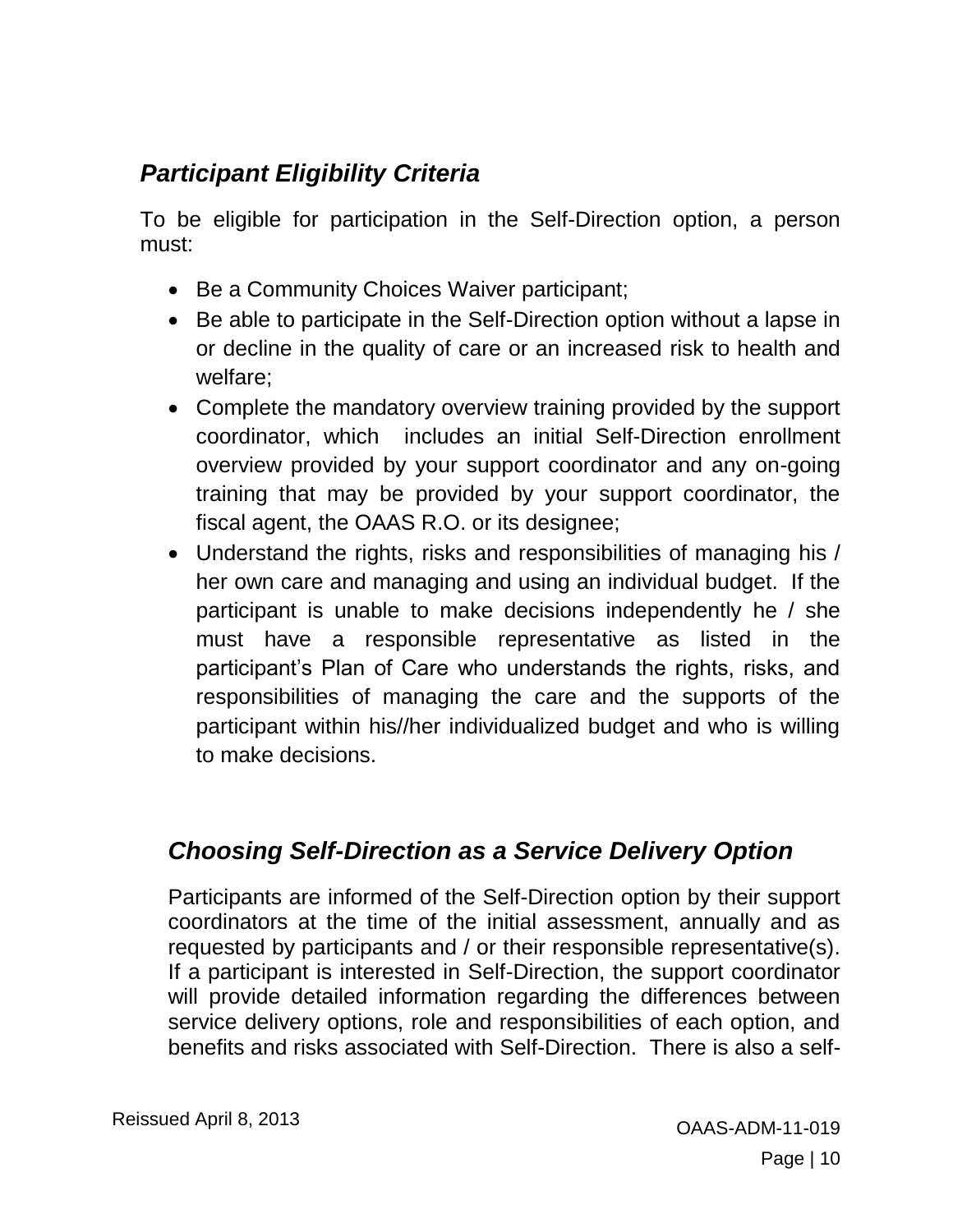assessment tool to help participants in this decision-making process. This tool can be found on the fiscal agent's website.

If a participant decides that he / she would like to participate in the Self-Direction option, the support coordinator will provide the participant with a copy of the Self-Direction Employer Handbook and Start-Up Packet and will complete the following activities:

- Assists in determining what supports the participant will need to participate in Self-Direction (*e.g.,* minimum number of workers needed, access to fax machine or internet);
- Arranges for supports and services;
- Informs the fiscal agent of the participant's decision to participate in Self-Direction in order to obtain a projected start date for the participant to begin Self-Direction;
- Informs the participant of the projected start date for him/her to begin Self-Direction;
- Provides an overview on the material covered in Self-Direction Employer Handbook as verified by the completed "Service Agreement" form, which includes giving participants an overview on the process for completing the following duties: recruiting, hiring, and training workers; determining workers' duties consistent with service specifications; determining workers' schedule consistent with service specifications and participant's approved Plan of Care; determining workers' wages and benefits; scheduling workers; orienting and instructing workers in duties; supervising workers; evaluating workers' performance; verifying and approving time worked by workers; terminating workers; and the process for completing service documentation and reporting critical incidents;
- Assists the participant in verifying applicants' qualifications with use of the completed "Applicant Verification" form; and
- Assists the participant with completing the required forms in the Start-Up Packet.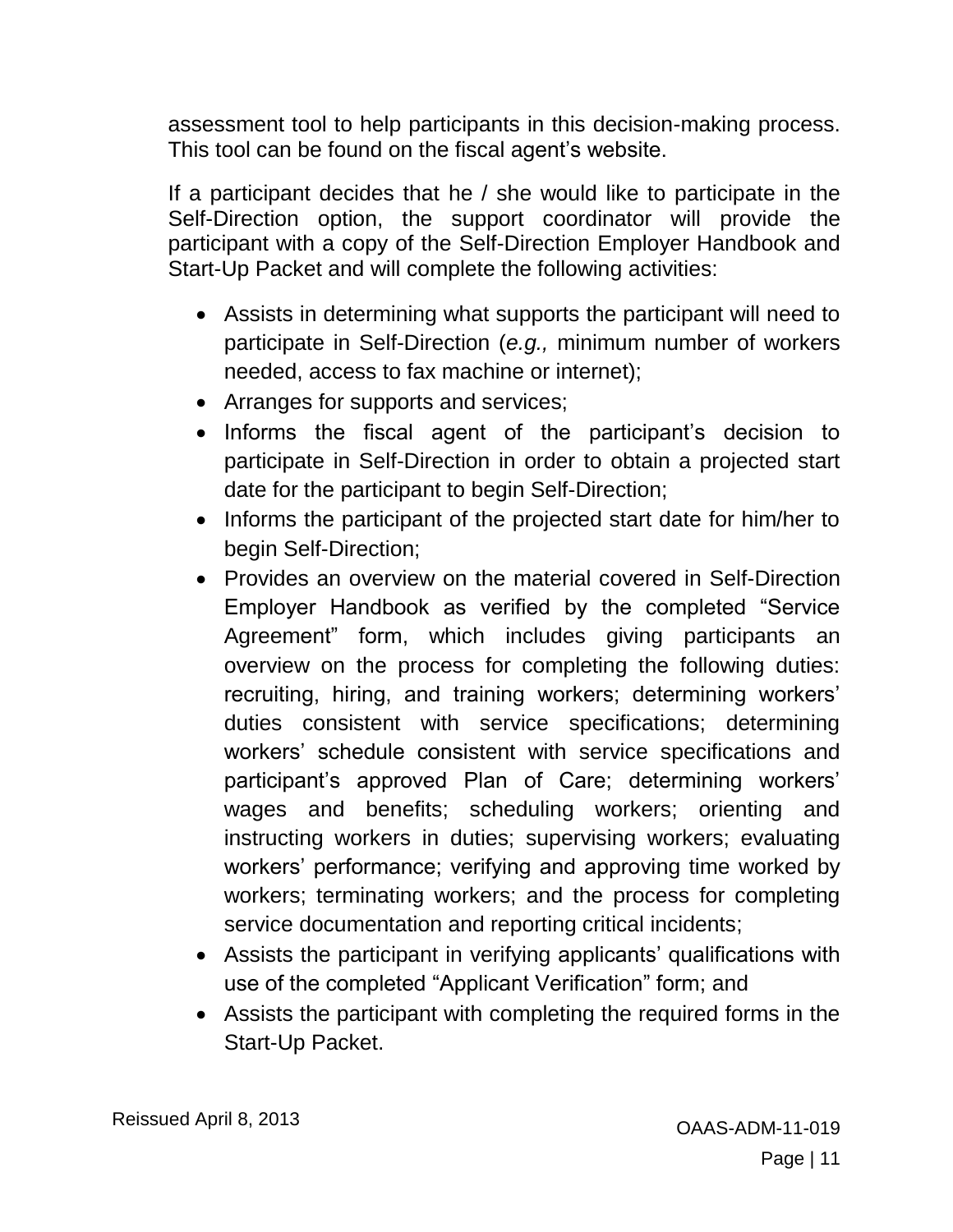The support coordinator will send the "Service Agreement" form, "Applicant Verification" form and required forms/documents (as referenced in the Start-Up Packet) to the fiscal agent to request a start date for the participant to begin the Self-Direction option.

The fiscal agent will inform the support coordinator in writing of the participant's established Self-Direction start date (also referred to as "Good to Go" date), at which time the support coordinator will:

- Inform the participant of the established start date to begin Self-Direction;
- Meet with the participant and his / her responsible representative to develop the individualized Plan of Care, staffing back-up plan, and the emergency plan;
- Submit the Plan of Care / Revision documents to the appropriate support coordination agency designee or OAAS Regional Office (if applicable) for approval. The appropriate support coordination agency designee or OAAS Regional Office (if appropriate) will not approve the Plan of Care / Revision until clearance is received from the fiscal agent that the participant's support coordinator is complete and that applicants are cleared for hire;
- Notify the provider agency, as necessary, of the participant's transition to Self-Direction;
- Inform the participant of the begin date for the service quarter (3 month) and the amount of prior authorized hours available for use in the specified quarter;
- Submit the approved Plan of Care / Revision to the participant/responsible representative and OAAS Regional Office; and
- Submit the demographic page and budget worksheets of the participant's approved Plan of Care / Revision to the fiscal agent.

Reissued April 8, 2013 **COLLECT ACCESS** COAAS-ADM-11-019 **Note**: Participants will be limited to beginning Self-Direction to the first of every month unless the participant is an initial waiver participant, a person transitioning from another Medicaid waiver program, or a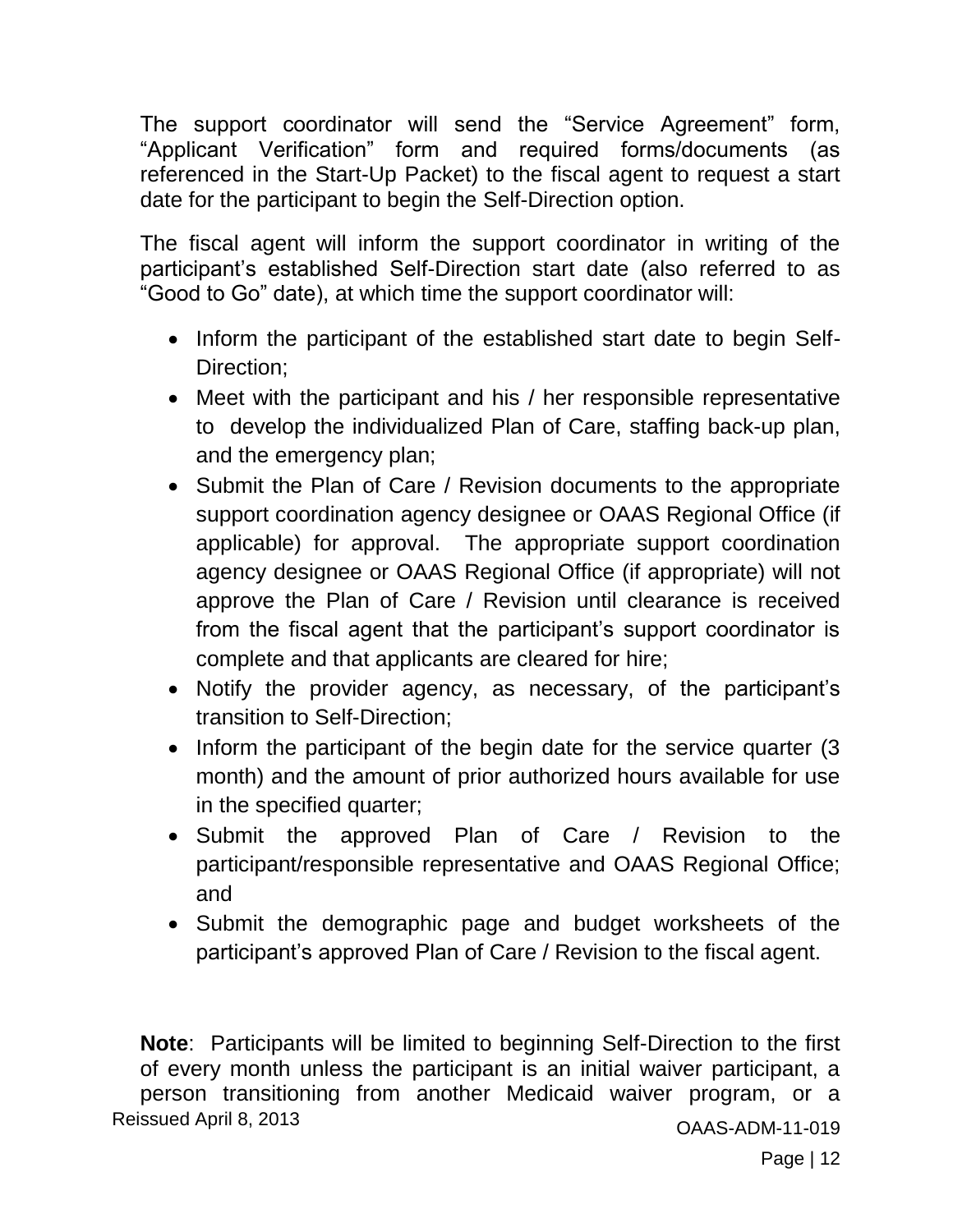participant who is determined by the appropriate support coordination designee or OAAS Regional Office (if applicable).

#### <span id="page-12-0"></span>*Determining who must be the Employer*

The EMPLOYER is the person that must be recorded by and registered with federal and state government agencies as the employer for legal purposes.

The person receiving services is the "participant." The participant may be the employer.

The EMPLOYER must be:

- The participant; or
- A responsible representative of the participant.

#### <span id="page-12-1"></span>*Employer Responsibilities*

As an Employer in Self-Direction, you have additional benefits and responsibilities that you do not have with a traditional direct service provider agency.

- You have the benefit of setting the hourly pay rate for your employee(s), within the guidelines established by your program. You also have the benefit of hiring your own employee(s). You must pay your employee at least minimum wage.
- You also have the responsibilities that come with being an employer. As an employer you are required to:
	- $\triangleright$  Recruit, hire, train, manage, and if necessary, terminate your employee(s);
	- $\triangleright$  Perform direct service worker registry checks every six months after initial pre-hire check by the fiscal agent in accordance with the below outlined example:
		- The instructions for completing a search of the DSW registry is as follows::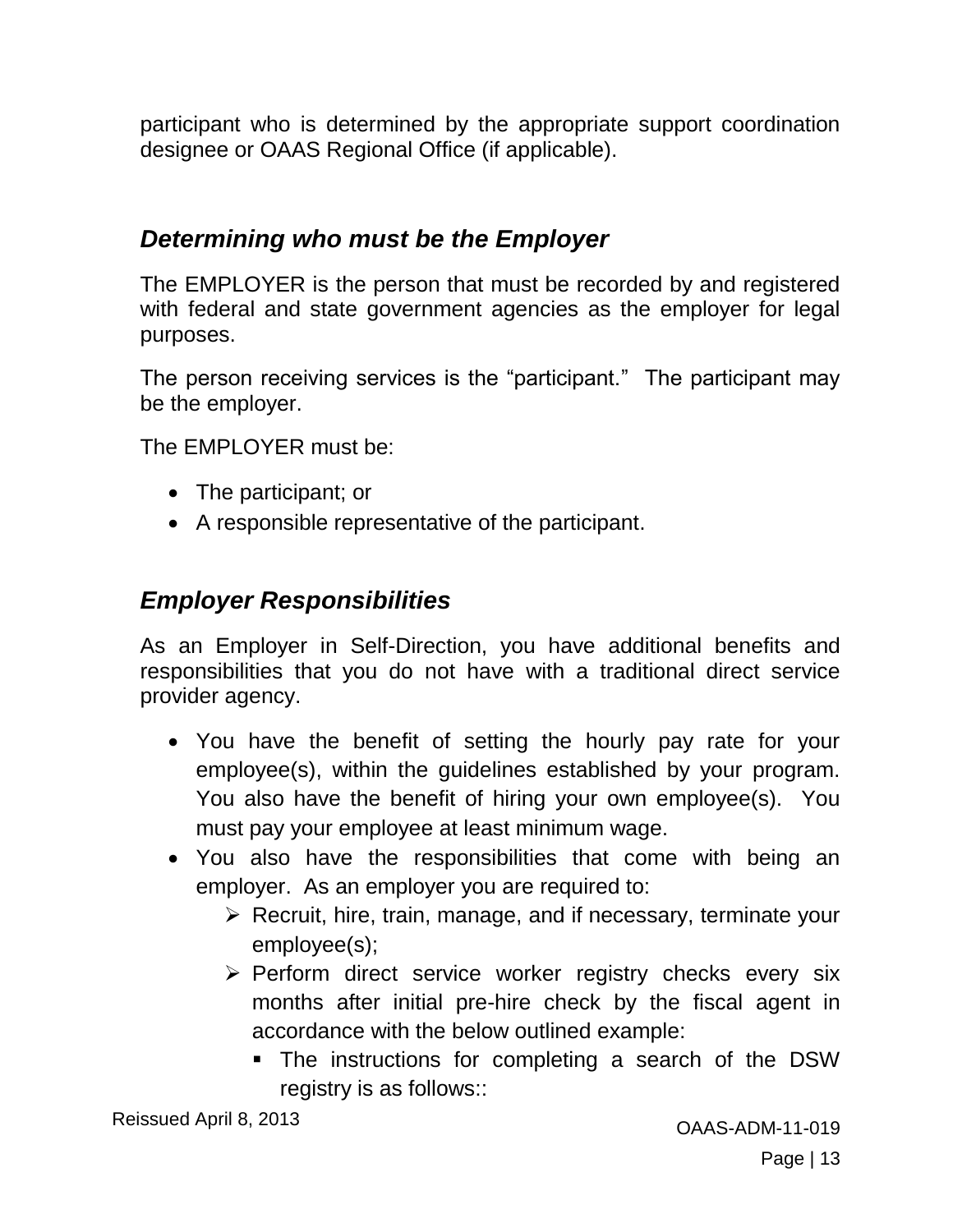- 1. Go to www.labenfa.com
- 2. Click on the hyperlink entitled "Nurse Aide Registry/Direct Service Worker Registry"
- 3. On the "Employee Type" box/pull-down menu, select "DSW"
- 4. Type in the employee's social security number and enter.
- 5. Click on the search icon to bring up existing records.
- 6. Repeat steps 1 through 5 using the employee's first, middle, and last name
- 7. Repeat steps 1 through 5 using the employee's first and last name.
- 8. Repeat steps 1 through 5 using the employee's first, middle and last name and date of birth.
- 9. Repeat steps 1 through 5 using the employee's first and last name and date of birth.

10.Repeat steps 1 through 5 using the name the employee typically uses if different from what has been used to complete previous searches.

- If the person's name appears, then that person has had a finding of abuse or neglect placed against him/her and you cannot hire that person or allow him/her to continue working. If the person's name does not appear, then a finding of abuse or neglect has not been placed against him/her and he/she can continue working (presuming all other requirements for employment continue to be met). If this is the case the following message will appear in the box at the bottom of the page: "No Data. Verify the correct employee type was selected."
- $\triangleright$  To abide by non-discrimination policies on the basis of race, religion, gender, sexual orientation, age, or disability;
- $\triangleright$  Complete all employer-related paperwork and the duties related to payroll;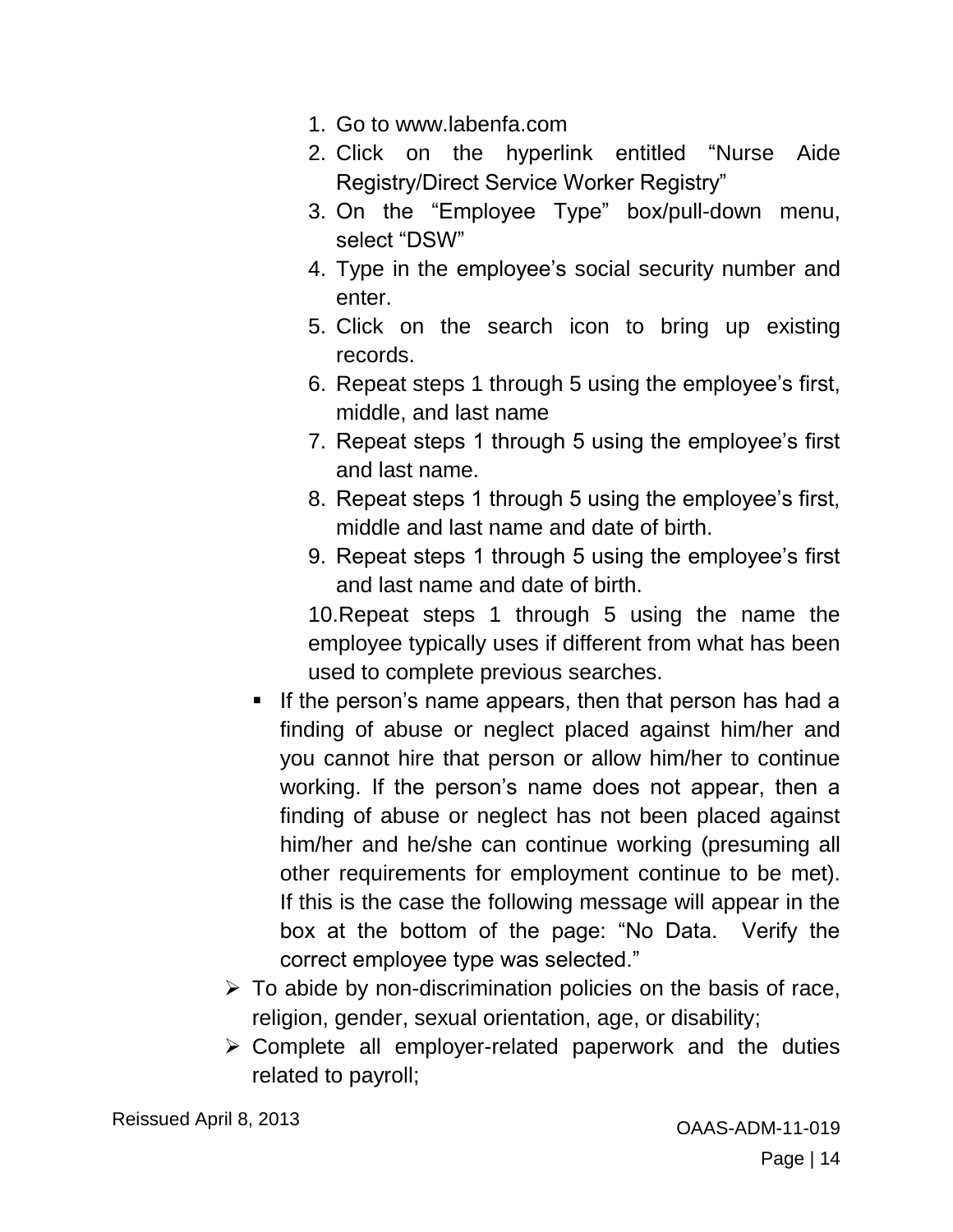- $\triangleright$  Review your payroll reports upon receipt to ensure accuracy;
	- If not accurate, report the differences to your support coordinator and the fiscal agent.
- $\triangleright$  Ensure that your employees complete the required service documentation, such as service logs, progress notes and timesheets;
- Maintain all required documentation as specified in Section II: Service Planning and Documentation Requirements, "Record Keeping Requirements;"
- Ensure that your employees meet all OAAS-specified training requirements as outlined in the Record Keeping Requirements section of this handbook ;
	- **the employer must maintain documentation verifying** completion of all required training regardless of the source of that training and
	- A copy of the employee's current training documentationmust be on file with the fiscal agent in order for the employee to be paid for working with you. An initial training verification form is provided by the fiscal agent in the Employee Packet. The purpose of this verification form is to document that initial employee training requirements are met. A sample of a completed verification form is found in the section of this handbook entitled, "Recruiting, Interviewing and Hiring Applicants". Thereafter the fiscal agent will check on-line training records to ensure continued compliance. The employer must provide the fiscal agent with documentation of subsequent training when training is obtained from a source other than the fiscal agent's on-line source.
- $\triangleright$  Ensure that your employees maintain current automobile insurance if they will be transporting you in their own car;
	- A copy of the employee's current automobile insurance must be on file with the fiscal agent before the

Reissued April 8, 2013 **CALL 1998** COAAS-ADM-11-019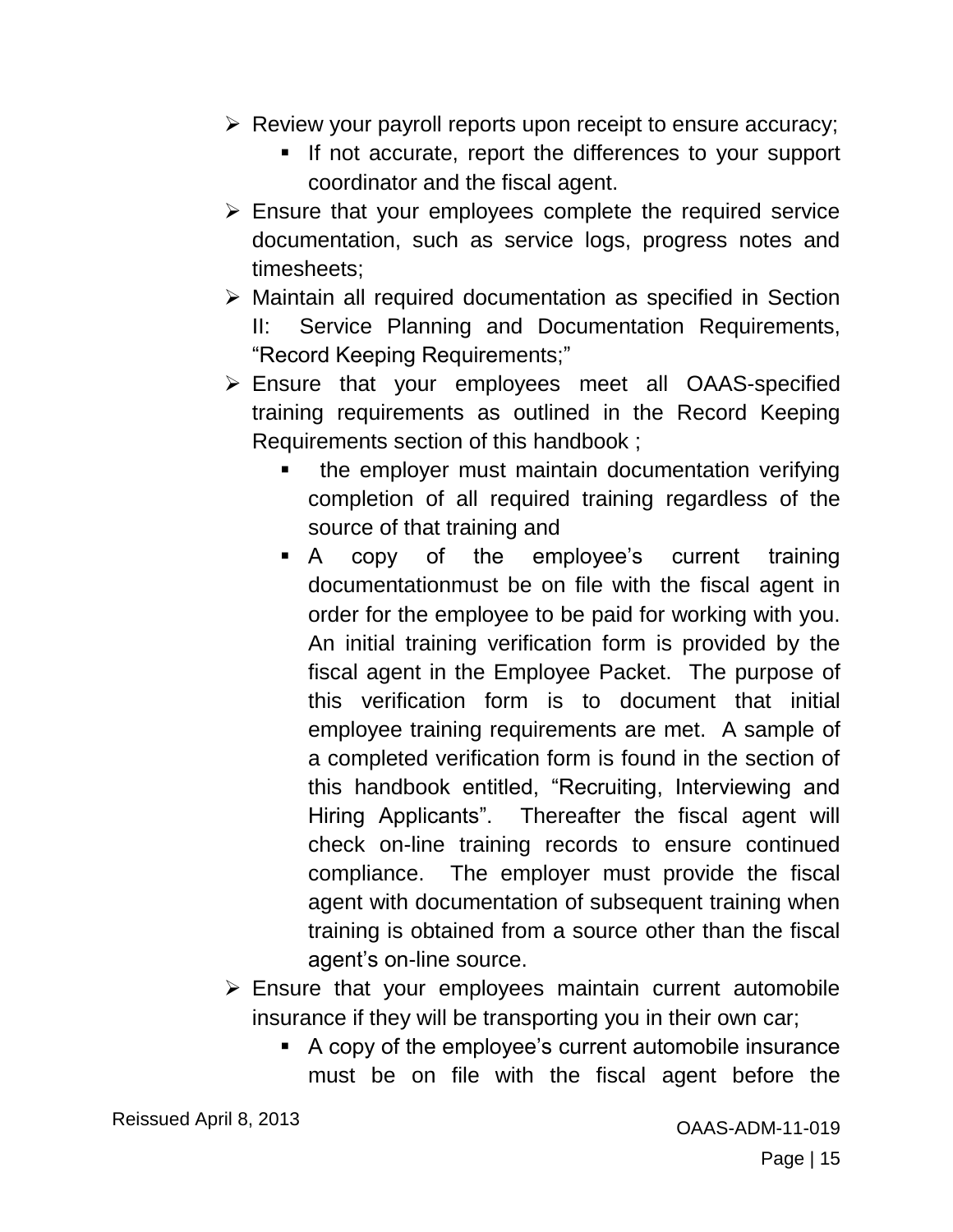employee provides any employment-related transportation to the participant or any other individual in his / her own car.

- Establish a mutually agreeable work schedule for your employees;
	- **The employer will be personally responsible for any** employee wages or supports that exceed the hours and services in the participant's approved Plan of Care.
- $\triangleright$  Establish a list of tasks to be performed by employees. Your employees' tasks must correlate, or compare, with the program specifications for the service that they are providing and with the participant's approved Plan of Care / Revision.
- $\triangleright$  Follow the parameters, or limits, set in the participant's approved Plan of Care;
- $\triangleright$  Have a functional, or working, back-up staffing plan in place in the event that an employee does not show up for work;
- $\triangleright$  Have a functional,, or working, emergency plan in place in the event of a disaster;
- $\triangleright$  Inform the fiscal agent immediately if an employee is injured on the job;
- $\triangleright$  Inform the fiscal agent and the participant's support coordinator when an employee is terminated;
- $\triangleright$  Wait until the fiscal agent clears your potential employees for hire before you allow them to do any work for you;
- $\triangleright$  Participate in required training as requested by the Office of Aging and Adult Services (OAAS) or its designee;
- $\triangleright$  Follow all rules and requirements pertaining to your program.

## <span id="page-15-0"></span>*Supports Available to Assist Employers*

Your support coordinator will continue to assist you with the development of your Plan of Care and with gaining access to needed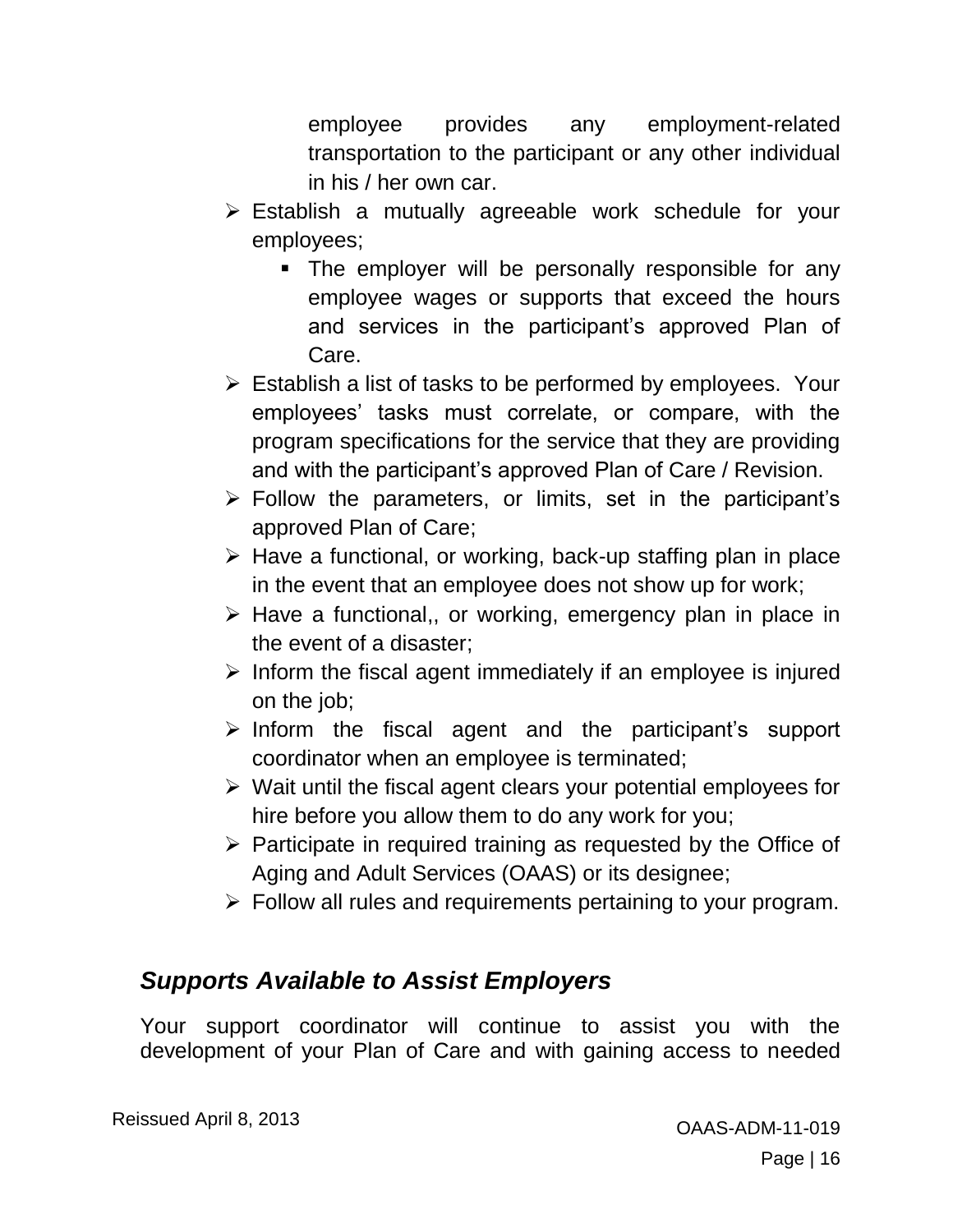services including medical, social, educational, housing and other supports as identified.

Support coordinators are responsible for:

- Assisting participants / employers with learning about choices and options for services;
- Assisting participants / employers with determining what supports are needed to participate in Self-Direction (e.g., minimum number of workers needed, access to fax machine or internet);
- Arranging for supports and services;
- Advising participants / employers on the material contained in the Self-Direction Employer Handbook;
- Assisting participants / employers with completing required forms (e.g., Start-Up Packet, Plan of Care) for participation in the Self-Direction option;
- Assisting participants / employers with developing a job description, task list, and work schedule for their employees;
- Assisting with verifying that potential employees meet program qualifications;
- Assisting with developing the Plan of Care;
- Assisting with developing the back-up staffing plan and emergency plan with participants / employers and employees;
- Assisting participants / employers with budget planning and with determining employees' wages within the limits established by the program;
- Advising participants / employers on how to schedule employees consistent with program specifications and the approved Plan of Care;
- Ensuring that all required information is kept up-to-date in the "Home Book;" The "Home Book" is defined in Section II: Service Planning and Documentation Requirements, "Record Keeping Requirements."
- Ensuring that services are provided according to the approved Plan of Care;

Reissued April 8, 2013 **CALL 1998** COAAS-ADM-11-019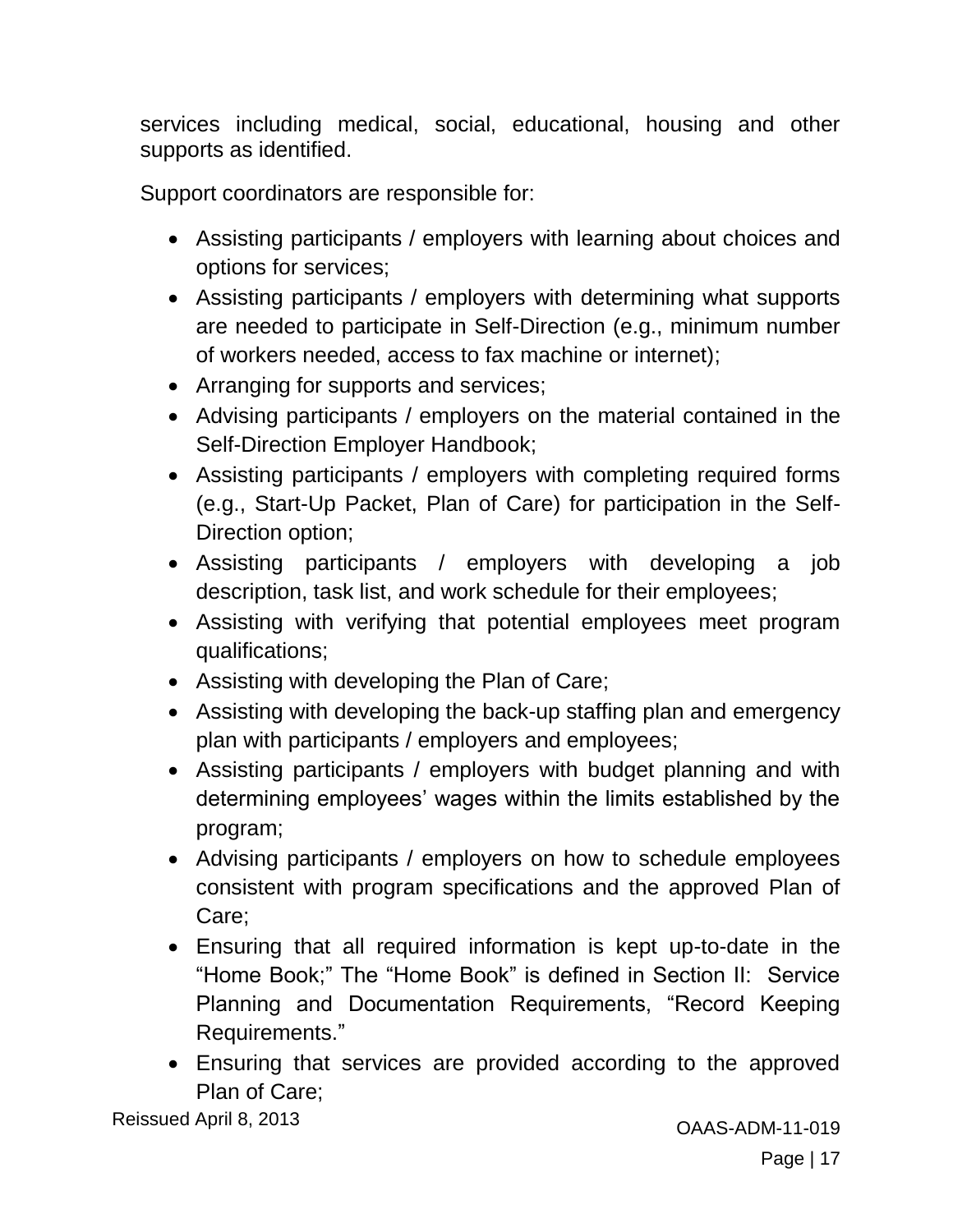- Assisting participants with making changes to their Plan of Care if needed;
- Monitoring implementation and effective dates;
- Informing participants / employers of all Self-Direction rules, policies, and procedures and of all program rules, policies and procedures;
- Informing participants / employers of critical incident reporting requirements;
- Following critical incident reporting procedures upon report or discovery of a critical incident, in accordance with "OAAS' Critical Incident Reporting Policies and Procedures (OAAS-ADM-10-020).

The fiscal agent is a required constituent of the Self-Direction option and will assist you in managing some of the financial responsibilities of being an employer. The fiscal agent will process your employer-related payroll and deposit and withhold the necessary employment-related taxes on your behalf.

The fiscal agent will verify that your employment-related paperwork, as found in the Start-Up Packet, is completed correctly. The fiscal agent will notify you if there are any errors which prevent your or your employees' paperwork from being processed. It is important that you submit corrected forms to the fiscal agent in a timely manner to prevent any service delays.

The fiscal agent will also notify you once your potential employees are clear for hire. You must not allow any person / applicant / potential employee to begin working for you until the fiscal agent notifies you that the person / applicant / potential employee is clear for hire. Please note that it will take the fiscal agent approximately four (4) business days to process your employees' required paperwork. If you do not receive notification from the fiscal agent within this timeframe, then you should contact your support coordinator or the fiscal agent.

Twice per month, the fiscal agent will send you payroll reports of your spending. A sample payroll report can be found in the Start-Up Packet. You should review each payroll report upon receipt to make sure that funds have been spent in a manner consistent with your Plan of Care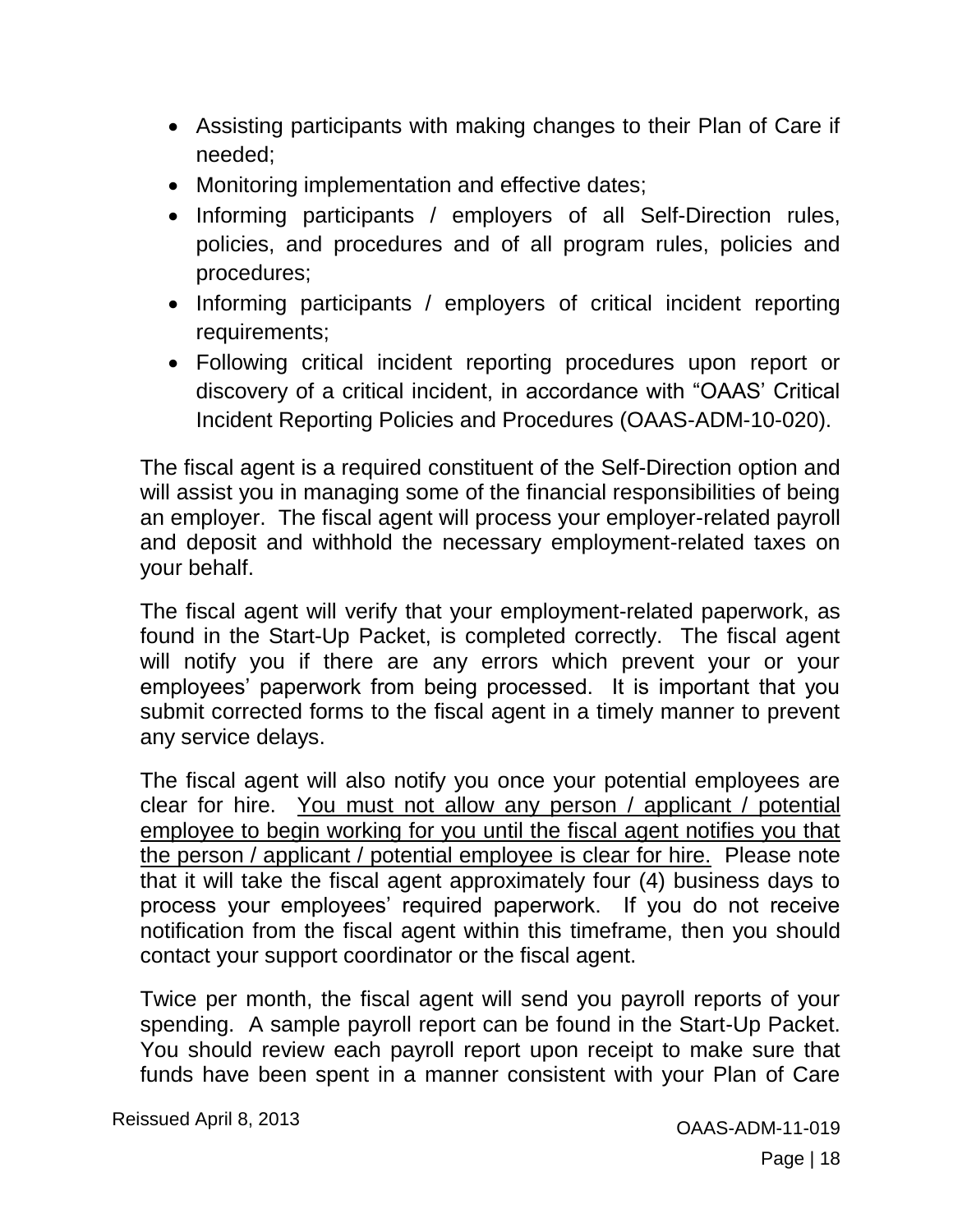and the "Employee Rate Sheet." Any differences in the payroll report should be reported to your support coordinator and the fiscal agent.

If you do not receive your report at the end of each payroll, you should contact the fiscal agent or your support coordinator.

# <span id="page-18-0"></span>*Types of Expenses in Self-Direction*

Expenses for reimbursing an employee for services delivered in the form of wages, which includes:

- Hourly pay;
- **Taxes**; and
- Required payroll withholdings.

# <span id="page-18-1"></span>*Voluntary Termination*

You may choose to leave Self-Direction at any time to receive services from a traditional direct service provider agency. You will need to contact your support coordinator for assistance with transitioning to a direct service provider agency. Your support coordinator will provide you with a Freedom of Choice listing so that you can choose an enrolled direct service provider agency.

Participants who choose to voluntarily leave Self-Direction must wait at least 90 days (3 months) before returning to the Self-Direction option.

## <span id="page-18-2"></span>*Involuntary Termination*

Participants may be involuntarily terminated from the Self-Direction option if any of the following criteria are met:

- If the health and welfare of the participant is compromised by continued participation in the Self-Direction option;
- If the participant is no longer able to direct his or her care and there is no responsible representative to direct the care;

Reissued April 8, 2013 **CONSERVING ACCESS** CONSIDER A CONSERVERSE CONSIDER A CONSERVERSE CONSERVERSE CONSERVERSE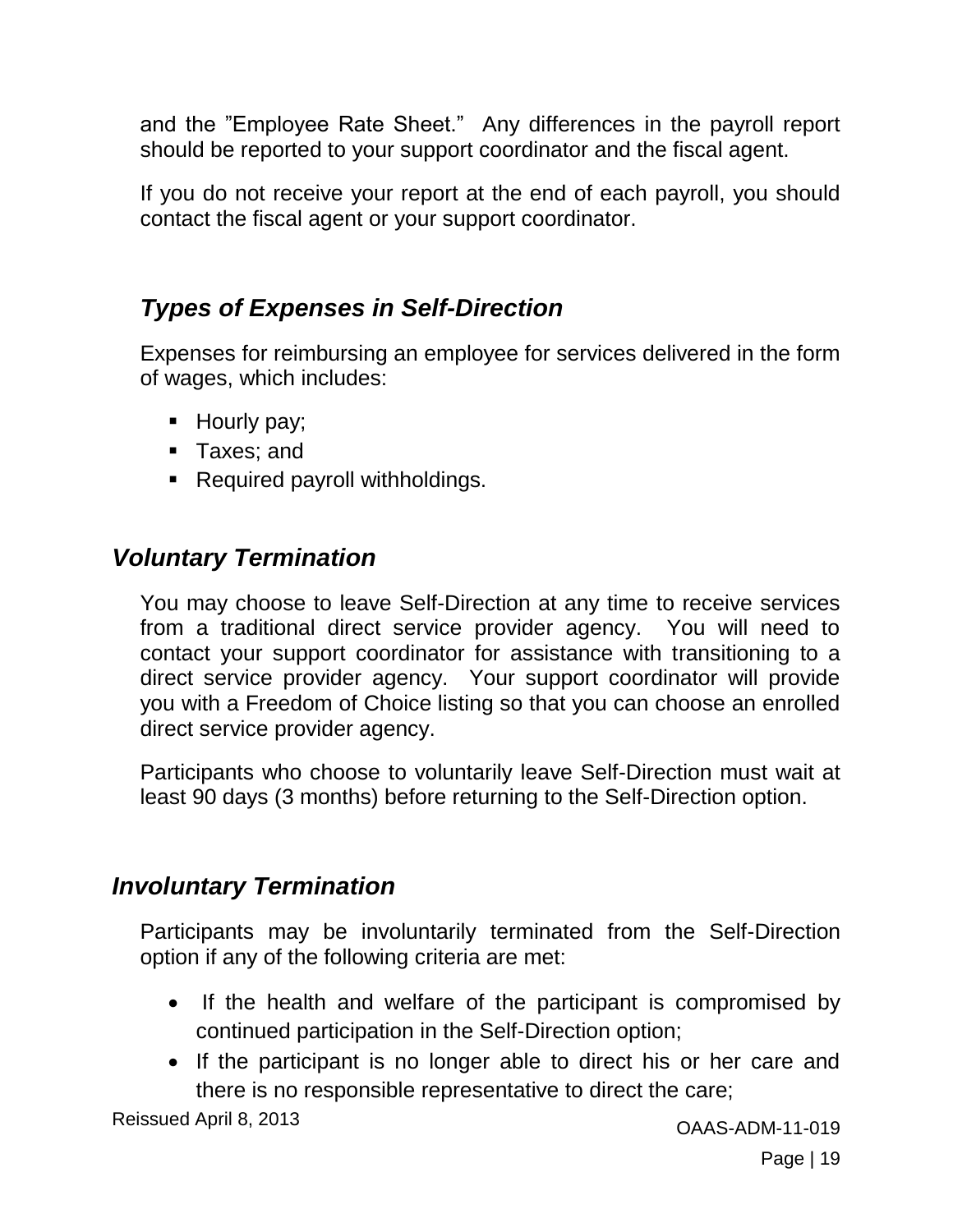- If there is misuse of public funds by the participant or the responsible representative; or
- If the participant or his / her responsible representative places barriers to the payment of the salaries and related federal payroll taxes of direct support staff;
- If the participant or his / her responsible representative fails to follow the Plan of Care;
- If the participant or his / her responsible representative fails to provide required documentation of expenditures and related items;
- If the participant or his / her responsible representative fails to cooperate with the fiscal agent or support coordinator in preparing any additional documentation of expenditures and related items;
- If the participant or responsible representative violates Medicaid program rules or guidelines of the Self-Direction option;
- If the participant does not receive self-directed services for ninety (90) days or more.

# <span id="page-19-0"></span>*Community Choices Waiver Participant Discharge Criteria*

Participants will be discharged from the Community Choices Waiver and the Self-Direction option if one of the following criteria is met:

- The individual does not meet the target population criteria as specified in the approved waiver document;
- The individual does not meet the criteria for Medicaid eligibility;
- The individual does not meet the criteria for nursing facility level of care;
- The recipient resides in another state or has a change of residence to another state;
- Continuity of services is interrupted as a result of the recipient not receiving and / or refusing Community Choices Waiver services (exclusive of support coordination services) for a period of 30 consecutive days;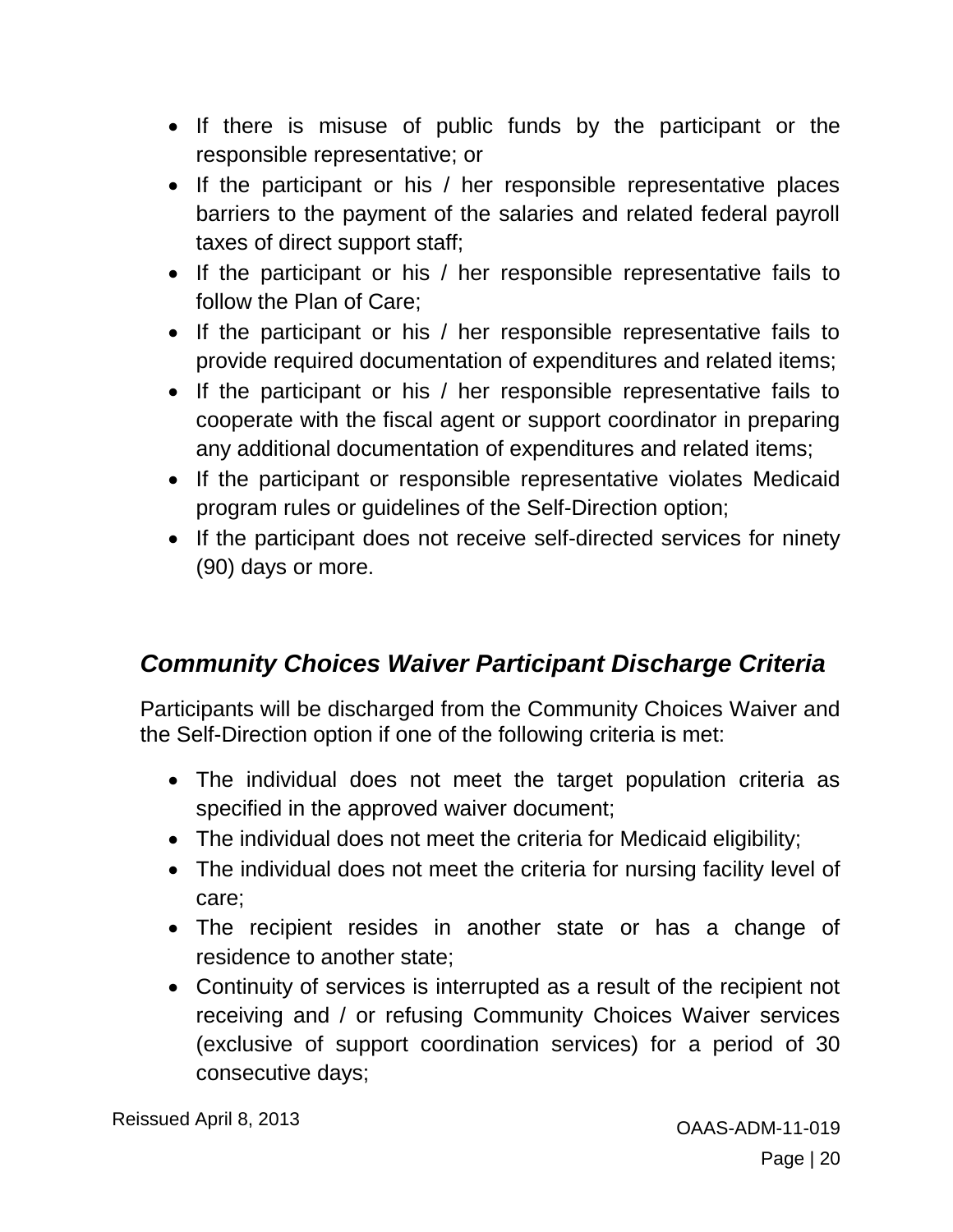- The health and welfare of the individual cannot be assured through the provision of the Community Choices Waiver services;
- The individual fails to cooperate in the eligibility determination process or in the performance of the Plan of Care;
- Failure on behalf of the individual to maintain a safe and legal home environment;
- It is not cost effective to serve the individual in the Community Choices Waiver.

# <span id="page-20-0"></span>**II. Service Planning and Documentation Requirements**

#### <span id="page-20-1"></span>*Accessing services*

The support coordinator/support coordination agency is a resource to assist participants in the coordination of needed supports and services. Participants choose a support coordination agency through a Freedom of Choice listing provided when a waiver opportunity is offered.

Before accessing waiver services, the participant must be determined to meet nursing facility level of care, Medicaid eligibility and the eligibility requirement of his / her respective waiver program.

## <span id="page-20-2"></span>*Service Planning*

The amount of services received by a participant is documented through a Plan of Care. The Plan of Care is developed using a person-centered planning process in collaboration with the participant, his / her support coordinator, his / her responsible representative, and others who the participant wishes to be involved.

The Plan of Care determines:

 Your needs and the types of tasks and services required to meet those needs;

Reissued April 8, 2013 **CALCE 10 ASSESS** CAAS-ADM-11-019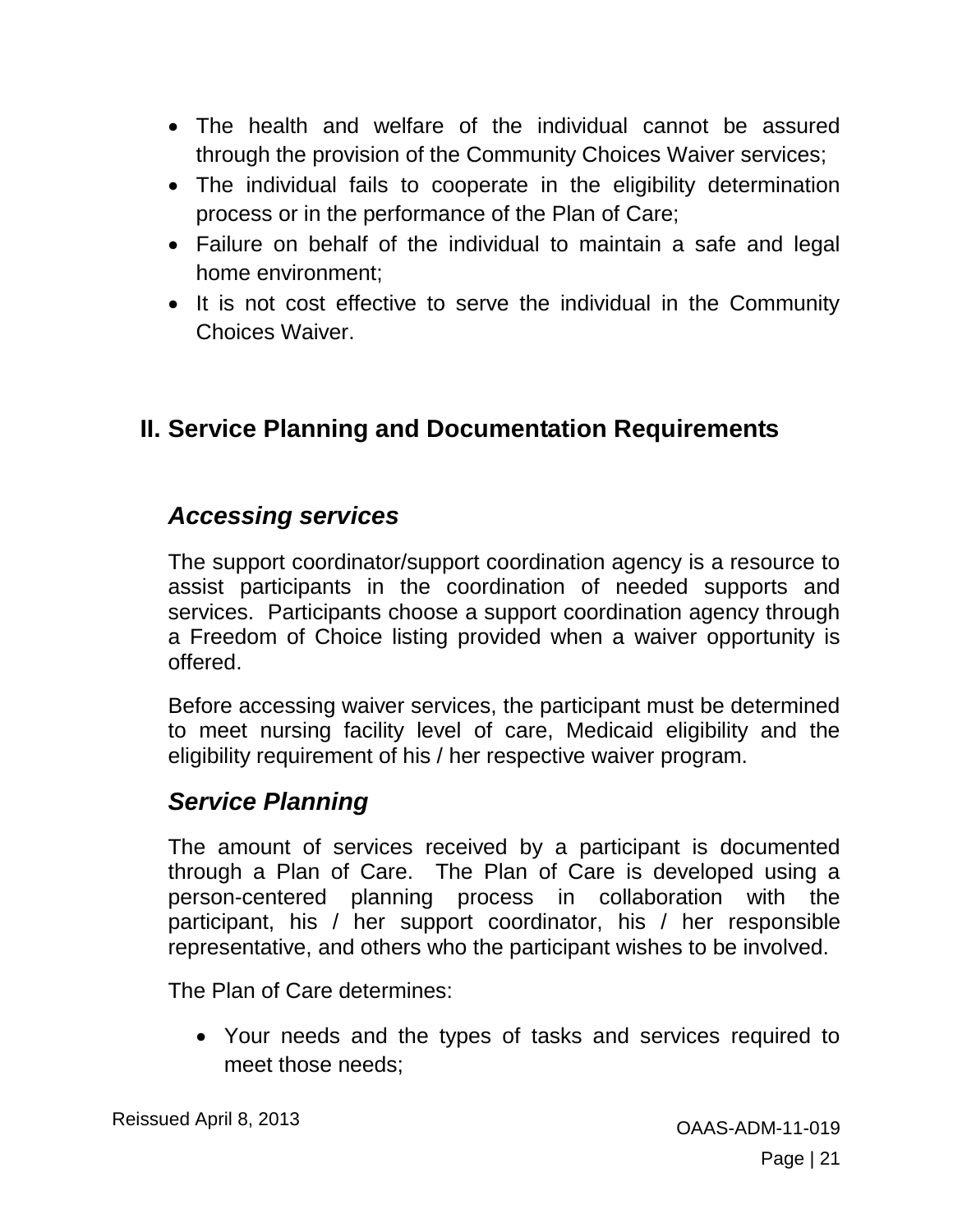- The amount of time, frequency and duration required for delivery of your services;
- Your personal outcomes, or goals, and the strategies to help you achieve or maintain your personal outcomes; and
- The people who will assist you in meeting your personal outcomes.

The Plan of Care is defined by a specific twelve (12) month period. Your Plan of Care is approved by the appropriate support coordinator designee or OAAS Regional Office (if applicable) and lasts for a twelve (12) month period, e.g., July1, 2010 through June 30, 2011.

## <span id="page-21-0"></span>*How Many Hours Am I Approved to Receive Each Week?*

Allocation of hours is based on the outcome of your Minimum Data Set-Home Care assessment. Authorized hours are approved in your Plan of Care by the appropriate support coordination agency designee or OAAS Regional Office (if applicable). These hours belong to you, not the employee.

The amount of services and supports that you can receive are listed in the Flexible Schedule section of your approved Plan of Care. It should be noted that you are free to use these approved services and supports in a flexible manner based on changes in your routine and your preferences as long as your health and welfare are not jeopardized. Although the Flexible Schedule in your approved Plan of Care specifies a maximum weekly amount of services, you are free to flexibly use the services within the prior authorized quarter (3 months). However, when the services and supports provided differ or deviate from what is specified in your approved Plan of Care, a progress note must be completed to describe the reason for the deviation, or difference.

NOTE: The following note in the OAAS service log instructions does not apply to the Self-Direction service delivery model: "The prior authorization week begins on Sunday at 12:00 a.m. and ends on the

Reissued April 8, 2013 **CALL 1998** COAAS-ADM-11-019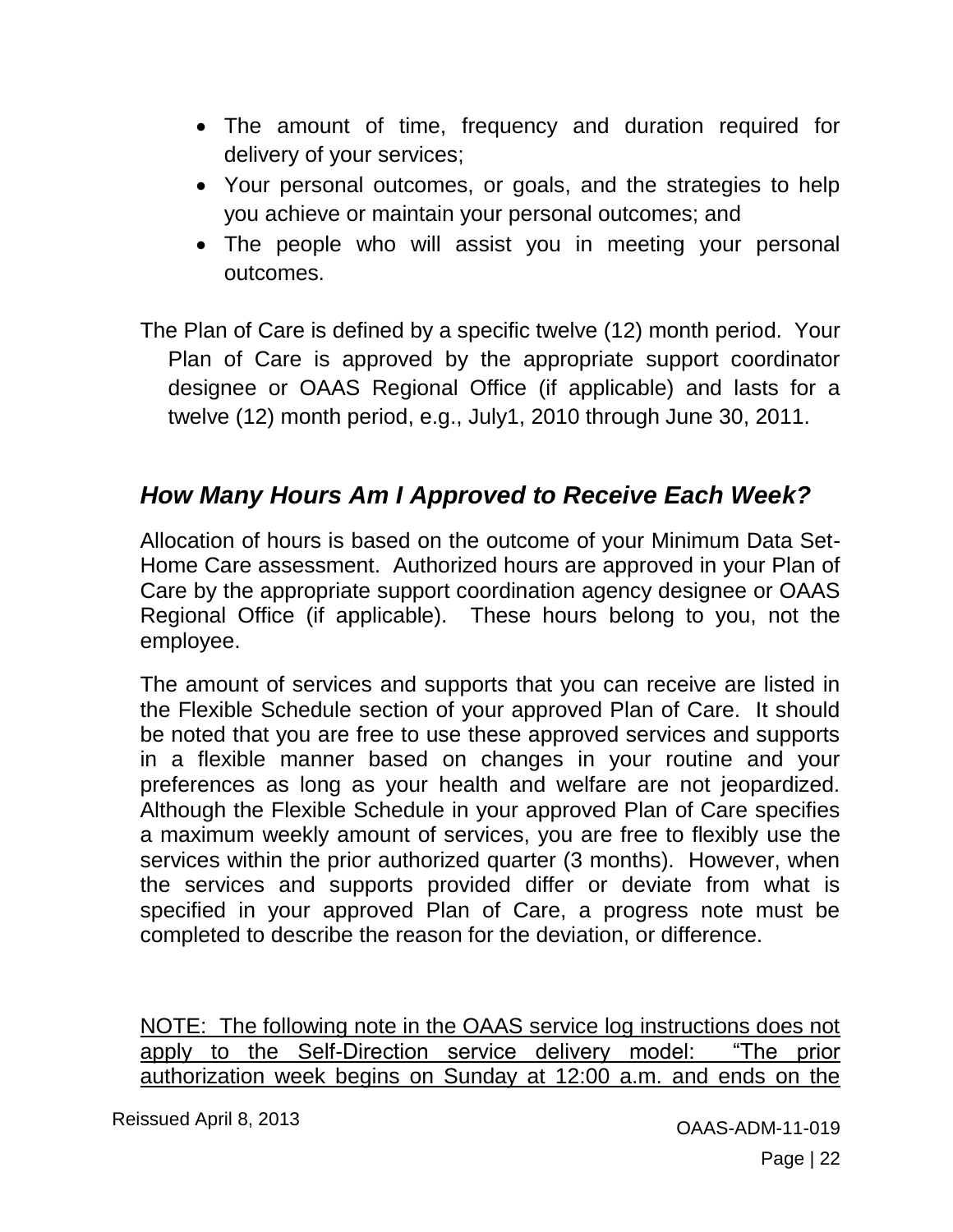following Sunday at 12:00 a.m. Unused portions of the prior authorized weekly allocation may not be saved or borrowed from one week for use in another week."

Remember that you must use a self-directed service at least once every 90 days. You must also receive a Community Choices Waiver service other than support coordination at least once every 30 days. Failure to meet these requirements can jeopardize eligibility in the OAAS Community Choices Waiver.

Remember, you, as the employer, are responsible for keeping track of the hours available for use in Self-Direction. You should never ask your employees to work more than the maximum number of hours that have been approved in you Plan of Care or as prior authorized. If your employee does this, then he / she will not be paid for the extra hours unless the appropriate support coordination agency designee or OAAS Regional Office (if applicable) determines that the extra time was due to extenuating circumstances.

The semi-monthly (twice monthly) payroll report provided by the fiscal agent will let you know how many hours you have used and how many hours you have available for use in Self-Direction. When in doubt, contact your support coordinator for assistance.

## <span id="page-22-0"></span>*Revisions to the Plan of Care*

You or your responsible representative may request revisions to your Plan of Care by contacting your support coordinator.

You should contact your support coordinator at least ten (10) days before you know that a routine change in your Plan of Care is needed. Routine changes may include planned vacations, business trips, and day trips.

If there is an emergency situation, then you must notify your support coordinator as soon as possible so that arrangements can be made to modify your Plan of Care.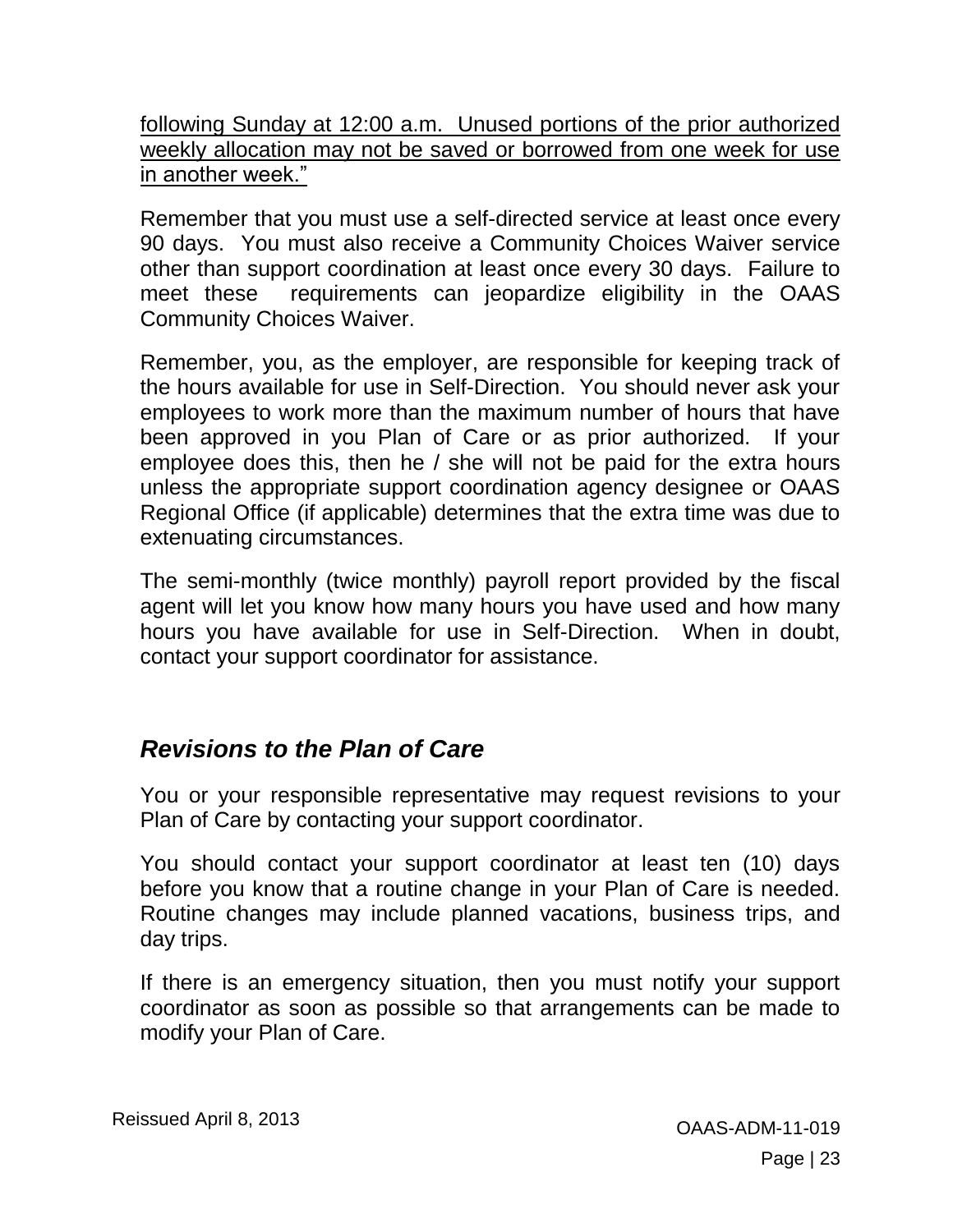Emergency situations could include Acts of God (hurricanes, tornadoes, fires) or you responsible representative's emergency with a child or other family member.

Remember, there is flexibility in the schedule but you cannot implement any permanent changes to you Plan of Care without the prior approval of the appropriate support coordinator agency designee or OAAS Regional office (if applicable).

# <span id="page-23-0"></span>**Back-Up and Emergency Planning**

Your support coordinator will assist you in developing the following:

- A back-up staffing plan, which will outline what you will do if your employees don't arrive to work as planned; and
- An emergency plan, which will describe what you will do in the case of an emergency or disaster.

Your support coordinator will submit your back–up staffing plan and emergency plan with your Plan of Care to the appropriate support coordinator agency designee or Office of Aging and Adult Services (OAAS) Regional office (if applicable) for review and approval upon your enrollment in Self-Direction and annually thereafter.

#### <span id="page-23-1"></span>*More on Your Back-Up Staffing Plan*

As you hire your primary employees, you must also make arrangements for "back-up" employees to fill in when your regular employee is not available and for emergency situations.

Potential back-up employees must complete all of the necessary paperwork to determine employment eligibility and be cleared to hire by the fiscal agent, unless they are providing the service as a non-Medicaid paid worker or volunteer. You may also rely on family, friends, and others to provide non-paid assistance in these situations without determination of employment eligibility.

Your Plan of Care must include a functional back-up staffing plan to assure that services determined critical to your health and welfare are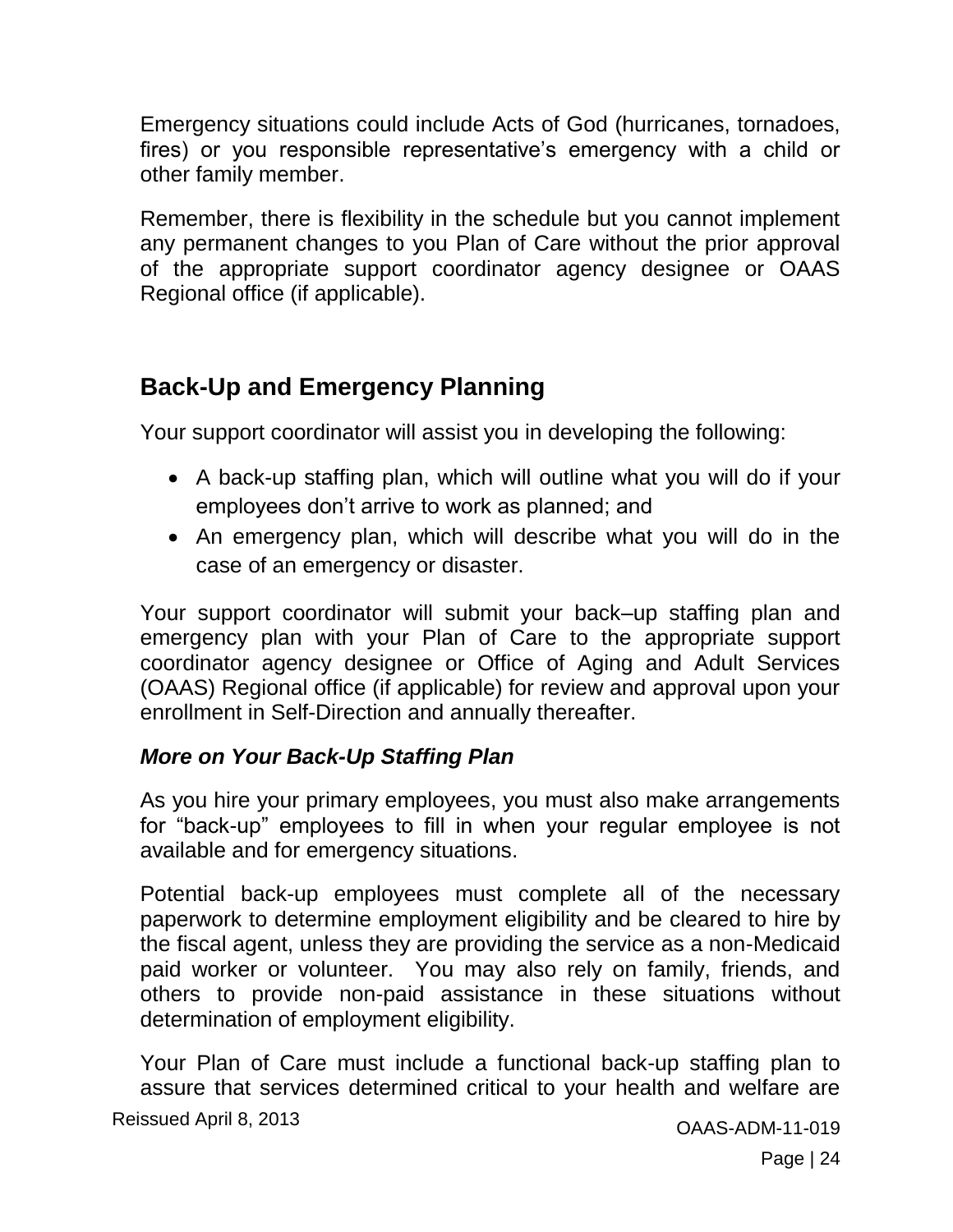provided when service delivery is interrupted by the absence of your regular employee.

Methods you may employ for back-up staffing services include:

- Hire and use paid part-time and / or back-up employees.
- Discuss options with your family and friends to see what resources and supports may be available to you in your community.
- Arrange for someone you know to assist you without pay for a short-term period.
- Your support coordinator contacting other Self-Direction employers who may have employees that are part-time and / or want additional hours. As a group, a pool of back-up employees may be available. (The back-up employee for more than one Self-Direction employer must be an approved "employee" for each Self-Direction employer.)

#### <span id="page-24-0"></span>*More on Your Emergency Plan*

An emergency plan specifies how you will be cared for in the event of an emergency situation, such as fires, hurricanes, hazardous material release, tropical storms, flash flooding, ice storms, and terrorist attacks.

You and your employees must participate in regular, planned opportunities to practice your emergency response plan to ensure that it will meet your needs.

## <span id="page-24-1"></span>**Community Choices Waiver Services and Limits**

You may self-direct the following services, as approved in your Plan of Care:

- Personal Assistance Services
- Personal Assistance Services shared by two (2) participants
- Personal Assistance Services shared by three (3) participants
- Personal Assistance Services "a.m. and/or p.m."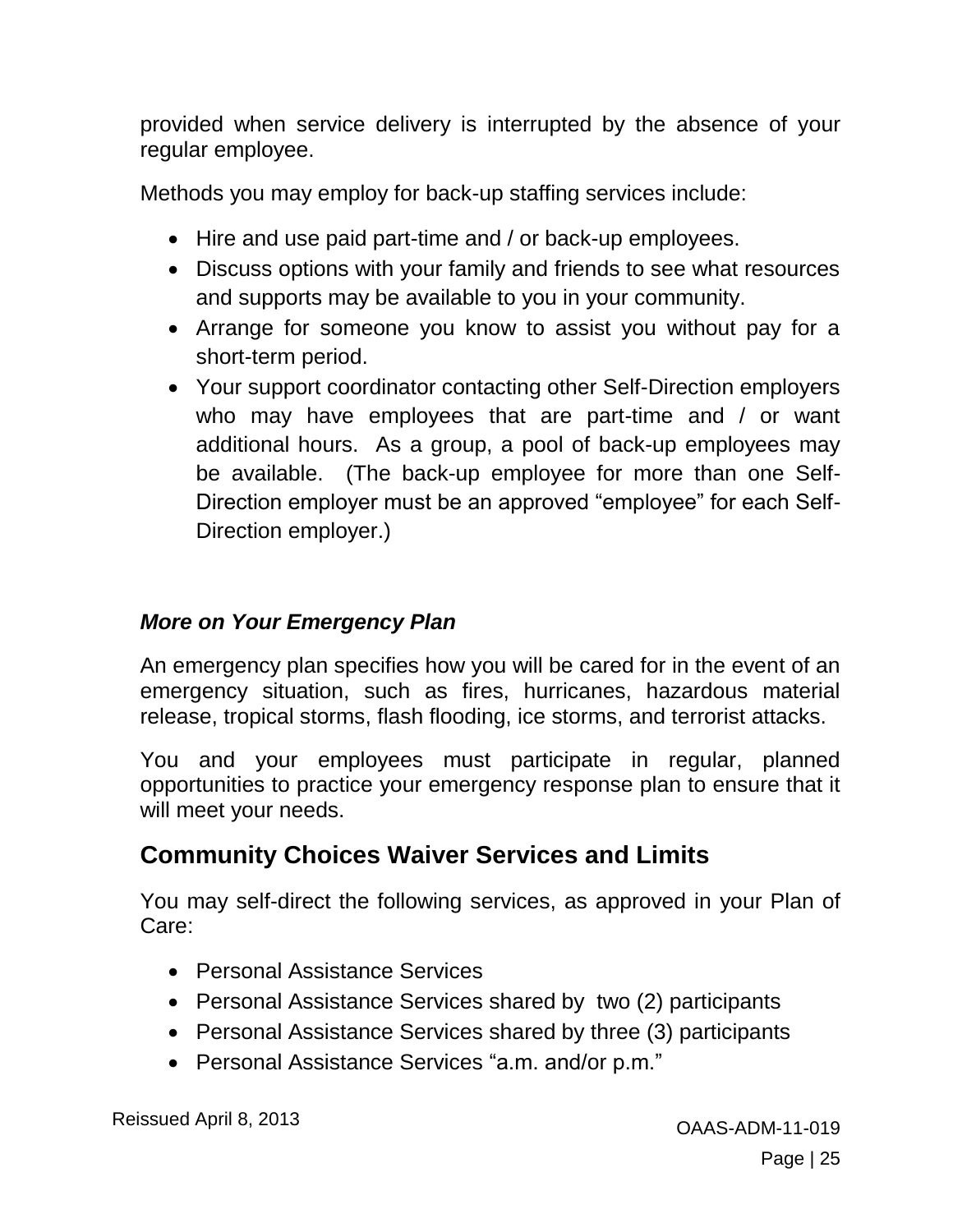Your Plan of Care identifies the type and amount of Personal Assistance Services (PAS) you are approved to receive under the Self-Direction option.

#### <span id="page-25-0"></span>*Personal Assistance Services*

#### <span id="page-25-1"></span>*Definition*

Personal Assistance Services (PAS) provides assistance and / or supervision necessary for you to remain safely in the community. Your worker can assist you with:

- Preparing your meals, cleaning...
- Taking you to the doctor, community events…

If you are receiving therapy services such as ….then your worker may be trained by the therapist to assist you in performing…..

- Protective supervision provided solely to assure the health and welfare of a participant;
- Supervising or assisting with health related tasks (any health related procedures governed under the Nurse Practice Act) in accordance with applicable delegation/medication administration;
- Supervision or assistance in performing activities of daily living (ADLs);
- Supervision or assistance in performing instrumental activities of daily living (IADLs);
- Supervision or assistance while escorting/accompanying the individual outside of the home to perform tasks including instrumental activities of daily living, health maintenance or other needs as identified in the Plan of Care and to provide the same supervision or assistance as would be rendered in the home; and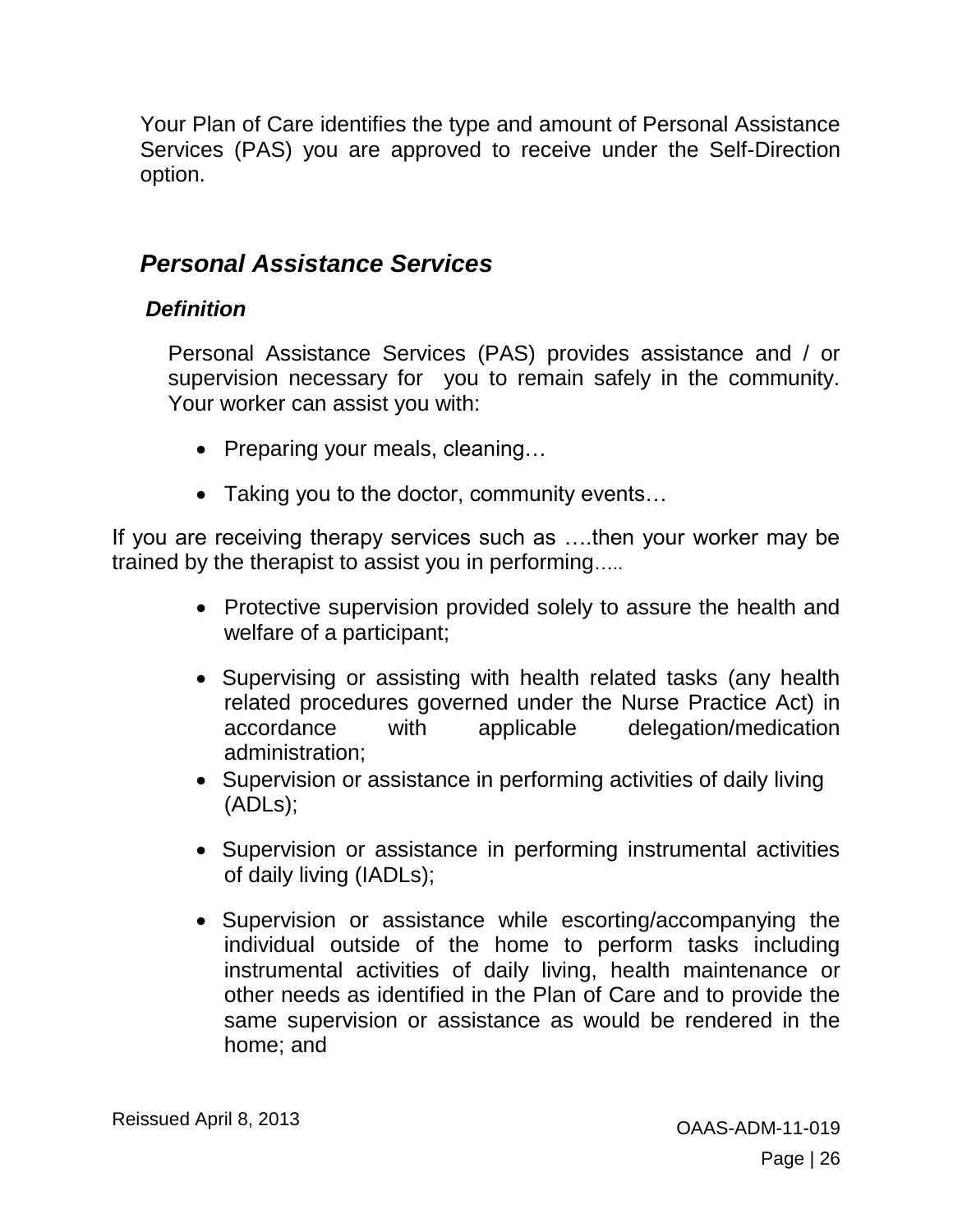Extension of therapy services as defined as follows:

Licensed therapists may choose to instruct the attendants on the proper way to assist the participant in follow-up therapy sessions. This assistance and support provides reinforcement of instruction and aids in the rehabilitative process.

A Registered Nurse may instruct an attendant to perform basic interventions with participants that would increase and optimize functional abilities for maximum independence in performing activities of daily living, such as range of motion exercises.

PAS may be provided through the "a.m. /p.m." delivery option which allows your worker to provide services to you in the morning and in the evening.

A minimum of 1 hour and a maximum of 2 hours of PAS provided to assist the participant at the beginning of his / her day, referred to as the "a.m." portion of this PAS delivery method; and / or a minimum of hour and a maximum of 2 hours to assist the participant at the end of his / her day, referred to as the "p.m." portion of this PAS delivery method and a minimum of 4 hours break between the "a.m." and the p.m." portions of this PAS delivery method; **and**

Not to exceed a maximum of 4 hours of PAS being provided within a calendar day

PAS may be provided by one worker for up to three waiver participants who live together and who have a common direct service provider. Waiver participants may share PAS staff when agreed to by the participants and as long as the health and welfare of each participant can be reasonably assured. Shared PAS is to be reflected in the Plan of Care of each participant. Reimbursement rates shall be adjusted accordingly.

Participants are not permitted to receive PAS while living in a home of property owned, operated, or controlled by a provider of services who is not related by blood or marriage to the participant.

Reissued April 8, 2013 **CALL 1998** COAAS-ADM-11-019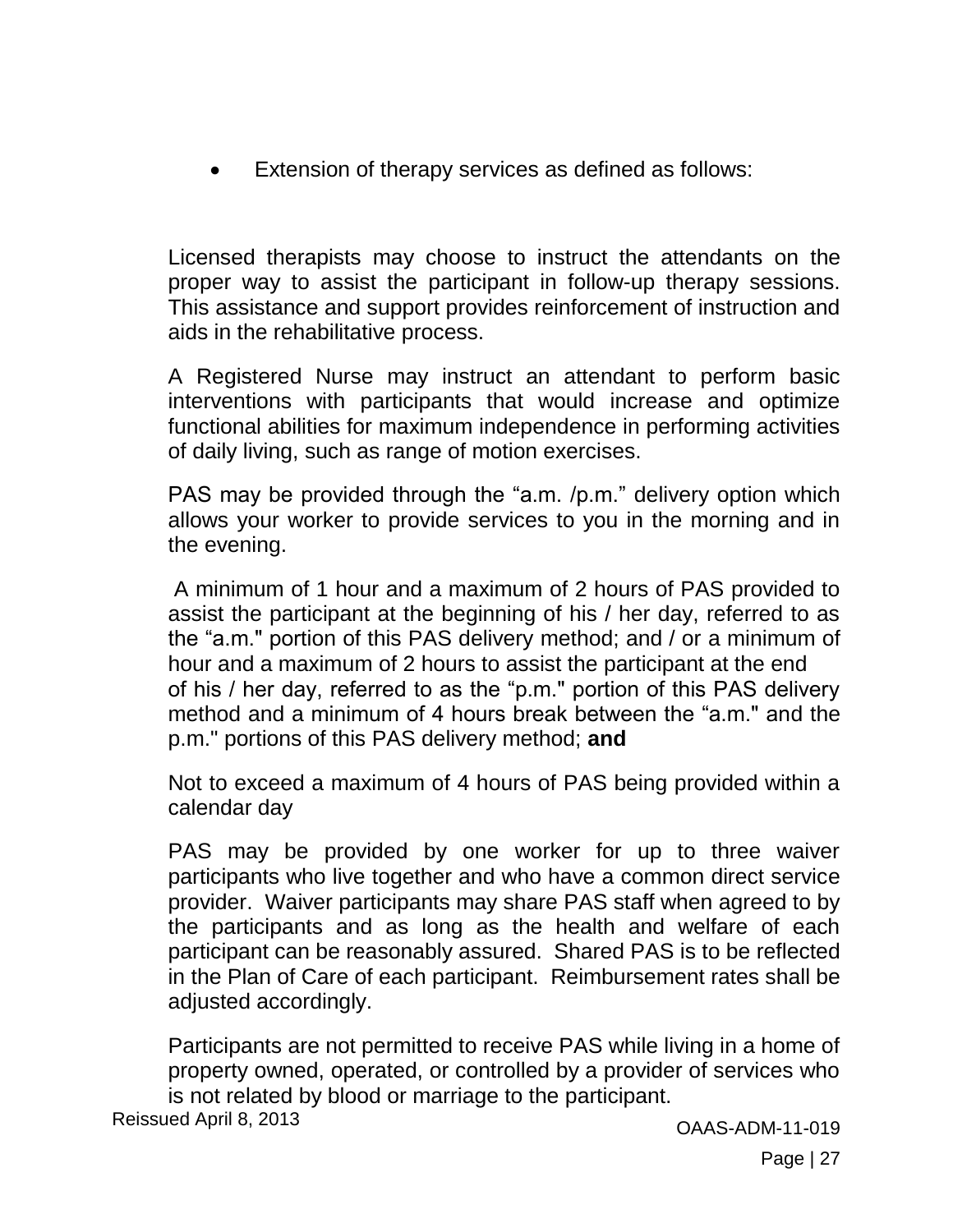#### <span id="page-27-0"></span>*Place of Service*

PAS is provided in the participant's home or in another location outside of the individual's home if the provision of these services allows the individual to participate in normal life activities pertaining to the activities of daily living and instrumental activities of daily living cited in the Plan of Care. IADLs may not be performed in the participant's home when the participant is absent from the home. There shall be no duplication of services. PAS may not be provided while the participant is admitted to or attending a program which provides in home assistance with activities of daily living or instrumental activities of daily living or while attending or admitted to a program or setting where such assistance is provided.

The provision of PAS services outside of the participant's home does not include trips outside of the borders of the state without prior written approval by the appropriate support coordinator agency designee or Office of Aging and Adult Services (OAAS) (if applicable) through the Plan of Care or otherwise.

#### <span id="page-27-1"></span>*Service Unit and Limitations*

The participant must be present while PAS services are being provided in the participant's home. PAS will not be provided during the same designated hours or time period a participant receives Adult Day Health Care services or Caregiver Temporary Support services. Participants who receive PAS cannot receive Long-Term Personal Care Services. Employees must be with the participant, be awake, alert and available to respond to the participant's immediate needs.

Assistance or support with activity of daily living tasks shall not include teaching a family member or friend how to care for a participant who requires assistance with any activity of daily living.

PAS "a.m. /p.m." may not be provided on the same calendar day as other PAS delivery methods.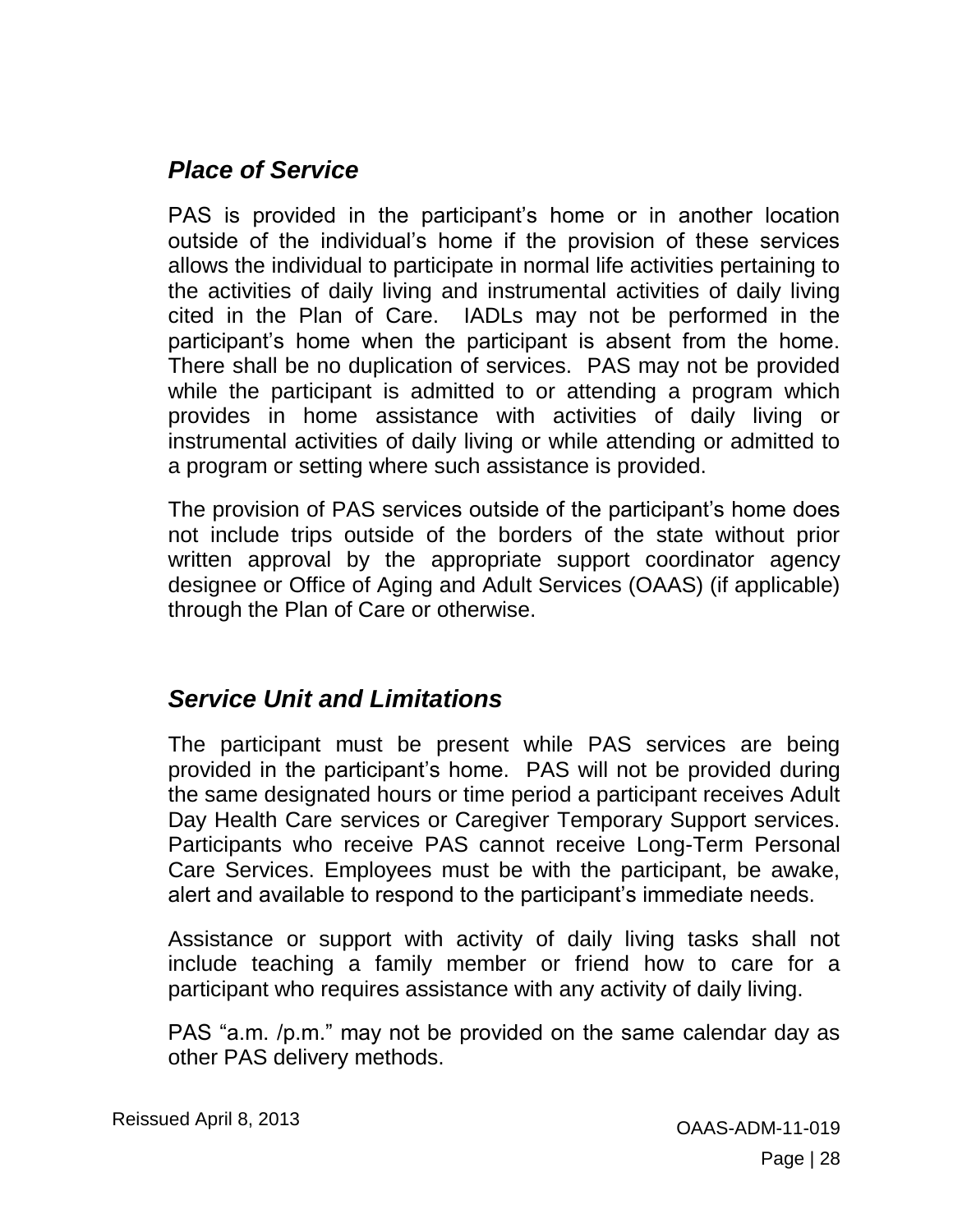It is permissible to receive only the "a.m." or "p.m." portion of PAS within a calendar day. However, "a.m. / p.m." PAS may not be provided on the same calendar day as other PAS delivery methods.

Shared PAS cannot be billed on behalf of a recipient who was not present to receive the service.

Regular PAS must be billed in 15 minute increments.

PAS "a.m. / p.m." must be billed per visit.

Check the "Show Me the Money" document in the "Paying Your Supports" packet for information about rates. This can be found on the Fiscal Agent's website.

OAAS does not allow time and a half.

PAS cannot be provided while the participant is admitted to a hospital.

#### <span id="page-28-0"></span>*Service documentation Requirements*

You, as the employer, are responsible for ensuring that the following service documentation requirements are completed:

- Timesheets
- Service Logs/Progress Notes

#### <span id="page-28-1"></span>*Timesheets*

Self-directed services must be documented on a timesheet approved by the OAAS, which can be found in the Start-Up Packet.

 Timesheets must be filled out correctly and completely and be submitted to the fiscal agent by the payroll due date in order for your employees to be paid timely. Each payroll due date is specified on the payroll schedule found in the Start-Up Packet.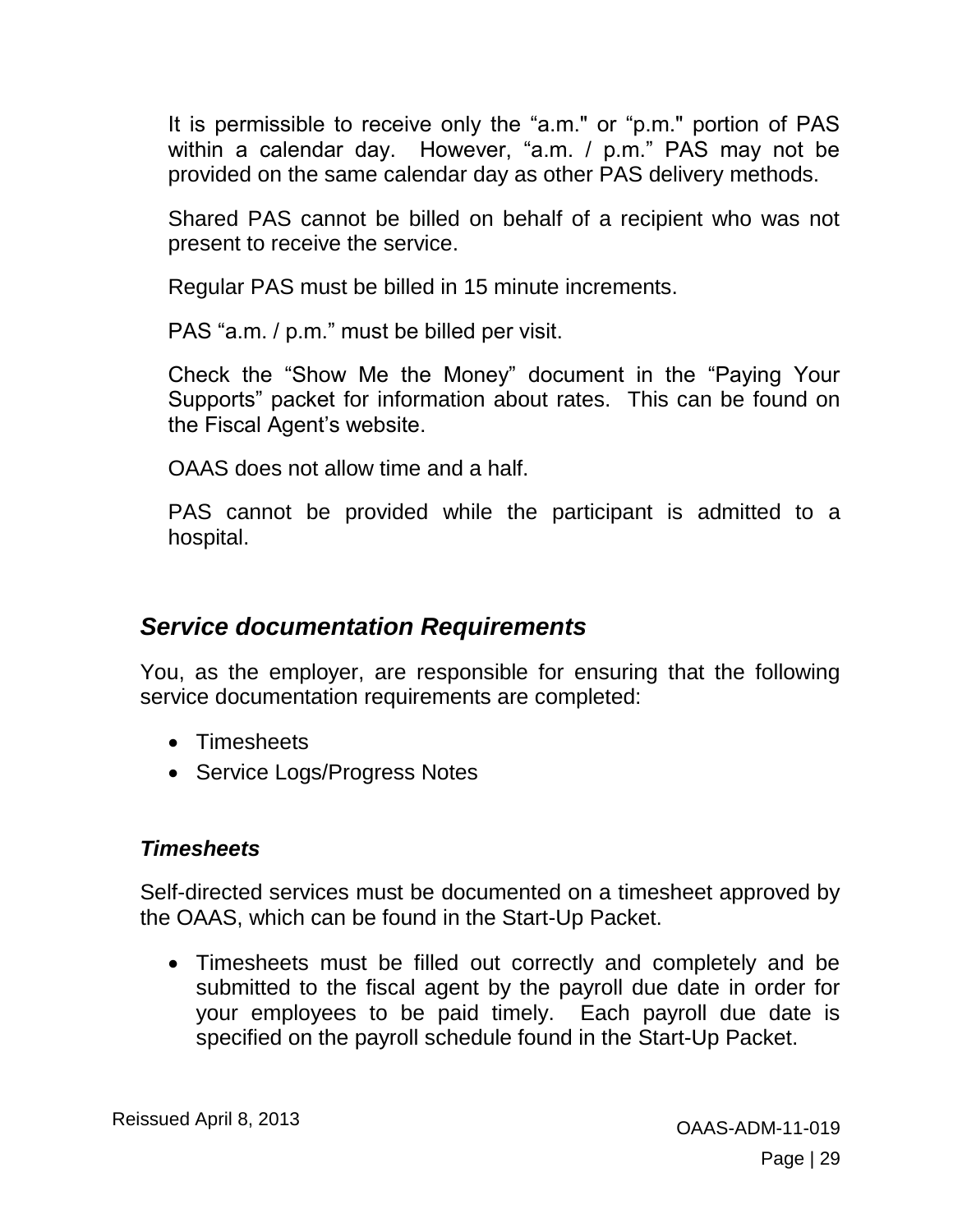- Timesheets may be faxed or submitted online at any time during the pay period, however, they must be sent by the payroll due date. Timesheets sent to the fiscal agent after the payroll due date will be paid on the next payroll.
- Timesheets will not be processed by the fiscal agent if required information is missing, such as the employee or participant identification number, service code, dates of services, or employee or employer signature.
- For Community Choices Waiver participants, there are four codes that are used to identify the type of self-directed service you have received:
	- ▶ PAS will be used to identify Personal Assistance Services.
	- $\triangleright$  PAS (2) will be used to identify Personal Assistance Services shared by two participants.
	- $\triangleright$  PAS (3) will be used to identify Personal Assistance Services shared by three participants.
	- $\triangleright$  PAM or PPM will be used respectively to identify services provided in the morning and / or evening when the PAS "a.m. / p.m." service delivery method is used.
- You, with assistance from you support coordinator, will need to review your approved Plan of Care to ensure that you are able to identify the amount of services you are approved to receive for the prior authorized quarter (3 months) so this will coincide with the amounts of services you receive.
- The employer is responsible for reviewing every timesheet to ensure that it is filled out completely and accurately. Both the employer and the employee must sign each timesheet to attest, or agree, that the hours and services recorded on the timesheet were delivered and received in accordance with the participant's approved Plan of Care. Do not sign blank timesheets.
- Medicaid fraud is committed when an employer or employee is untruthful regarding services provided, in order to obtain improper payment. Medicaid fraud is a felony and conviction can lead to

Reissued April 8, 2013 **CALL 1998** COAAS-ADM-11-019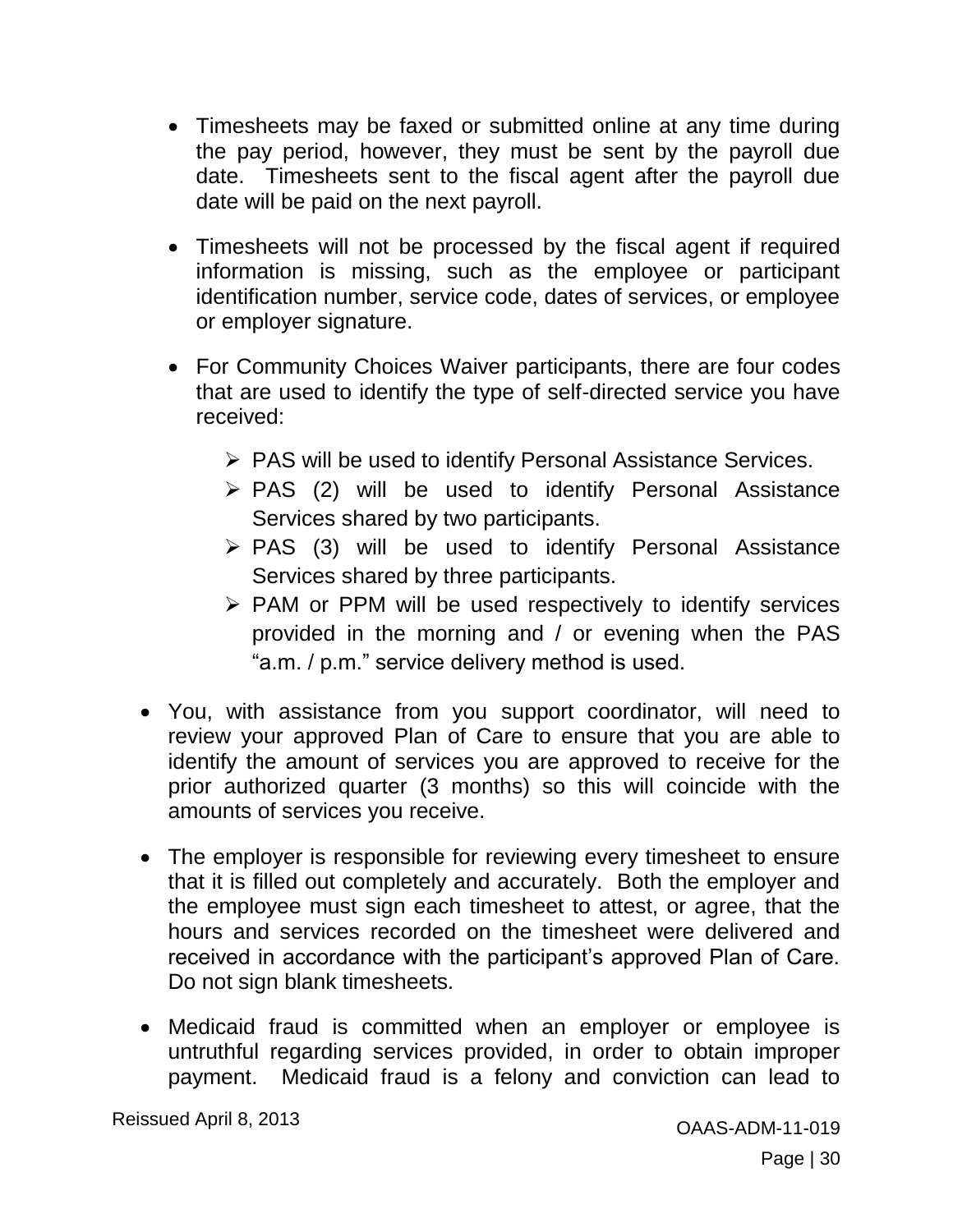substantial penalties. Additionally, people convicted of Medicaid fraud can be excluded from any employment with a program or facility receiving Medicaid funding.

#### **Examples of Medicaid fraud include:**

- $\triangleright$  Submitting timesheets for services not actually provided (e.g., signing or submitting a timesheet for services which were not actually provided);
- $\triangleright$  Submitting timesheets for services provided by a different person (e.g., signing or submitting a timesheet for services provided by a different person);
- $\triangleright$  Submitting twice for the same service (e.g., signing or submitting a timesheet for services which were reimbursed by another source, or signing or submitting a duplicate timesheet for reimbursement from the same source).
- As required by the State of Louisiana, suspected cases of fraud will be referred to the Medicaid Program Integrity Unit for further investigation and possible prosecution.
- Remember, any time you allow an employee to work hours that are not approved in your Plan of Care or which are not in agreement with the service definition and limitations, any of the following may occur:
	- You will be involuntarily terminated from the Self-Direction option;
	- Your employee will not be paid for the hours that he / she worked; and/or
	- If your employee is paid, the funds paid may be recouped, or taken back.
- <span id="page-30-0"></span> Employers who allow their employees to work more than the authorized hours are taking advantage of their employees and risk losing them.
- Time Sheets, Progress Notes and Service Logs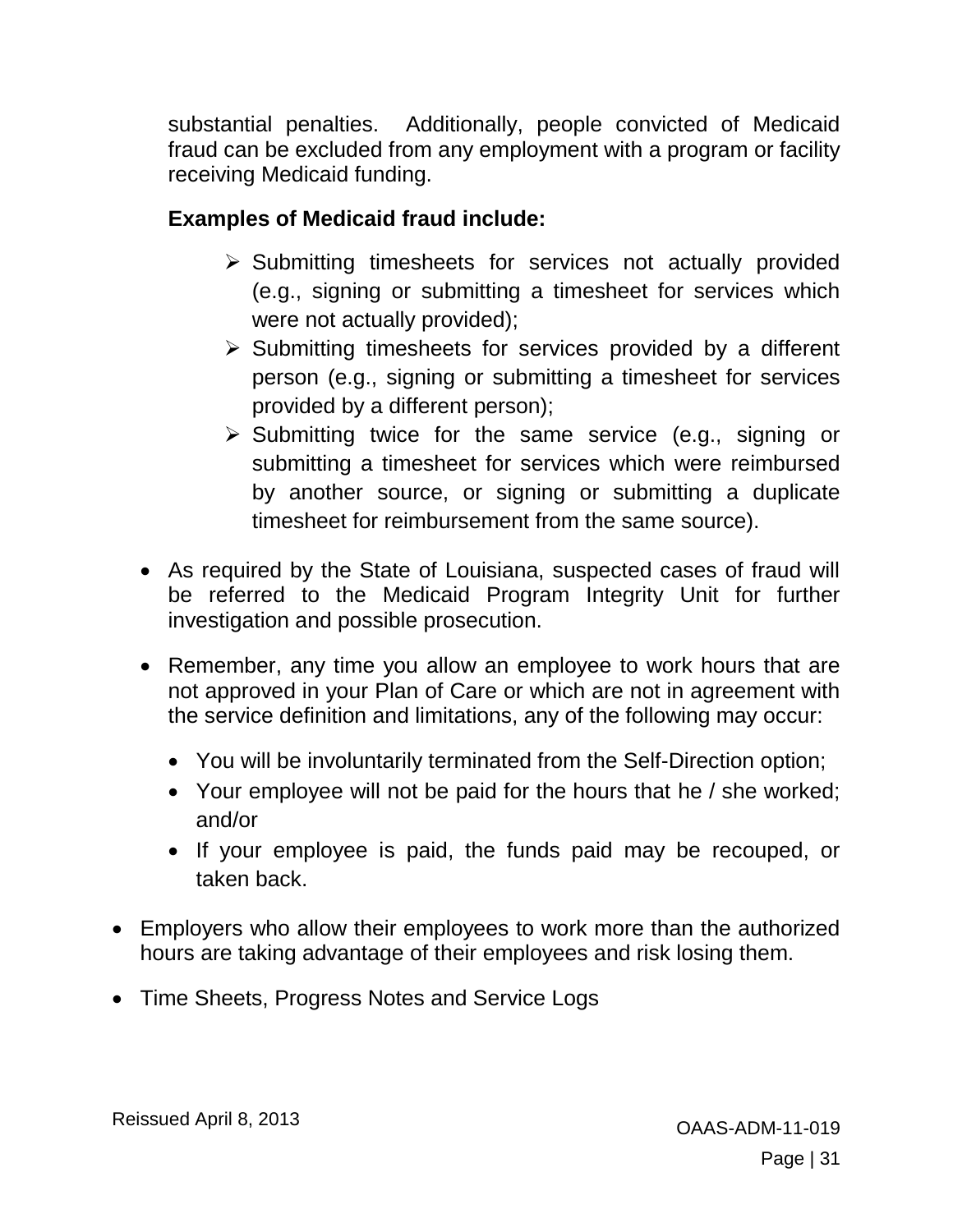#### <span id="page-31-0"></span>**Documentation Requirements**

- It is the responsibility of the employee to adequately document services provided to Community Choices Waiver participants. The primary purposes of this documentation are to facilitate continuity of care/support for the participant, to document the participant's response to services received. This documentation is an on-going record of activities undertaken on behalf of the participant.
- It is the employer's responsibility to ensure that their employees adequately documents services provided.
- Effective October 1, 2011, the approved OAAS Service Log shall be used to document the provision of Community Choices Personal Assistance Services (Community Choices –PAS). OAAS' service log and instructions are found on the agency's website and accessed at the following web address http://new.dhh.louisiana.gov/assets/docs/OAAS/publications/Servi ceLogs/CCWServiceLogAndInstructions.pdf
- Service logs must support the provision of services billed by clearly identifying the tasks performed. The employee must initial on the service log next to each task performed. The timesheet is not to be used as a substitute for the required service log. The following not in the OAAS service log instructions does not apply to the Self-Direction service delivery model*: "The prior authorization week begins on Sunday at 12:00 a.m. and ends on the following Sunday at 12:00 a.m. Unused portions of the prior authorized weekly allocation may not be saved or borrowed from one week for use in another week."*
- The schedule for documentation requirements specific to Personal Assistance Service is outlined in the table entitled "Schedule of Documentation for Self-Directed employees." (see below)
- Timesheets are required to substantiate billing. The service log is not to be used as a substitute for the required timesheet.
- Written comments must be completed in accordance with the Department of Health and Hospitals Office of Aging and Adult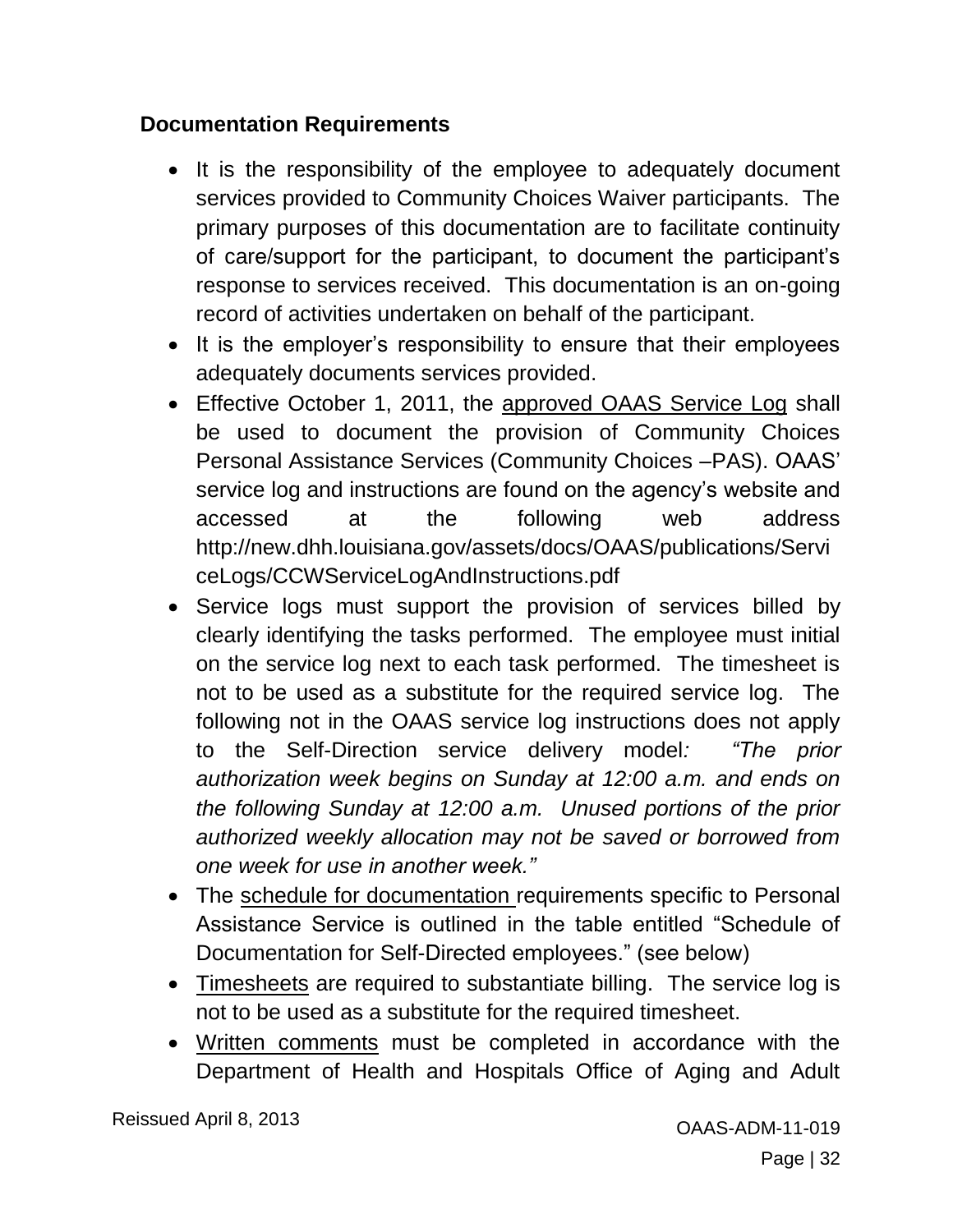Services' instructions for completing the service log. OAAS' service log and instructions are found on the agency's website and accessed at the following web address [http://new.dhh.louisiana.gov/assets/docs/OAAS/publications/Servi](http://new.dhh.louisiana.gov/assets/docs/OAAS/publications/ServiceLogs/CCWServiceLogAndInstructions.pdf) [ceLogs/CCWServiceLogAndInstructions.pdf](http://new.dhh.louisiana.gov/assets/docs/OAAS/publications/ServiceLogs/CCWServiceLogAndInstructions.pdf)

- A daily progress note is required and shall be completed in accordance with the Department of Health and Hospitals Office of Aging and Adult Services' instructions for completing the service log. These entries must be made in a narrative form and must provide detailed descriptions of activities, the participant's response to and progress with the services. They must not be so general that a complete picture of the services, response to the services, and progress cannot be drawn from the content of the note. General terms such as "supported participant" or "assisted participant" are not sufficient and do not reflect adequate detailed content. This section of the service log is also to be used by the direct service worker to indicate why a particular activity or service was not provided, or differed from the Plan of Care as described above.
- All notes and service log entries in a participant's record shall include:
	- 1. Printed name of person making entry;
	- 2. Signature of person making entry;
	- 3. Job title of person making entry;
	- 4. Full date (month, day , and year) of documentation;
	- 5. Entries must be in ink and legible.
	- 6. Narrative documentation indicating type of service rendered must reflect adherence to program service definitions and to the individual's approved Plan of Care.
- The participant's home book must at a minimum contain two (2) weeks' worth of direct service documentation for the most current two (2) full weeks of services.
- Proper error correction shall be utilized in the making of all corrections. Only the person who made the entry is allowed to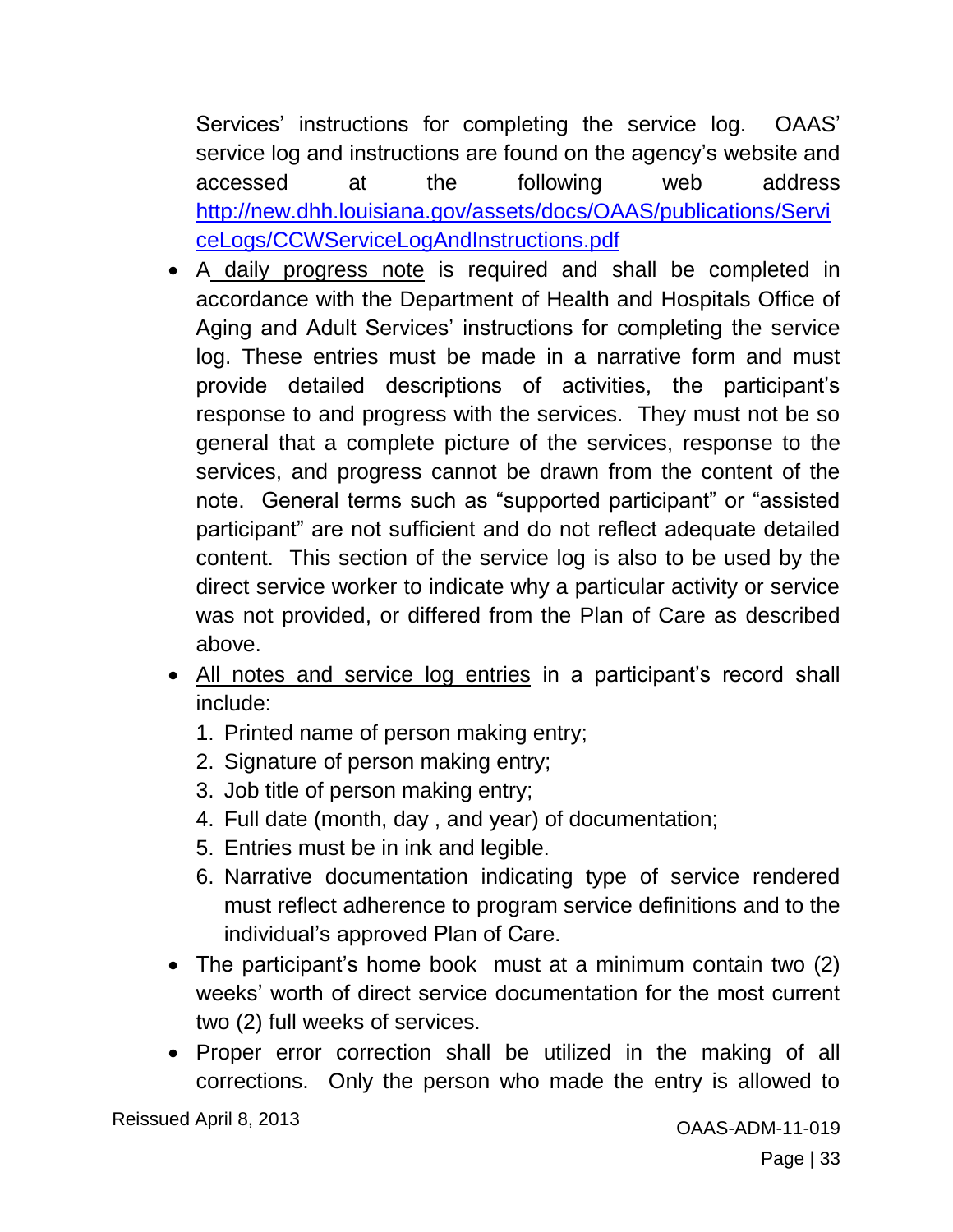correct the error. Corrections shall be made by drawing a single like through the incorrect entry, writing "error" above the entry, initialing the correction, and placing the correct information on the document.

|  | Schedule of employee documentation for self-directed           |  |
|--|----------------------------------------------------------------|--|
|  | <b>Community Choices Waiver - Personal Assistance Services</b> |  |

| <b>Type of Documentation</b>                                      | <b>Required Documentation</b>                                                                                        |
|-------------------------------------------------------------------|----------------------------------------------------------------------------------------------------------------------|
| Payroll / Timesheet                                               | Yes – to reflect dates and hours<br>worked                                                                           |
| Service Log *                                                     | Yes -- after each activity has been<br>performed and / or supports have been<br>provided                             |
| Daily Progress Notes *                                            | Yes – to reflect all activities performed<br>and supports provided and the<br>participant's response to the services |
| Comments RE: Deviation from Plan of   Yes – as applicable<br>Care |                                                                                                                      |

\*See program manual and service log instructions for specific documentation requirements.

Service logs with progress notes do **not** need to be submitted to the fiscal agent. Your, support coordinator will review your service logs every quarter to determine if you are receiving services according to your approved Plan of Care, monitor how you are progressing towards your personal outcomes, and determine if your Plan of Care needs to be changed.

## <span id="page-33-0"></span>*Record Keeping Requirements*

The "Home Book" contains all of the necessary information about your care, supports, and services, which is typically organized in a binder, and must be kept in your home.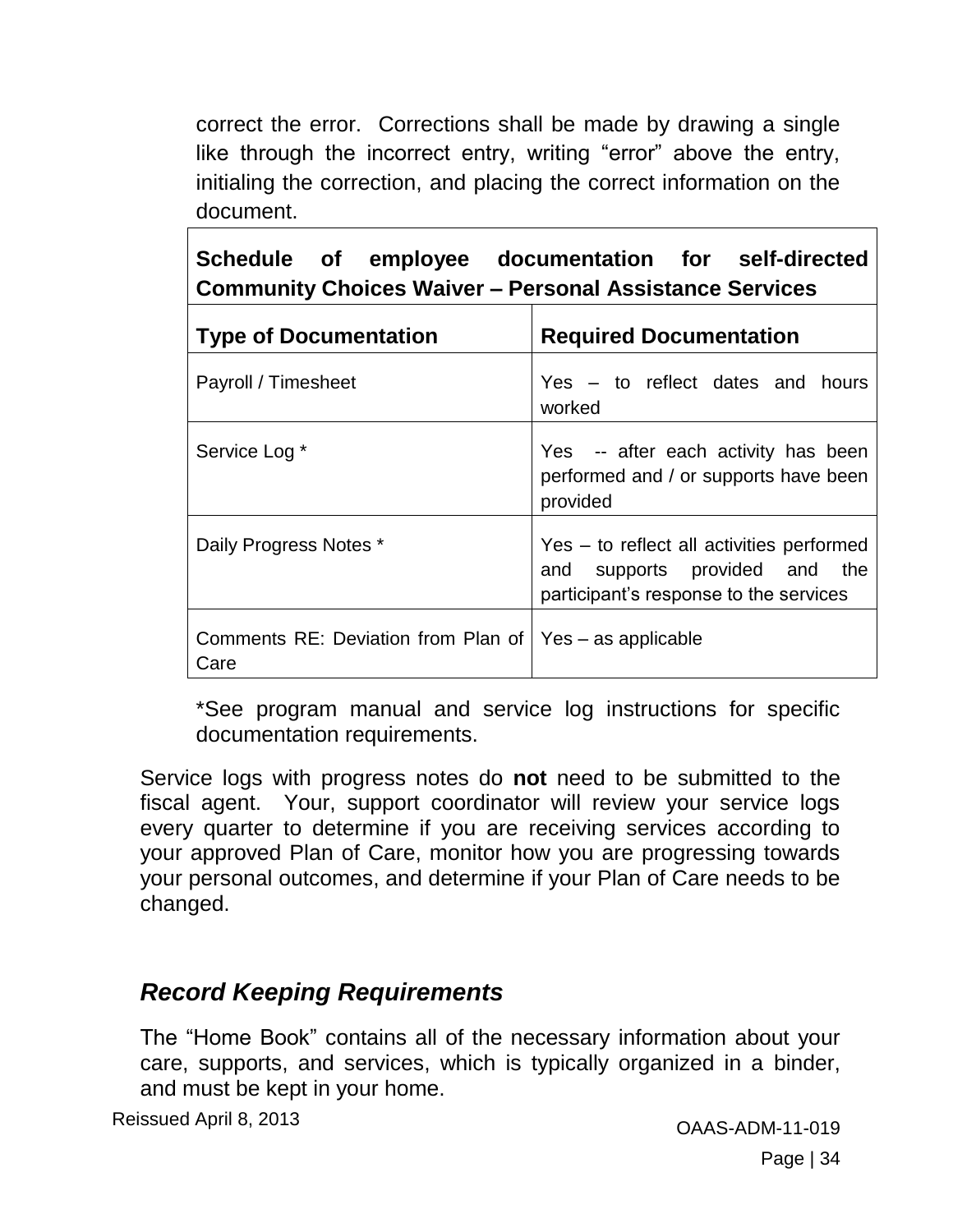You, as the Community Choices Waiver participant, are required to keep the following records in your "Home Book:"

- The toll-free number for your support coordination agency and the Waiver Helpline number;
- Your approved Plan of Care and any Revisions;
- The "OAAS Rights and Responsibilities for Applicants / Participants of Home and Community –Based waiver Services" form (OAAS-RF-10-005) (known as the "OAAS Rights and Responsibilities" form);
- A "Physician Delegation" form, signed by your Louisiana physician, for each employee who administers medication to you or performs any medical-related tasks for you;
- The past three (3) months of employee timesheets. All other timesheets must be kept in a secure place in your home;
- The past three (3) months of service logs with progress notes. All other service logs with progress notes must be kept in a secure place in your home;
- The past three (3) months of payroll reports (as provided by the fiscal agent). All other payroll reports must be kept in a secure place in your home;
- Any critical incident reports;
- If the participant is hospitalized and receives self-directed services on the date of admit and/or the date of discharge from the hospital, a copy of hospital documents that include the date and time of admit and the date and time of discharge must be retained on file and submitted with corresponding time sheets to the fiscal agent.
- Documentation of eemployee training as outlined in the documentation

An initial training verification and documentation form is provided in the Employee Packet. A sample of that form is included in this handbook. Also included in this handbook is a sample Training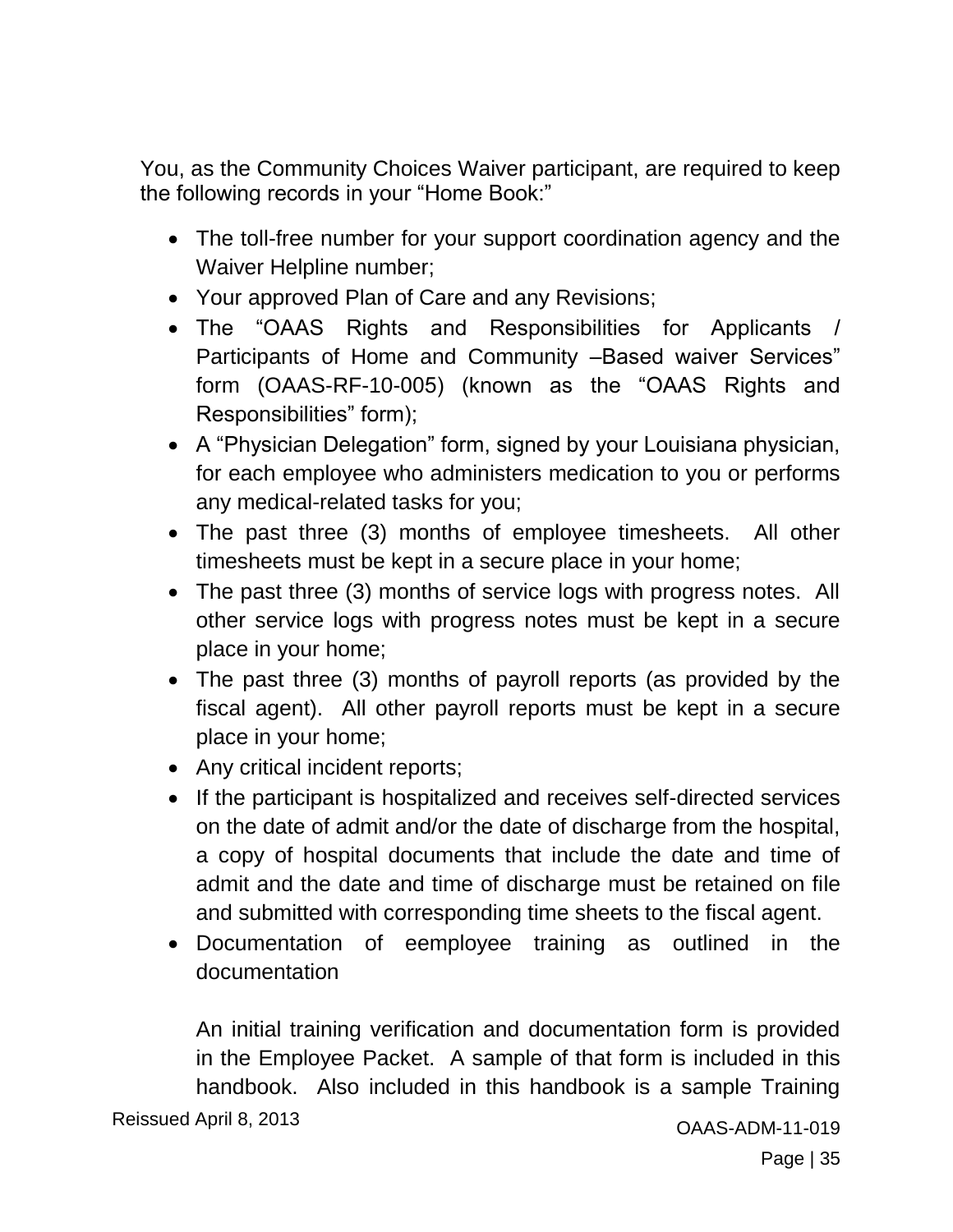Documentation Form that can be used to document the completion of non-on-line training provided by the participant/employer.

- Job Description(s) for your employee(s);
- Copy of the employee's automobile insurance or waiver letter;
- Seizure logs (if applicable).

These employment documents must be kept in a secure place in your home, but do not need to be included in your "Home Book:"

- A copy of the Employee's employment documents, which includes the following:
	- Employee rate form;
	- $\bullet$  Form I-9;
	- Form W-4;
	- Employment Application;
	- Provider Agreement; and
	- Photocopy of the employee's Social Security card and ID card.

All of the above named records must be kept in a secure place for the following time period:

- Five (5) years from the date of the last payment, or
- Until records are audited and all audit questions are answered.

Record requirements include the following agreements by the employer and participant:

 Access: The Office of Aging and Adult Services (OAAS) or its designee and all applicable federal, state, and local agencies or their representatives must have access to records to inspect, monitor, or evaluate your records, books, and supporting documents pertaining to services provided and services purchased and compliance with federal and state regulations.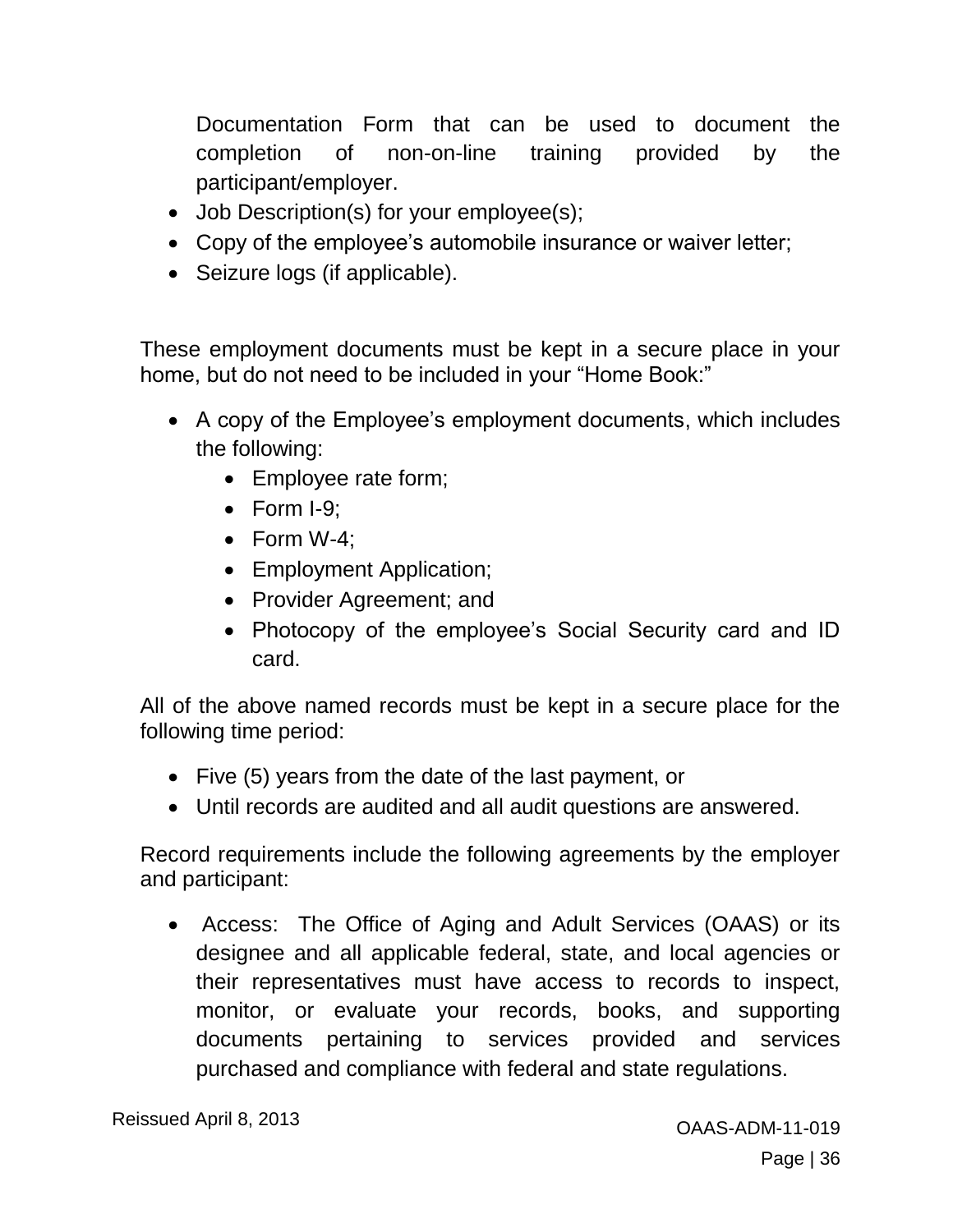- Retention: The employer must retain most forms while in effect, plus five years after service delivery or termination of the employee, or until all outstanding litigation (lawsuits), claims and audits are resolved. Medical records must be maintained for five (5) years following service delivery.
- Maintenance: Active records must be accessible. Inactive records must be stored and maintained in a safe area to ensure the confidentiality and condition of the records. The stored records must be accessible for inspection. The employer is responsible for adequately maintaining and accessing the records.
- Confidentiality: The employer must not release information about an employee without the written permission of the individual outside of providing the information to the fiscal agent and to related federal and state agencies as required and requested, to include your support coordinator and the OAAS or its designee.

## *Service Monitoring*

Your support coordinator is responsible for contacting you at least monthly to make sure that the information contained in you Plan of Care is still accurate, to track progress on your personal outcomes as identified on your Plan of Care, and to obtain updated information about your supports.

Once every quarter, or every three (3) months, your support coordinator will meet with you to:

- Determine if your personal outcomes, identified on your Plan of Care, have been achieved;
- Determine if your needs are being met (this includes reviewing service logs and timesheets that document services provided to you and may include observing your worker providing services to you);
- Review the information contained in you "Home Book" for accuracy and completeness;

Reissued April 8, 2013 **CAAS-ADM-11-019** CAAS-ADM-11-019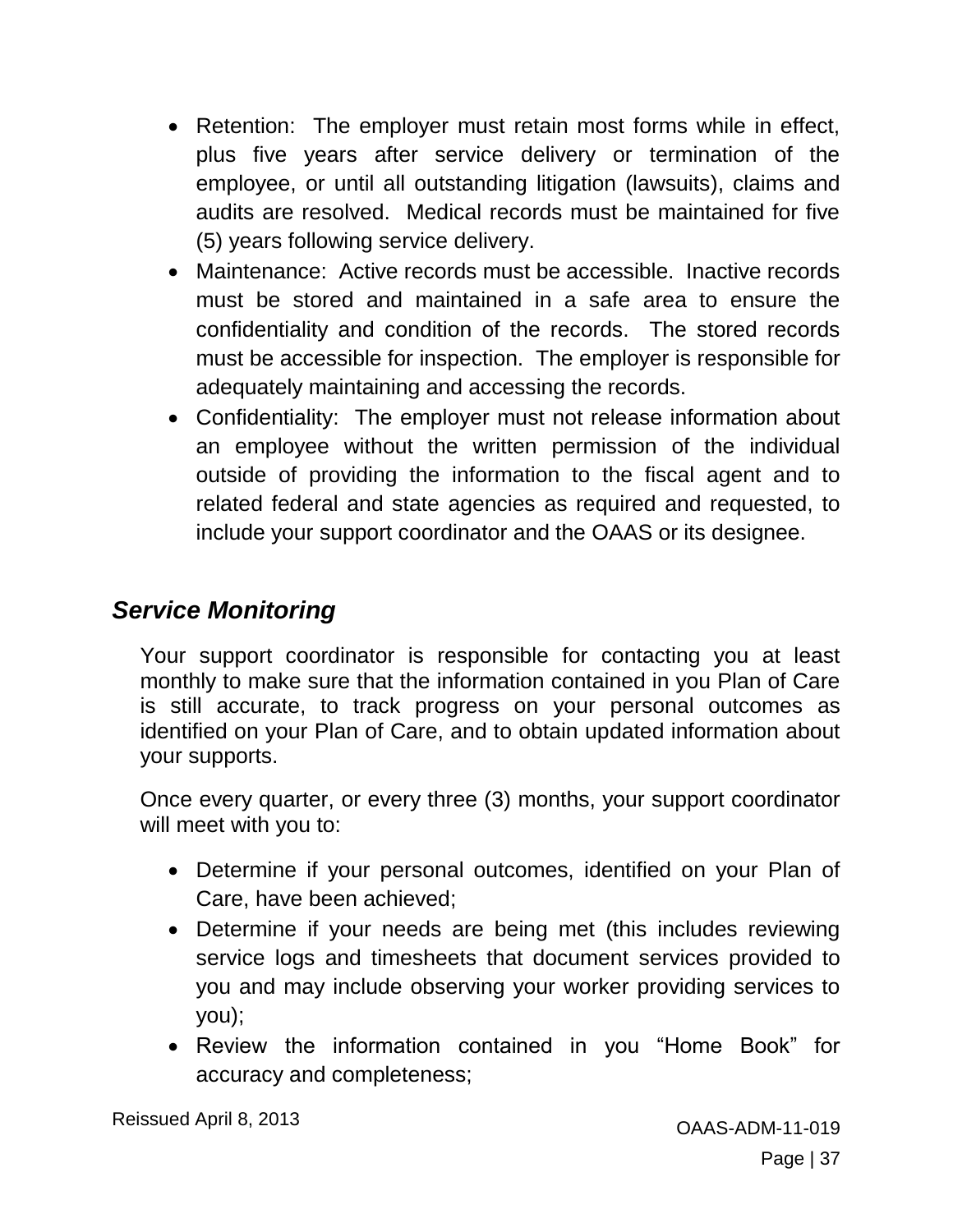- Assess your satisfaction with services; and
- Make necessary changes to you Plan of Care.

## **III. Employee Qualifications**

## *Who Can Be An Employee?*

The potential employee / applicant must meet the following required qualifications:

- Be at least 18 years old;
- Be able to complete the tasks listed on the participant's Plan of Care;
- Not be the employer or the employer's spouse;
- Not be the participant or the participant's spouse;
- Not be a responsible representative, or spouse of a responsible representative, of the participant;
- Not be the participant's tutor curator, or legal guardian;
- Not have power of attorney / Representative and Mandate for the participant;
- Pass criminal history background and direct services worker registry checks. The fiscal agent will verify that the applicant is not barred from employment initially based on the results of the criminal background and direct service worker registry checks.

Note: See "Employer Responsibilities" Section in this Handbook for employer obligations related to subsequent direct service worker registry checks.

- Have a valid Social Security number.
- Successfully complete required training as specified by the Office of Aging and Adult Services and as outlined below. Training provided by a licensed personal care services agency can be accepted in place of the fiscal agent's on-line training as long as the course content is comparable and the employee provides documentation of the training. **The employee will not be paid for providing services unless he or she has**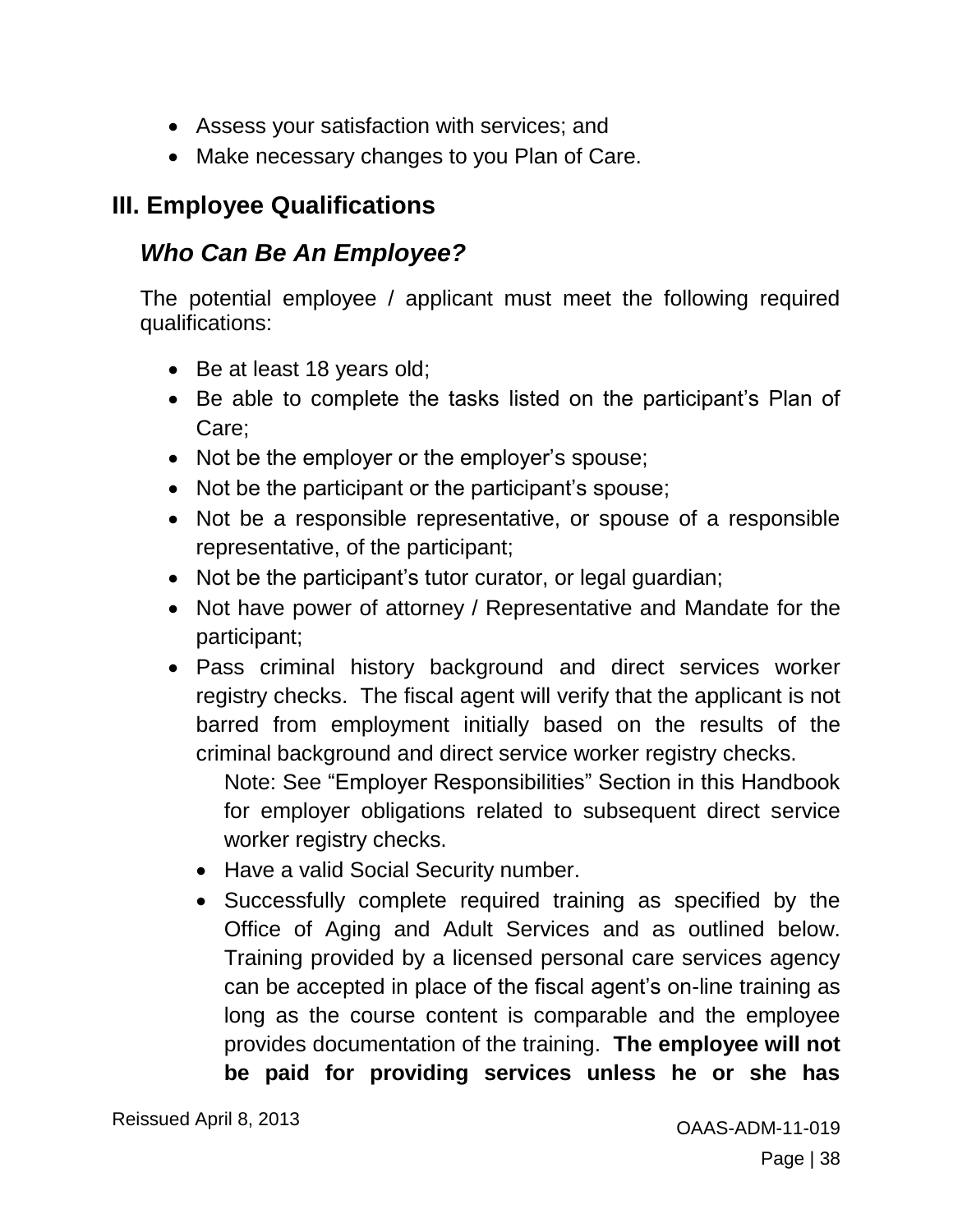#### **completed the required training and his/her training certifications are current and on file with the fiscal agent.**

- o The following training is required within 90 days of the employee's "good to go" hire date and annually thereafter:
	- **Basic First Aid with Certification (initially and 5.5 hour** on-line First Aid Refresher Course or comparable recertification course annually thereafter);
	- 2 hour on-line Abuse course:
	- 1.25 hour on-line Confidentiality and Health Information Portability and Accountability Act (HIPAA) course;
	- 4.25 hour on-line Overview of Principles of Positive Behavior Supports for Direct Support Professionals course;
	- **3 hour on-line Supporting Everyday Lives of People** with Disabilities course and;
	- 2 hour on-line Guidelines for Documentation course.
- o The following training is required within 90 days of the employee's "good to go" hire date or 90 days from January 1, 2013, whichever comes first and as needed thereafter:
	- 2 hour employer-provided Implementing the Service Plan – Participant Specific Services and Supports course to include:
		- Any health issues the participant has that will require special actions on the employee's part;
		- Nature of participant's disability or reduced level of functioning;
		- How to correctly use any special equipment that helps the participant with daily activities and to maintain his/her health;
		- Any allergies or special dietary concerns and how the participant would like the employee to respond to these concerns;
		- Emergency preparedness; and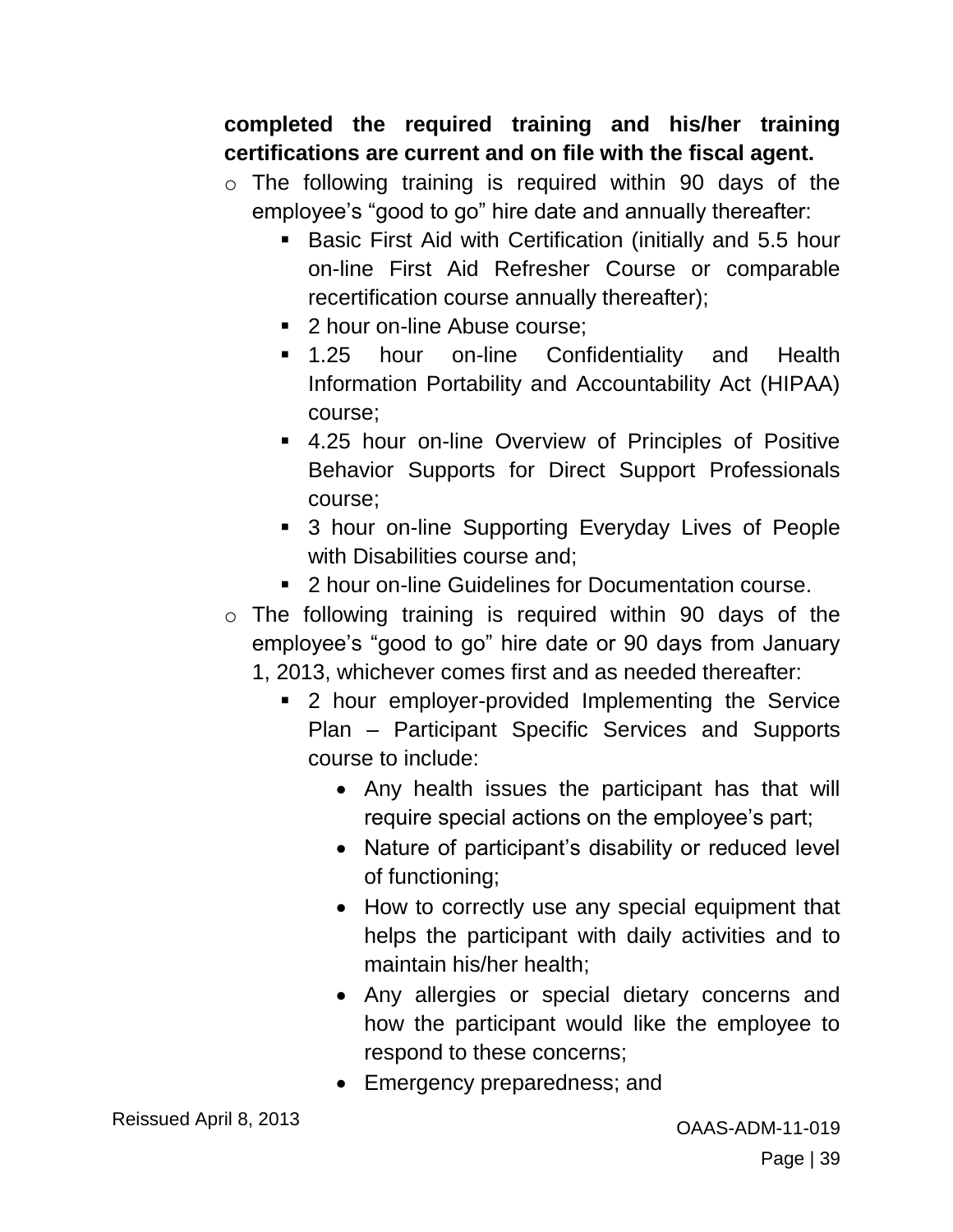- Universal precautions.
- 1.5 hour employer-provided Responsibilities of the OAAS Self-Direction Employee (as outlined in the OAAS Self-Directed Option Employer Handbook) course.

## *Criminal Convictions History Check*

A criminal conviction history check must be obtained and verified by the fiscal agent before an applicant / potential employee can be hired. This check provides assurance that persons you hire do not have a criminal convictions history that would prevent them from working in a health care setting.

Each applicant must have a criminal convictions history check completed before you can offer the applicant a job and before they perform any work for you. The applicant must authorize the fiscal agent to access his / her criminal convictions history through the "Criminal Background Search Authorization Form" found in the Start-Up Packet. The applicant must provide specific information that is required for the criminal convictions history check to be accessed.

The Department of Health and Hospitals' (DHH) policy for covering the cost of criminal history background checks is as outlined below:

- Current participants /employers will be allowed up to three (3) background checks each year at no cost to them. The year period is July  $1<sup>st</sup>$  through June  $30<sup>th</sup>$  of each year.
- New participants / employers may be allowed up to five (5) background checks during their first year of enrolling in selfdirection if it is determined that the participant will receive 56 or more hours per week of self-directed personal care services. DHH must approve these exceptions in advance. Your support coordinator must submit your approved budget sheet to the DHH Waiver Compliance Section contract monitor in order to process your request.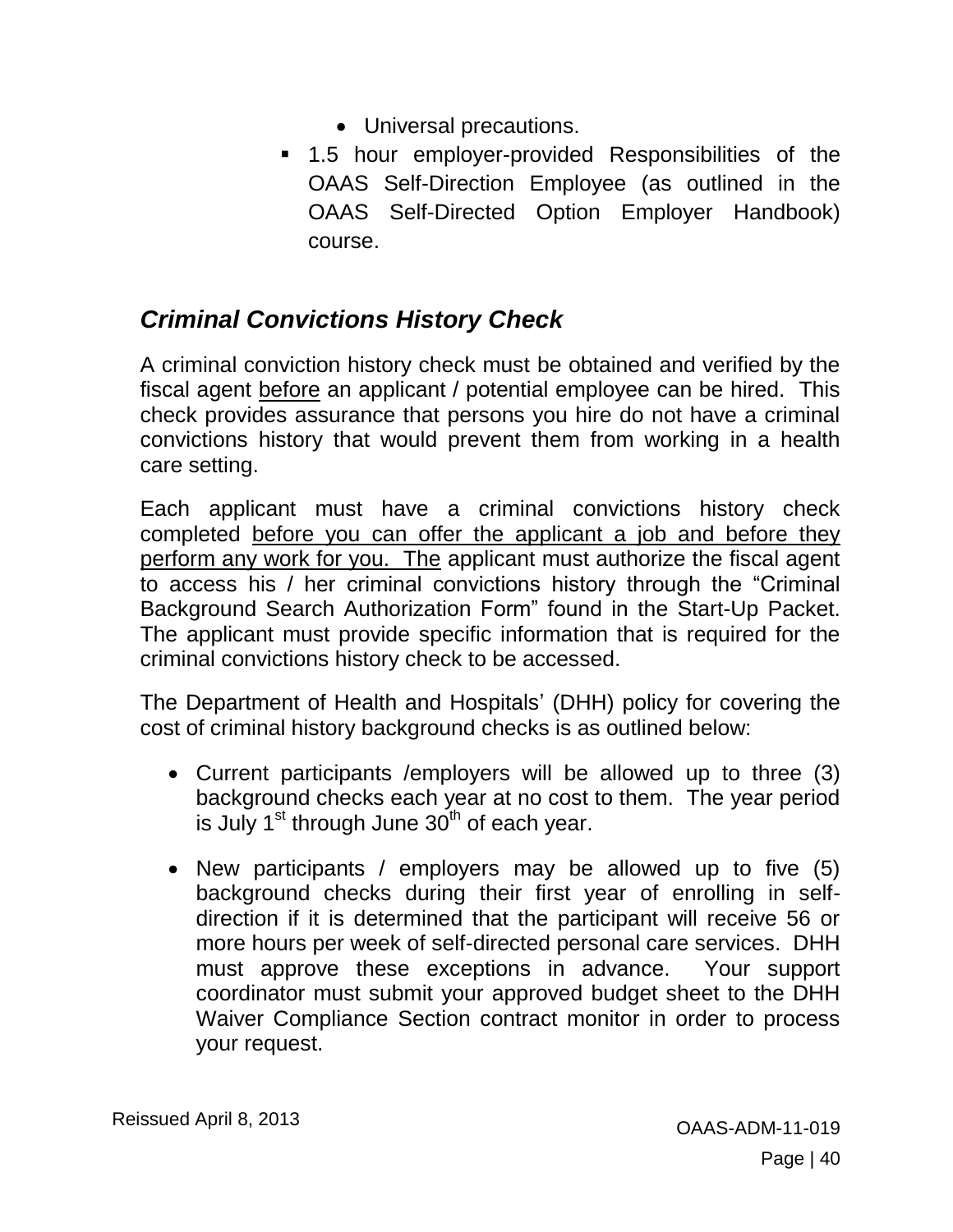- Any unused background checks will not roll forward to the next year.
- The background check count will reset July  $1<sup>st</sup>$  of each year.
- If additional background checks are needed, the participant / employer must contact AccuScreen, a background check company, at 1-800-383-6476. The cost of a background check was quoted in August 2012 to be \$25.00. This cost is subject to change.

The fiscal agent will notify you once the applicant is cleared for hire. It will take the fiscal agent approximately four (4) business days to process the criminal conviction history check. If you do not receive the results within this timeframe you should contact the fiscal agent.

Some criminal convictions prevent employment as a paid home care worker under 42 CFR 441.404 (b) and La.R.S. 40:1300.51 et seq. There are no exceptions to these federal and state laws.

If there is a criminal conviction history that does not bar employment, you will be given a choice by the fiscal agent to decide if you want the applicant working in your home. If you decide that you still want to there the applicant then you must complete a form to acknowledge that you have been informed of the applicant's criminal conviction history and still want to hire him/her. The completed form must be signed by you, as the employer, and submitted to the fiscal agent before an applicant will be allowed to work for you.

Note: Eligibility for a former employee must be re-established based on the date he / she is re-applying for employment. Eligibility must be confirmed and current as if the employee had never worked for the employer before.

## *Convictions Barring Employment*

A person may not be employed if he / she has been convicted of an offense listed below or if the criminal history background check indicates an attempt or conspiracy to commit any of the offenses listed below:

Reissued April 8, 2013 **CALL 2013** COAAS-ADM-11-019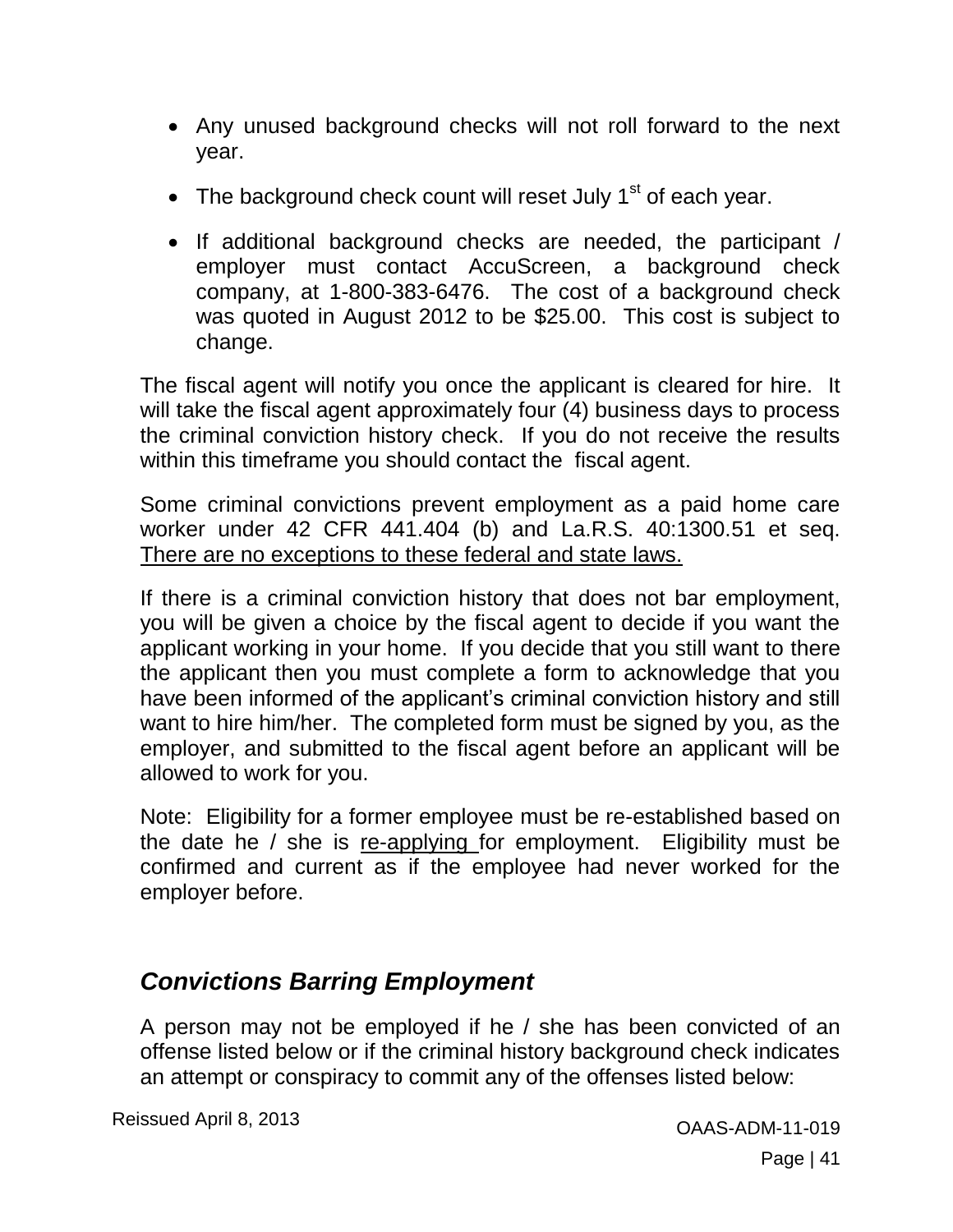- R.S. 14: 28.1 (solicitation for murder)
- R.S. 14: 30.1 (first and second degree murder)
- R.S. 14: 31 (manslaughter)
- R.S. 14: 32.6-32.7 (first and second degree feticide)
- R.S.14: 32.12 (criminal assistance to suicide)
- R.S. 14: 34 (aggravated battery)
- R.S. 14: 34.1 (second degree battery)
- R.S. 14:34.7 (aggravated second degree battery)
- R.S. 14:35.2 (simple battery of the infirm)
- R.S. 14:37 (aggravated assault)
- R.S. 14:37.1 (assault by drive-by shooting)
- R.S. 14:37.4 (aggravated assault with a firearm)
- R.S. 14:38.1 (mingling harmful substances)
- R.S.  $14:421 14:45$  (aggravated rape)
- R.S. 14:42.1 (forcible rape)
- $\bullet$  R.S. 14.43 (simple rape)
- R.S. 14:43.1 (sexual battery)
- R.S. 14:43.2 (second degree sexual battery)
- R.S. 14:43.3 (oral sexual battery)
- R.S. 14:43.5 (intentional exposure to AIDS virus)
- R.S 14:44 (aggravated kidnapping)
- R.S. 14:44.1 (second degree kidnapping)
- R.S. 14:44.2 (aggravated kidnapping of a child)
- R.S. 14:46.2 (human trafficking)
- R.S. 14:51 (aggravated arson)
- R.S. 14:60 (aggravated burglary)
- R.S. 14:62.1 (simple burglary of a pharmacy)
- R.S. 14:64 (armed robbery)
- R.S. 14:64.1 (first degree robbery)
- R.S. 14:64.4 (second degree robbery)
- R.S. 14:66 (extortion)
- R.S. 14:67.21 (theft of the assets of an aged person or disabled person)

Reissued April 8, 2013 **CALL 2013** COAAS-ADM-11-019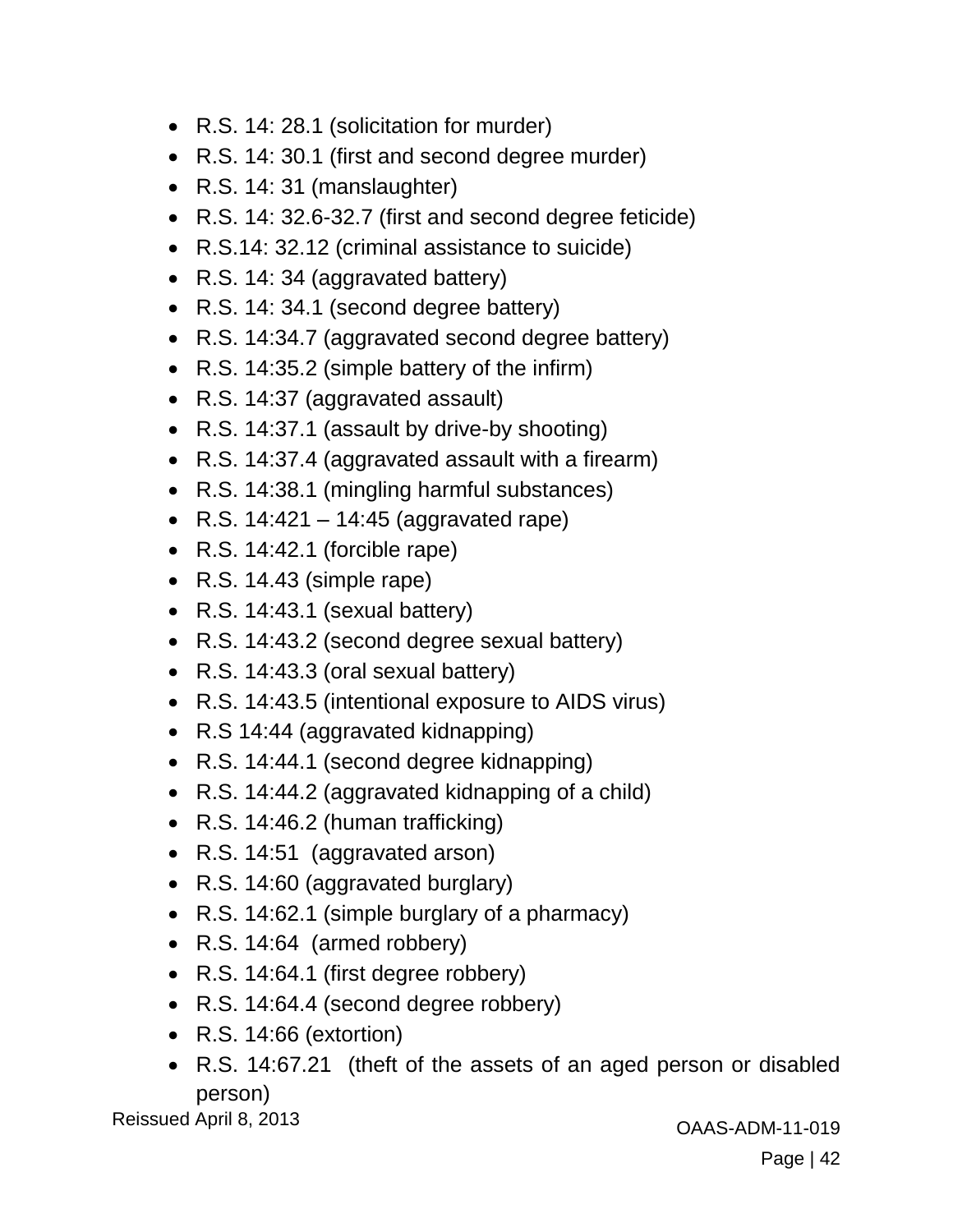- R.S. 14:80 (felony carnal knowledge of a juvenile)
- R.S. 14:81.2 (molestation of a juvenile or a person with a physical or mental disability)
- R.S. 14:89 –14:89.1 (crime and aggravated crimes against nature)
- R.S. 14:91 (contributing to the delinguency of a minor)
- R.S. 14:93 (cruelty to juveniles)
- R.S. 14:93 (cruelty to the infirmed)
- R.S.  $14:93.43 14:93.5$  (exploitation of the infirmed)
- R.S. 14:93.5 (sexual battery of the infirmed)
- Distribution or possession with intent to distribute controlled dangerous substances as listed in Schedules I through V of the Uniform Controlled Dangerous Substances Act.
- All other offenses as stated in 42 CFR 441.404 (b) and LA.R.S. 40:1300.51 et seq.

# **IV. Recruiting, Interviewing and Hiring Applicants**

## *Job Description*

Before talking with job applicants, you should write out a brief description of the job to provide the person who might become your employee with a description of what he / she would be doing each day he / she works to support you. A job description is used to define the duties and manage the time of your employees. A job description is not meant to replace any training or directions you give your employee. You should have the job description ready to hand out with each interview.

The following are some reasons why it is important to have a job description:

You, as the employer, will know exactly what help you need;

Reissued April 8, 2013 **CONSERVING ACCESS** CONSIDER A CONSERVERSE CONSIDER A CONSERVERSE CONSERVERSE CONSERVERSE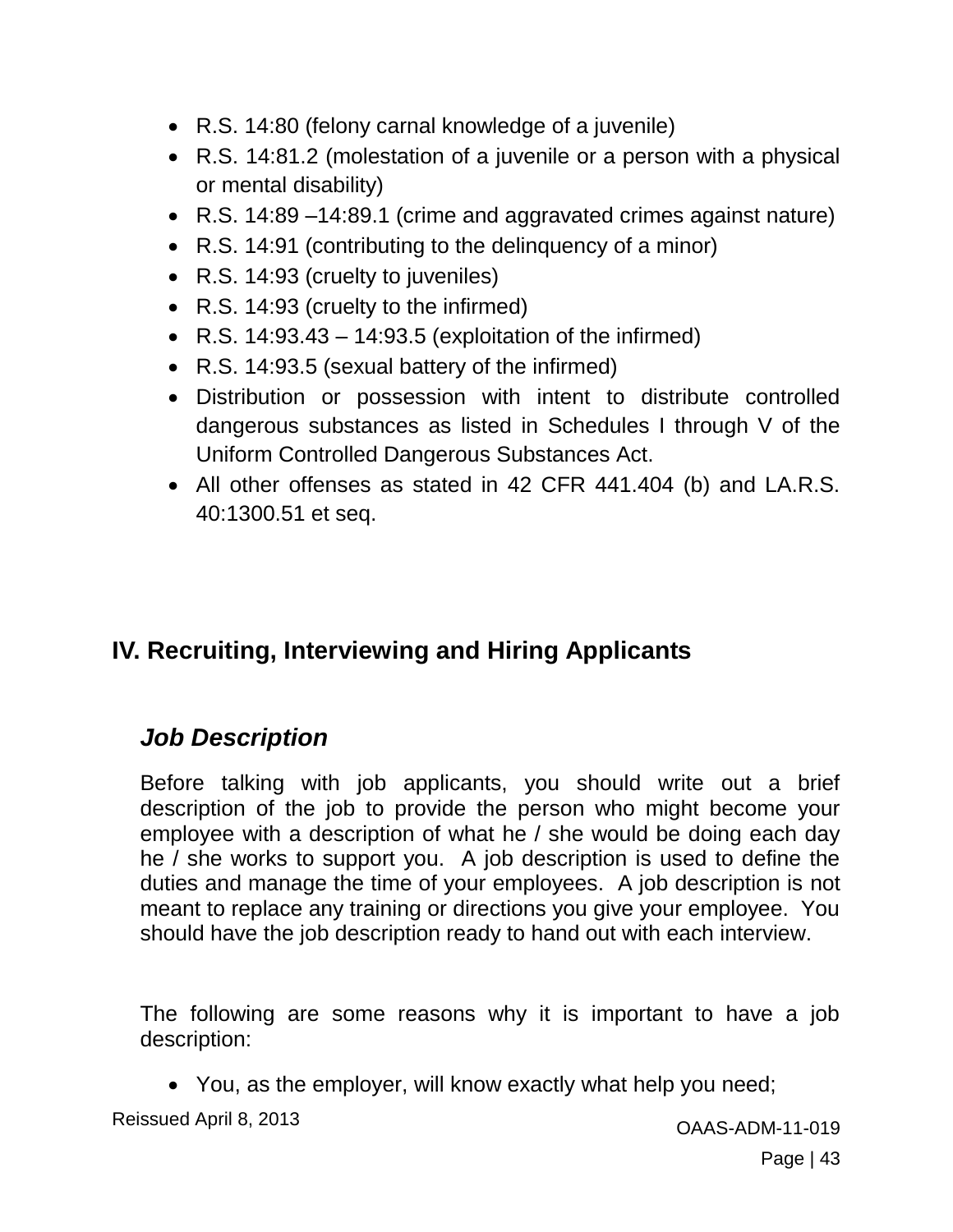- It can be used to ask questions when you interview applicants;
- It gives applicants a clear idea of what the position requires;
- After your employee has been hired, it may serve as a checklist of duties;
- It may be used as a way to evaluate your employee's job performance;
- It will help you know what is and what is not okay to ask the employee to do;
- It may help settle disagreements between you and the employee about the duties of the job;
- It helps keep the lines of communication open.

A job description must include the days and times you want the employee to report to work, the employee's duties (including the assistance you need in reaching your personal outcomes as identified in your approved Plan of Care), and any special requirements you have for the employee you hire.

One key to your success as an employer is a specific, easy-tounderstand job description for your employee. The job description you prepare must be consistent with your approved Plan of Care and with the service specifications of your program.

Remember, employees are only allowed to help you with the tasks and personal outcomes authorized and approved in your Plan of Care.

# *Sample Job Description*

#### *Critical Job Elements:*

- 1. Provide assistance or supervision as assigned with the following activities: bathing dressing, bowel and bladder management, transferring from bed to wheelchair, meal preparation, light housekeeping, and other related tasks as requested.
- 2. Job involves lifting and bending.
- 3. Limited amount of travel.

Reissued April 8, 2013 **CAAS-ADM-11-019** CAAS-ADM-11-019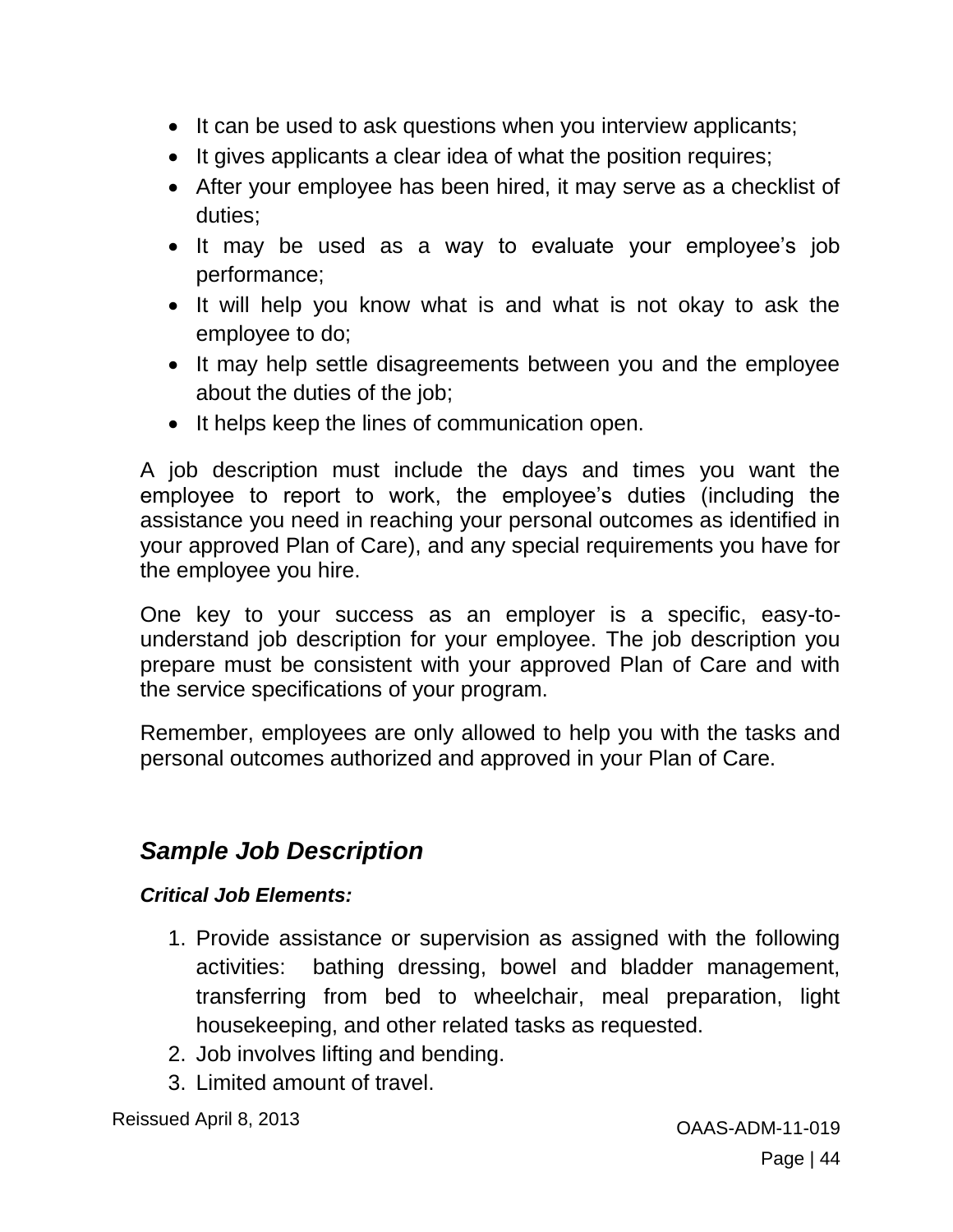#### *Hours:*

Monday – Friday: Hours are from 8:00 A.M. to 2:00 P.M.

Saturday and Sunday: Hours are from 10:00 A.M. to 6:00 P.M.

#### *Knowledge, Skills, Abilities:*

- Assistant must be reliable, punctual, neat, and organized, willing to perform tasks as requested, willing to learn job requirements, able to follow instructions. I am looking for someone who wants a job on a long-term basis and who agrees to follow health and safety precautions.
- No prior experience is required; must be willing to learn.

## *Other Requirements / Considerations:*

- If assistant decides to discontinue employment, he / she must be willing to continue working until a replacement is found.
- Prefer non-smoker, no pets, no children brought into my home and no personal visitors while on the job; not to use any of my personal possessions including food and my telephone.

#### **Compensation:**

Assistant receives salary equal to minimum wage or more.

Excerpt from *Recruiting, Managing and Training of Personal Assistants: A Handbook for People with Disabilities by the Coalition of Texans with Disabilities*

#### *Recruitment and Advertising*

Now that you have completed the job description, you are ready to recruit and advertise for potential employees. There are many methods of advertising and recruitment that you can utilize when looking for good,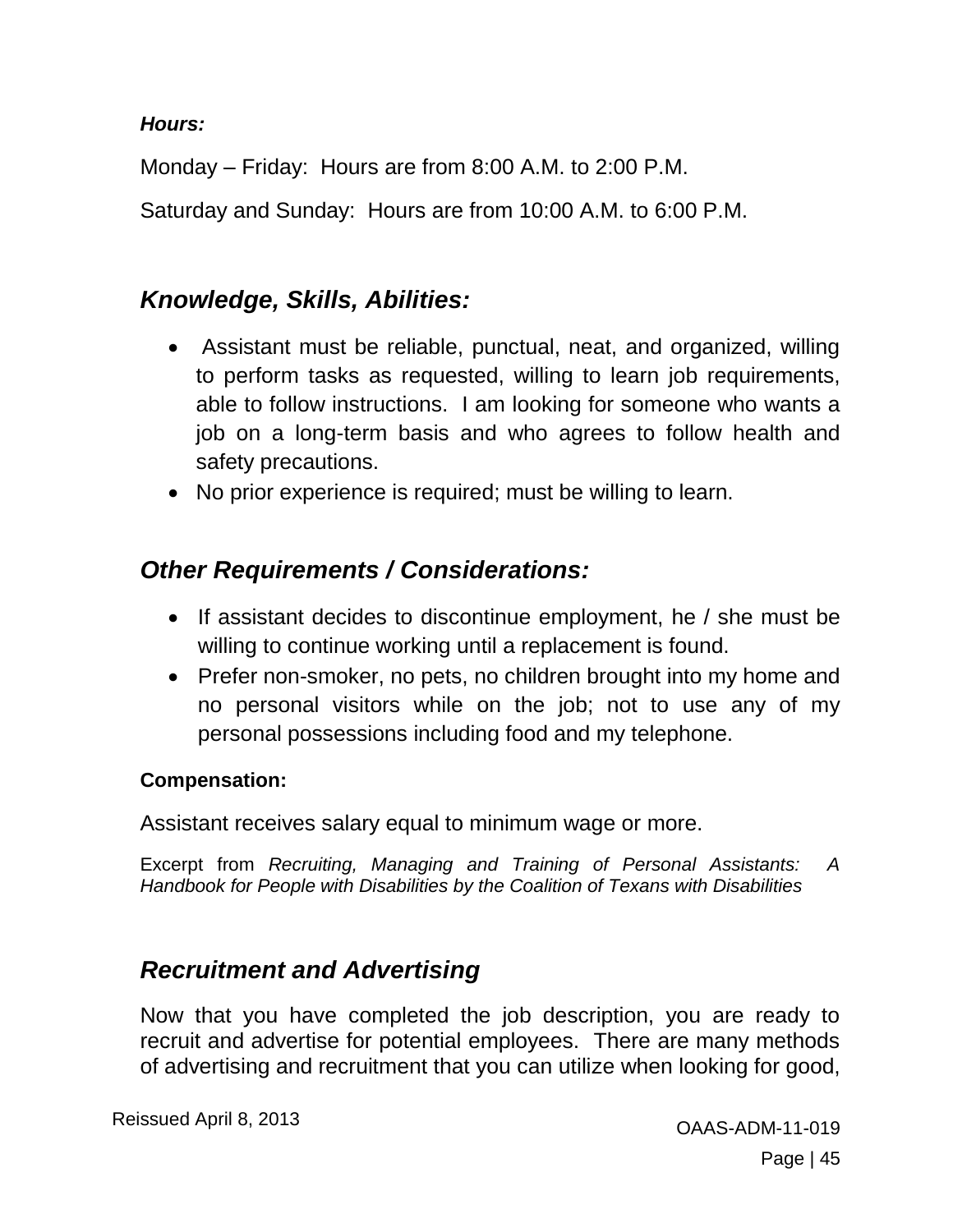dependable employees. Do not discount any possibility. Below are some suggestions for finding prospective employees:

#### **Newspaper Advertisements**

Classified ads in newspapers are an efficient method to reach a large audience. Neighborhood newspapers are cheaper than major citywide newspapers, and are good to target potential employees who live closer to your home.

#### **Local Newsletters**

Sometimes disability and other community organizations and churches will run short ads in their newsletter.

#### **Colleges and Universities**

Colleges can be an excellent source for finding employees. Many students are looking for extra income to help them through college. Students that have majors in the area of health and human services are often looking for work experience. To advertise a position, contact the career placement office or the student housing office on campus. You might also try health related education departments such as physical therapy, occupational therapy, and nursing.

#### **Word of Mouth**

Don't forget to ask family, friends and neighbors if they or someone they know would make a good employee for you. Let them know what qualifications you are looking for, and ask them to tell others about the position, too.

#### **Local Agencies**

Social service organizations often keep a registry or list of direct service workers who may have received some basic training or have work experience.

#### **Bulletin Boards in High Traffic Areas**

Hang flyers on bulletin boards in high traffic areas, such as grocery stores, banks, apartment buildings, restaurants, community centers, and churches.

Reissued April 8, 2013 **CAAS-ADM-11-019** CAAS-ADM-11-019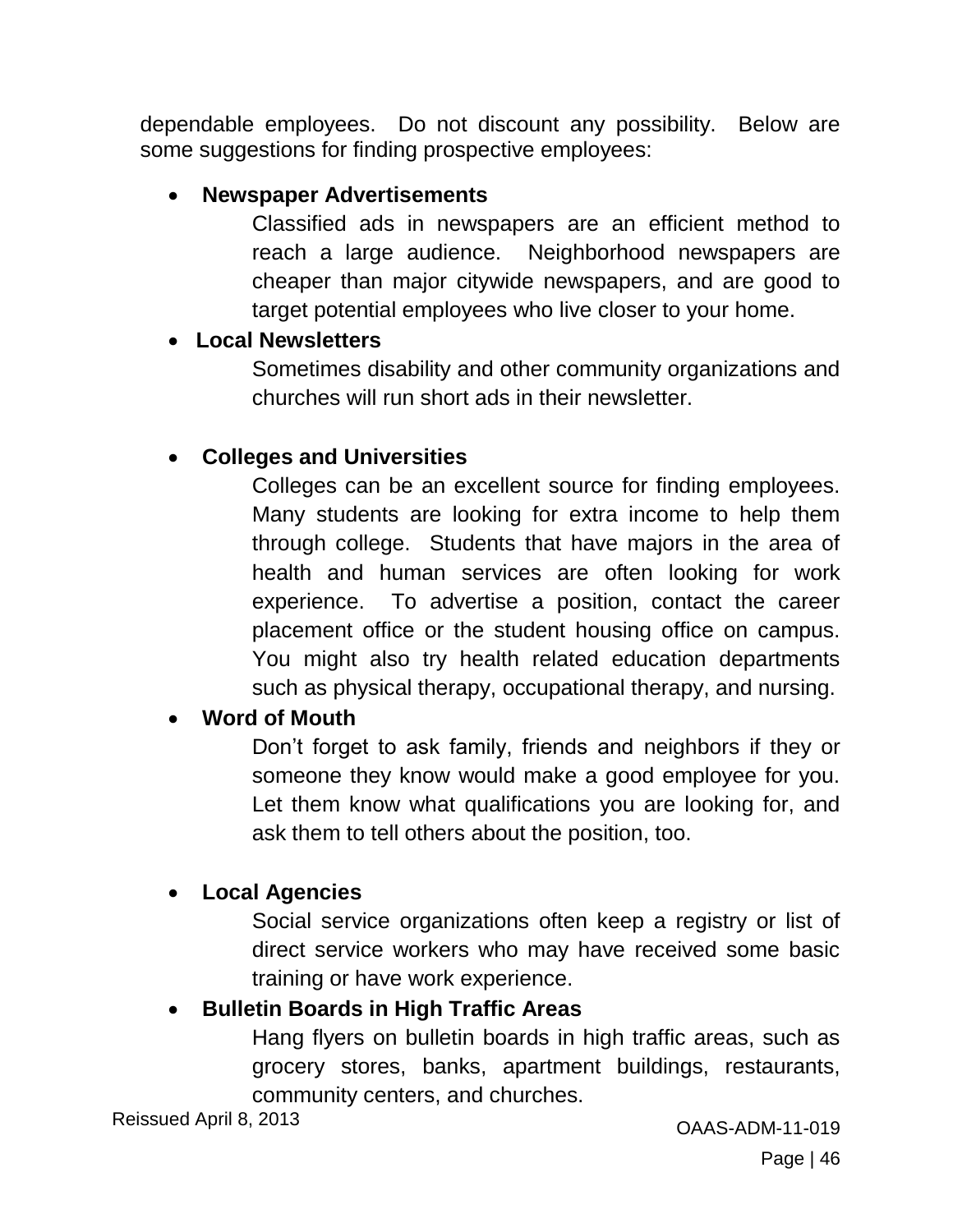- **Local Employment Offices / Rehabilitation Agencies** One source often overlooked is rehabilitation agencies
- **Networking**

Exchange of information, names, resources, and services among and between individuals.

## *Contents of an Advertisement*

The more complete the information in the advertisement, the more you can be sure that the job applicants who contact you are truly interested, and potentially qualified for the job. If is a good idea to include:

 Your first name (It is recommended that you **not** use your last name.)

Job title and a short description of the job Phone number

#### *Helpful information you may include:*

- Hours
- Qualifications required
- Compensation and benefits offered
- General Location (i.e., near downtown New Orleans)

It is **not** a good idea to include your address or other private information in the advertisement.

You may want to have your first meeting with an applicant in a public place rather than in your home.

The following is a sample advertisement that you can use as a guide:

Reiss (555) 111-1111 evenings for more information.  $\overline{\hspace{1cm}}$   $\overline{\hspace{1cm}}$   $\overline{\hspace{1cm}}$   $\overline{\hspace{1cm}}$   $\overline{\hspace{1cm}}$   $\overline{\hspace{1cm}}$   $\overline{\hspace{1cm}}$   $\overline{\hspace{1cm}}$   $\overline{\hspace{1cm}}$   $\overline{\hspace{1cm}}$   $\overline{\hspace{1cm}}$   $\overline{\hspace{1cm}}$   $\overline{\hspace{1cm}}$  **Personal Attendant** – Needed to assist male with quadriplegia with personal care, shopping, light housekeeping. Part-time, 4 day/week. Flexible schedule available. Driver's license preferred. This is an ideal position for a college student. Prime location near Southeastern Louisiana University. \$ \_\_ / hr. Call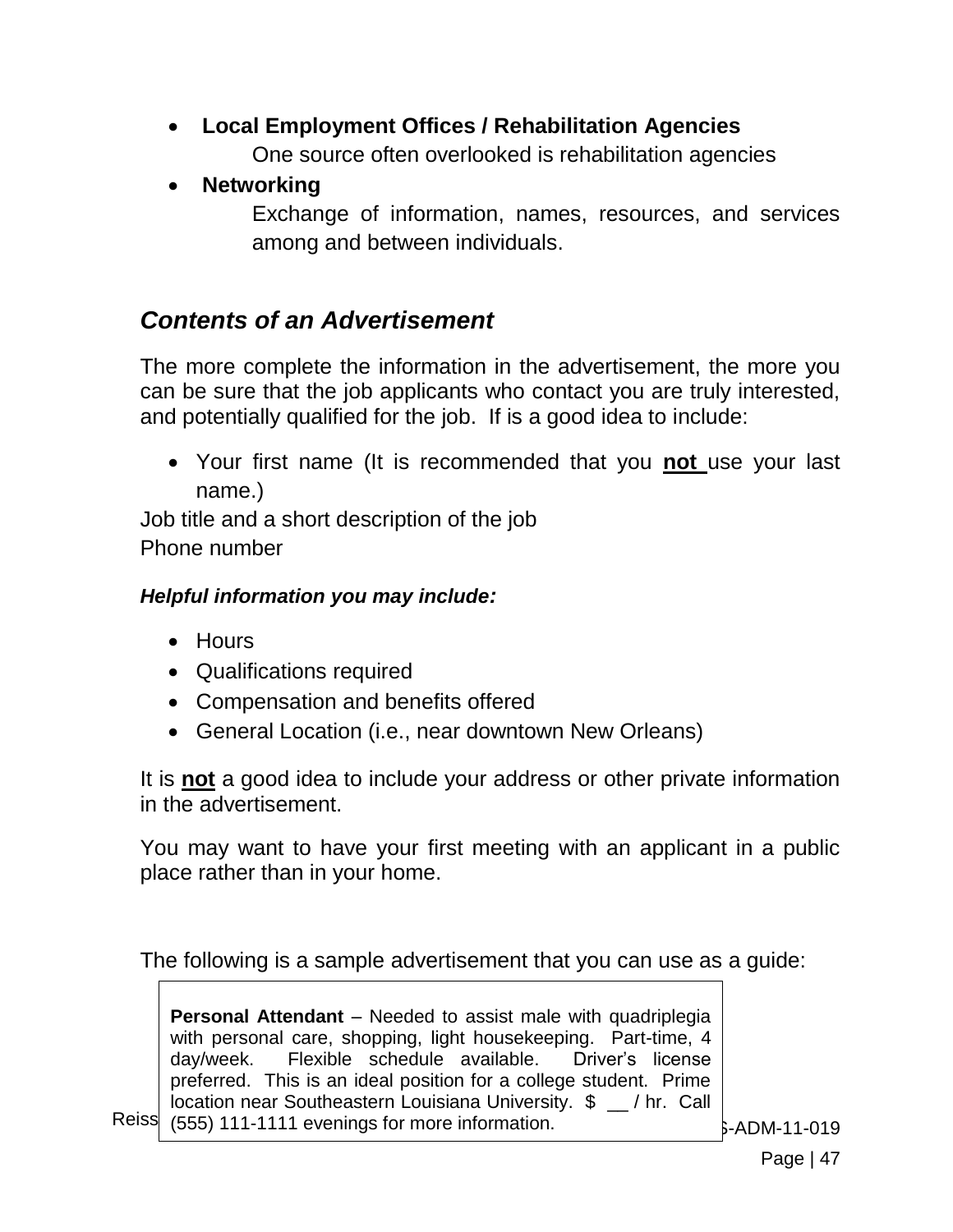Excerpt from *Recruiting, Managing, and Training of Personal Assistants: A Handbook for People with Disabilities by the Coalition of Texans with Disabilities and the Texas Planning Council for Developmental Disabilities.*

# *Screening Applicants*

#### *The initial Telephone Contact*

- Give a brief description of the duties of the position, amount of hours the job requires and the amount and method of pay and any benefits you will be providing. If the applicant is interested, ask the applicable questions, and record answers:
	- Will you give me your name, phone where you can be reached, and address?
	- What days/.hours are you available to work? Do you have any restraints on your schedule that I need to consider? Are there days you definitely cannot work?
	- Have you ever assisted or worked for a person with a disability before? (If yes) Tell me a little about the kinds of tasks you performed.
	- Do you have reliable transportation?
	- Are you at least 18 years of age and do you have a valid Social Security number?
	- Do you smoke?
	- Are you allergic to pets? (If you have a pet in your home)
	- Are there tasks you object to performing (i.e., bathing, toileting, and dressing)?
	- Do you have any experience in lifting, transferring and positioning? (If you need assistance with these activities)
	- Can you cook and would you mind doing light housework?

Reissued April 8, 2013 **CALL 1998** COAAS-ADM-11-019 Tell the person you will call back to make an appointment for an interview (if you are interested in a face-to-face interview). Ask them to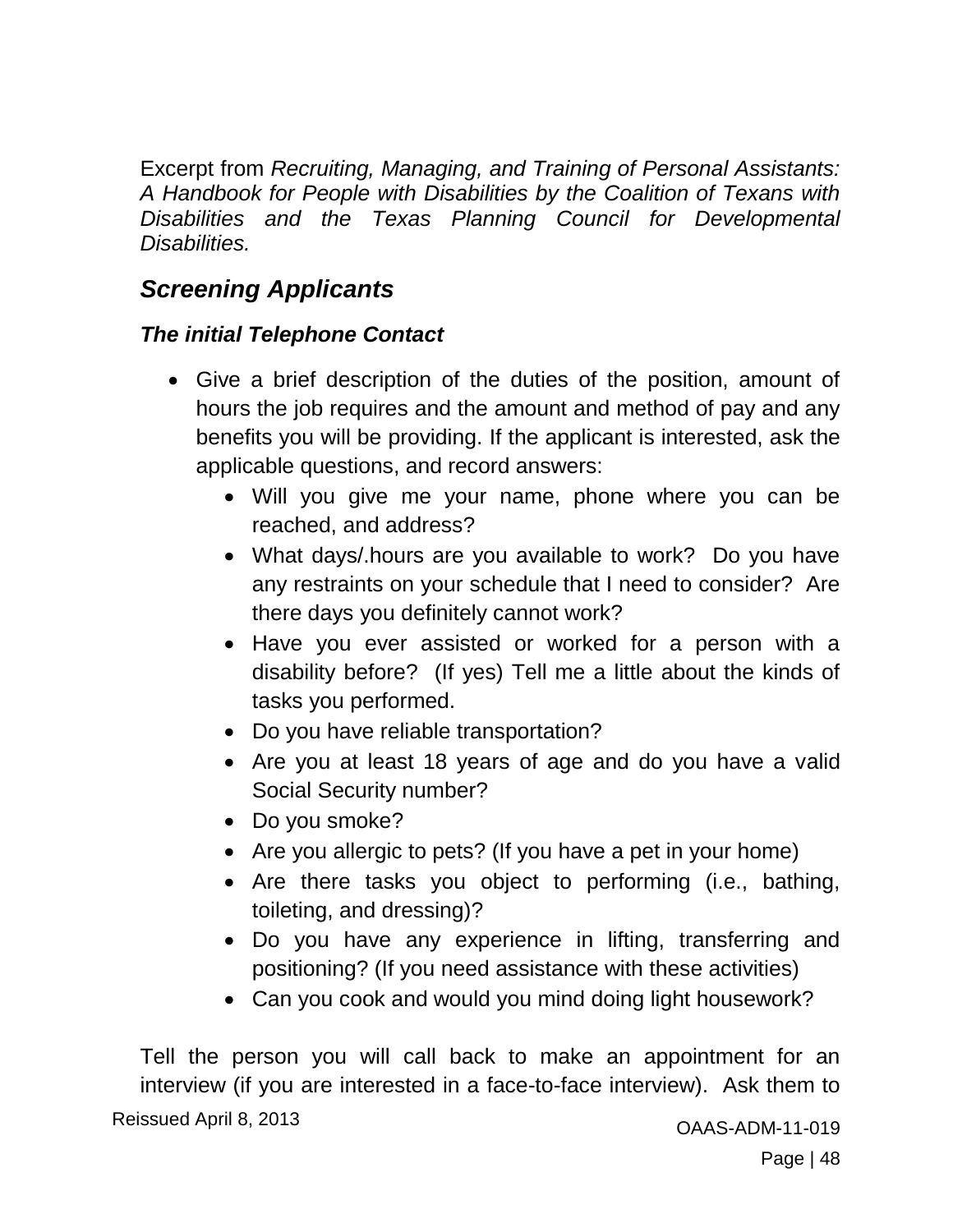bring a Louisiana Identification Card or Driver's license, Social Security Card, proof of automobile insurance (if they will be driving his / her own car as part of the job), names and numbers of at least three (3) references, and proof of address when they come for an interview. You may consider meeting at a "neutral" location outside of your home for personal safety purposes.

Even if the person is unsuitable for the job, always thank them for their interest.

Excerpt from *Recruiting, Managing, and Training of Personal Assistants: A Handbook for People with Disabilities by the Coalition of Texans with Disabilities and the Texas Planning Council for Developmental Disabilities.*

## *Conducting an Interview*

#### *The Personal Interview:*

Call those applicants that appeared to be good prospects and schedule each for a face-to-face interview, preferable in a nearby neutral location. Allow plenty of time between each interview. About one hour for each interview is usually good. The interview is important because this is the time when you let the applicant know about the job in detail and gather information about the person that you may hire as an employee. Consider asking a friend of family member to join you so that you can compare your assessments of the applicant.

When the applicant arrives there are a few suggestions that can make the interview successful. Some things may need to be repeated from the telephone contact for clarification purposes:

- Help the person feel as comfortable as possible, and get to know each other a little.
- Tell the person about your disability in general. You will speak more in specifics during training if the applicant is hired.

Reissued April 8, 2013 **CAAS-ADM-11-019** CAAS-ADM-11-019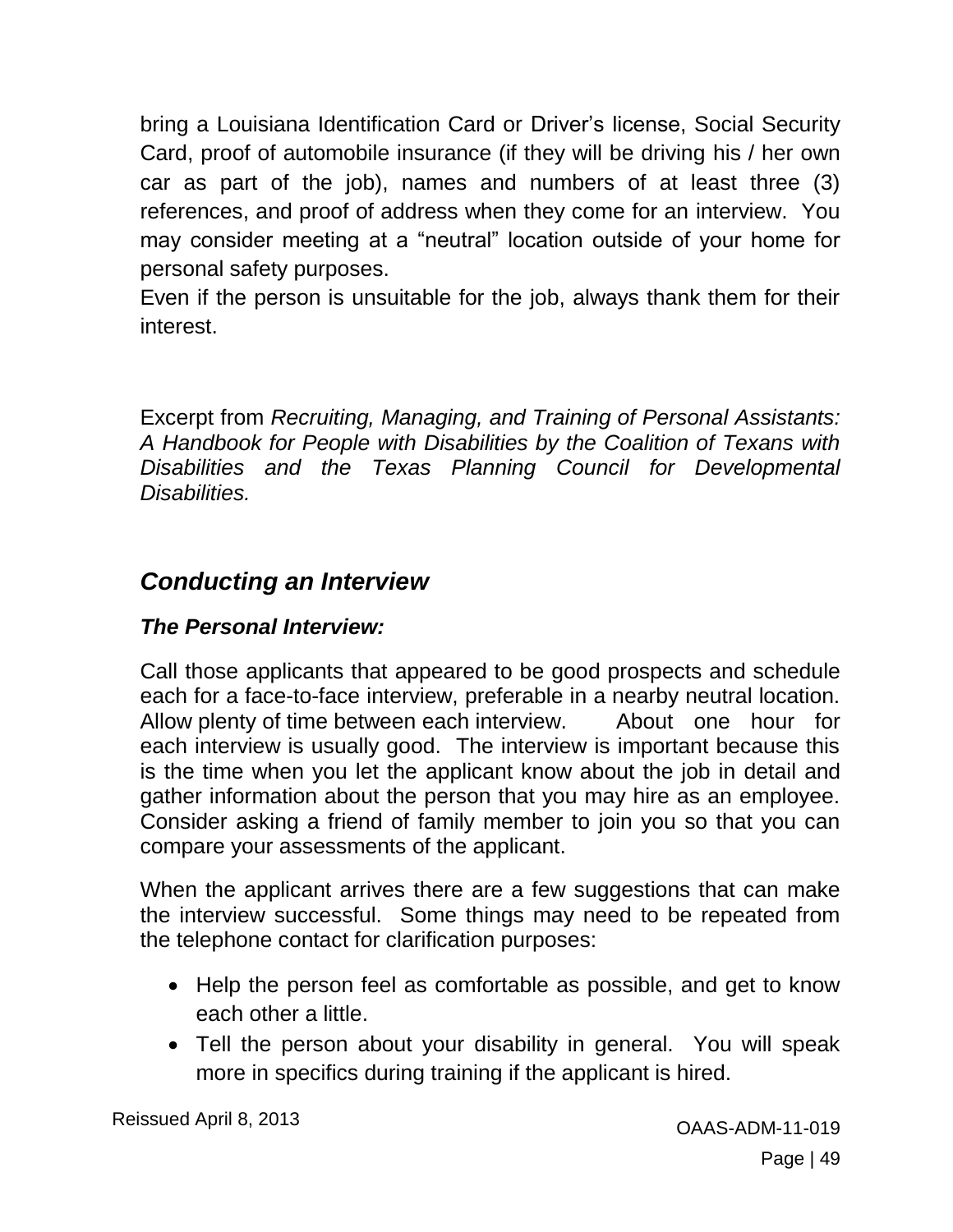- Ask the applicant to see his / her identification. Examples include a valid Louisiana Driver's license or Identification Card with a picture, and Social Security card.
- Ask the applicant to fill out an employment application. Employment applications are useful because they are a good way to keep up with the persons that you have interviewed. They also simplify record keeping and are an easy way to have quick access to the information you will need to make a final decision. It will give you good information to ask questions about during the interview as well as provide a good resource for back-up or substitute workers if your regular employee is unable to get to work.
- Give him/her a copy of your job description to read and explain the duties and responsibilities of the job thoroughly. Ask if he / she can safely perform the functions of the job (i.e., lifting, transferring, etc.).
- Ask the applicant to tell you about him/herself. Be sure to ask questions about past work history, reasons for leaving other employment, any past experience with personal assistance, and why they are interested in this position. Ask if you may contact former employers for a job reference. Ask about their career goals and why they are pursuing this type of work.
- Describe the work schedule, pay method, any benefits and leave plan, and your method of evaluating an employee.
- Give the applicant an opportunity to ask questions.
- Tell the applicant you will call as soon as you make a decision (Be sure to contact the applicant even if you decide not to hire him/her.). Thank them for their interest and time.

#### *Sample Questions for a Face-to-Face Interview with an Applicant*

The following are a few sample questions you can ask during the personal interview to help choose your assistant: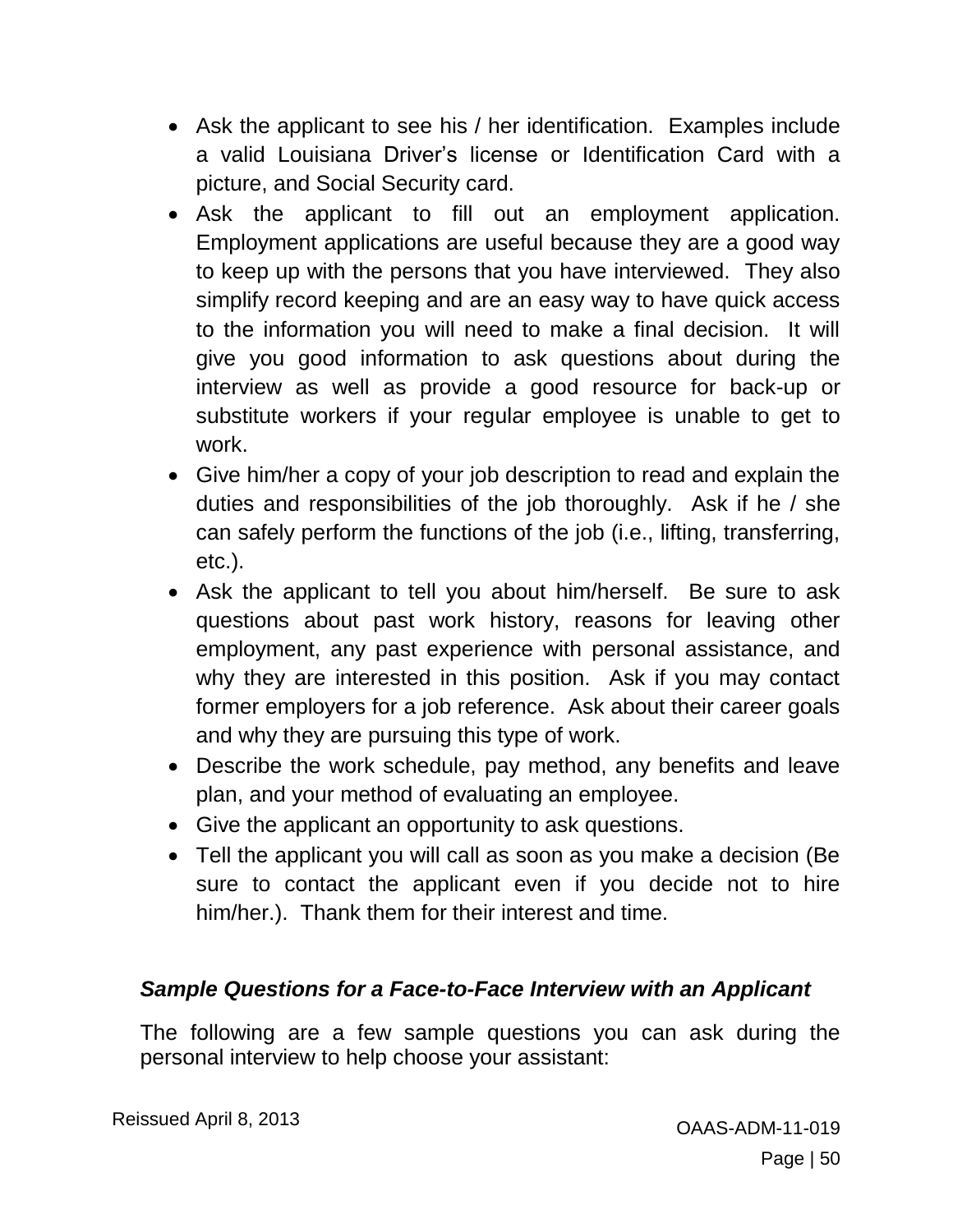- How far do you live from here? (Turnover tends to be higher among workers who commute long distances.)
- Have you had an experience giving personal care:
- Tell me how you approach multiple tasks to ensure that all are performed.
- Are you comfortable performing personal care duties such as bathing and toileting?
- What do you think will be the best and worst part of this job? What did you like best and least about your last job?
- What are your best and worst qualities?
- Why are interested in being a personal assistant?
- Give me an example of how you have handled disagreements with your past employers.
- Describe a hypothetical "scenario," and ask what the applicant would do in that situation.

When interviewing applicants, apply the same standard that is applied to selection of job applicants – ask only about things that are directly related to the job requirements for the position under consideration. Do not ask personal questions that do not apply directly to the job requirements. Remember, it is against the law to discriminate against an applicant because of his / her race, color, religion, gender, sexual orientation, national origin, or disability.

| <b>Subject</b>        | Do NOT Ask or Do                                                                                   | May Ask or Do                                                          |
|-----------------------|----------------------------------------------------------------------------------------------------|------------------------------------------------------------------------|
| <b>Marital Status</b> | married?<br>Divorced?<br>Are<br>you<br>Separated?<br>Engaged?<br>Maiden  <br>Name?                 | AFTER hire, marital status for<br>insurance or tax purposes            |
| Children              | Do you have children at home? How<br>old? Who takes care of them? Do you<br>plan to have children? | AFTER hire, number and ages<br>of children for insurance needs<br>only |
| Housing               | Do you own your home? Do you rent?<br>Do you live in an apartment or $a$                           | If you have no telephone, how<br>can I reach you?                      |

The following are guidelines on what you can or cannot ask during an interview:

Reissued April 8, 2013 **CAAS-ADM-11-019** CAAS-ADM-11-019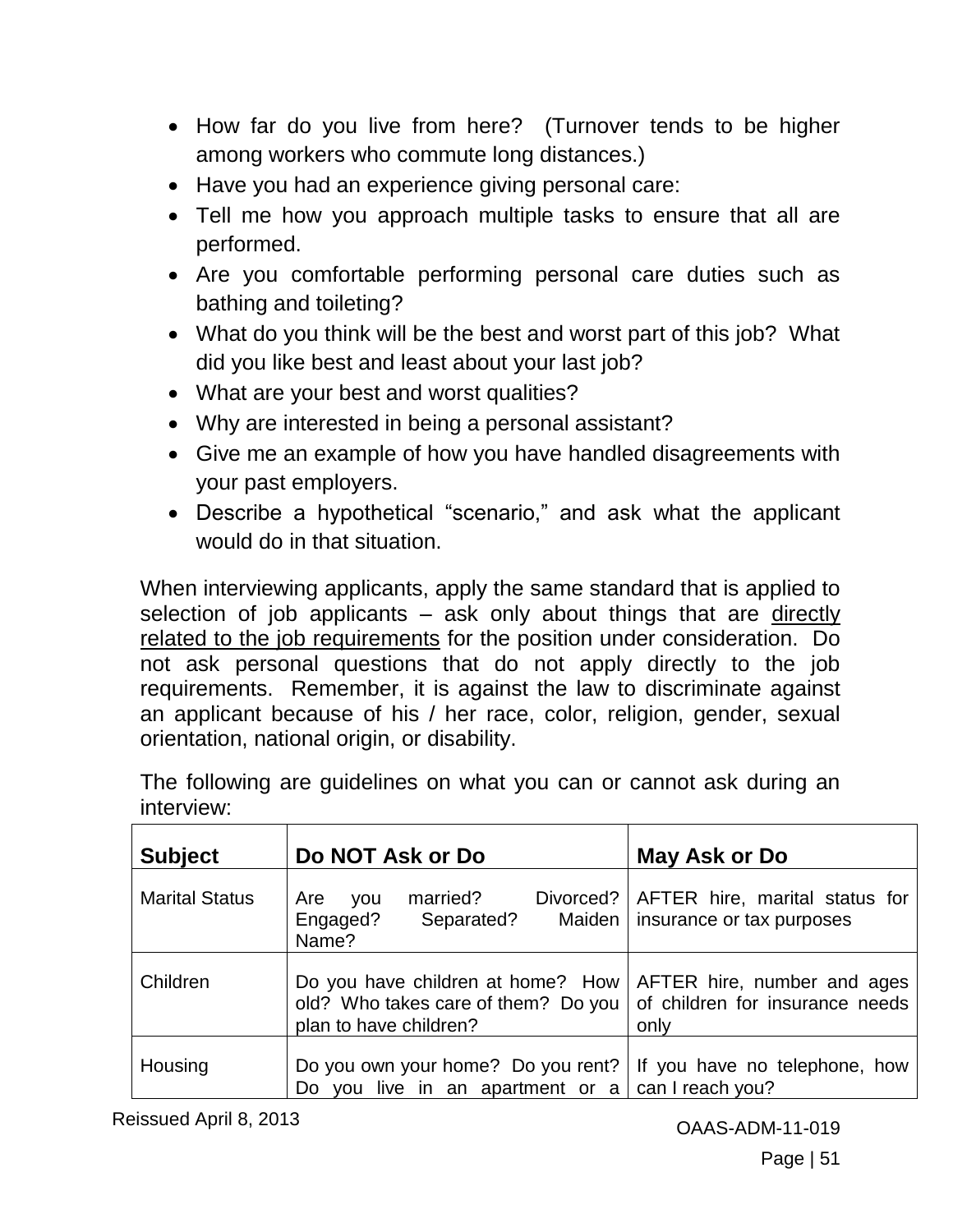|                             | house?                                                                                                                          |                                                                                                     |
|-----------------------------|---------------------------------------------------------------------------------------------------------------------------------|-----------------------------------------------------------------------------------------------------|
| <b>Criminal Record</b>      | Have you ever been arrested or spent<br>time in jail?                                                                           | Have you ever been convicted of<br>a serious crime?                                                 |
| <b>Military Status</b>      | What type of military discharge do you<br>have? In what branch did you serve?                                                   | Are you a veteran?<br>Do you<br>military<br>have job-related<br>experience?                         |
| <b>National Origin</b>      | Of what country are you a citizen?<br>Nationality of your parents? Native<br>born or naturalized? What languages<br>do you use? | Are you a U.S. citizen? If not,<br>do you have the legal right to<br>remain permanently in the U.S? |
| Age                         | How old are you?                                                                                                                | Are you over 18? AFTER hire,<br>exact age or date of birth can be<br>asked.                         |
| <b>Ethnic</b><br>Background | Any questions about ethnic origin are<br>not permitted nor are any comments<br>regarding complexion or color of skin.           |                                                                                                     |
| Religion                    |                                                                                                                                 | AFTER hire, you may ask about<br>any religious observances that<br>may interfere with work.         |

## *Checking References*

Before you decide which applicant(s) you want to hire, check his / her work and personal references. Checking references is essential. It will give you valuable information about the applicant. Be sure to ask the applicant if you may contact his / her current employer for a reference check.

You can ask the following, but the previous employer is not legally required to provide you the information:

- Did (name of applicant) work with you during (dates of employment)?
- What kind of work did he / she do for you?
- Why did (name of applicant) stop working for you?

Reissued April 8, 2013 **CALCE 10 13 And COAAS-ADM-11-019** OAAS-ADM-11-019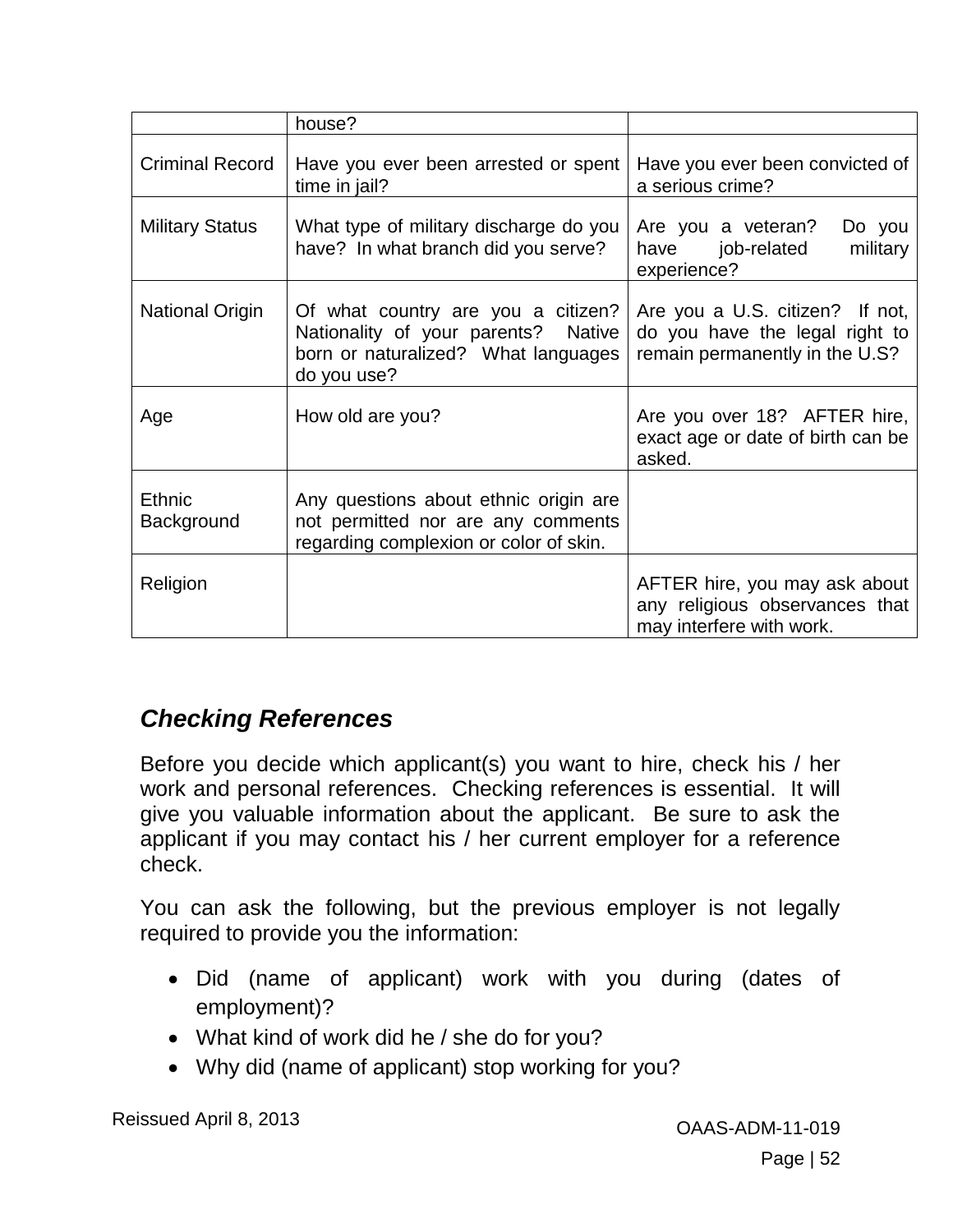- Did he / she arrive to work on time?
- Would you hire him/her again?
- What were his / her strengths?
- What could have been improved about his / her job performance?

According to Americare, Inc., if the applicant has held three or more jobs in the last five years, it is a sign he / she may not last.

Be sure to check work and personal references.

Excerpt from *Recruiting, Managing, and Training of Personal Assistants: A Handbook for People with Disabilities by the Coalition of Texans with Disabilities and the Texas Planning Council for Developmental Disabilities.*

## *Making the Decision*

It is important to think carefully about the people that you have interviewed. Think about the information you received from the interviews and how the person responded. **How something is said can be as important as what is said.** Think about what the references told you.

Here are some questions you may want to ask yourself as you consider the people you interviewed:

- Was there anything that stood out in the interviews?
- Did you feel comfortable with this person?
- Did he / she seem uncomfortable about some of your questions? Which ones?

If you are having trouble deciding, talk to a friend or relative. Sometimes talking about things with someone else can help you decide which applicant is the best choice.

Reissued April 8, 2013 **CAAS-ADM-11-019** CAAS-ADM-11-019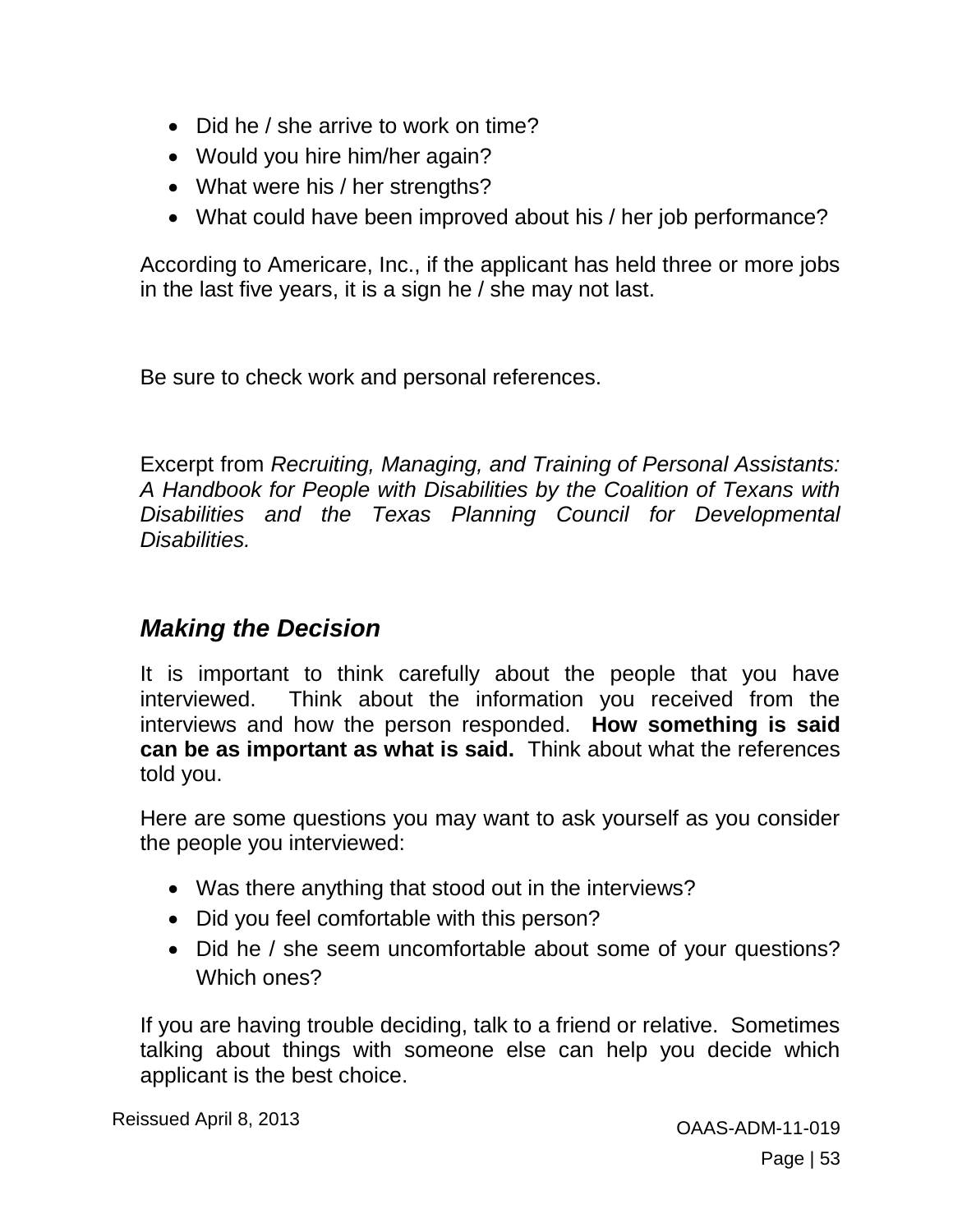If you have decided on a person to hire, contact the potential employee and ask if he / she is still interested in the job. If he / she is, then ask them to complete the required forms in the Start-Up Packet which are listed on the following page.

## *Steps for Hiring Employees*

The following steps will need to be completed in order to hire an employee:

- Select the applicant(s) who you think would be the best employee(s) for you, based on your individual needs, and have him/her complete an Employment Application. You will find a standard Employment Application form in the Start-Up Packet and are free to use it at your preference.
- Have your support coordinator complete the "Applicant Verification" form to ensure that the applicant meets the requirements of your program.
- Have the potential employee fill out the required forms located in the Start-Up Packet. These forms include:
	- 1. Form I-9, Employment Eligibility Verification. This is a Federal form used to make sure that your employee is able to work in the United States. You, as the employer, must fill our Section II of this form.
	- 2. Photocopy of Social Security card and Identification card (see the back of Form I-9 for more information on acceptable Identification cards)
	- 3. Form W-4, Employee's Withholding Allowance Certificate. This form must be completed so that the correct federal income tax can be deducted from your employee's pay.
	- 4. Form L-4, Louisiana Employee Withholding Exemption Certificate. This form must be completed so that the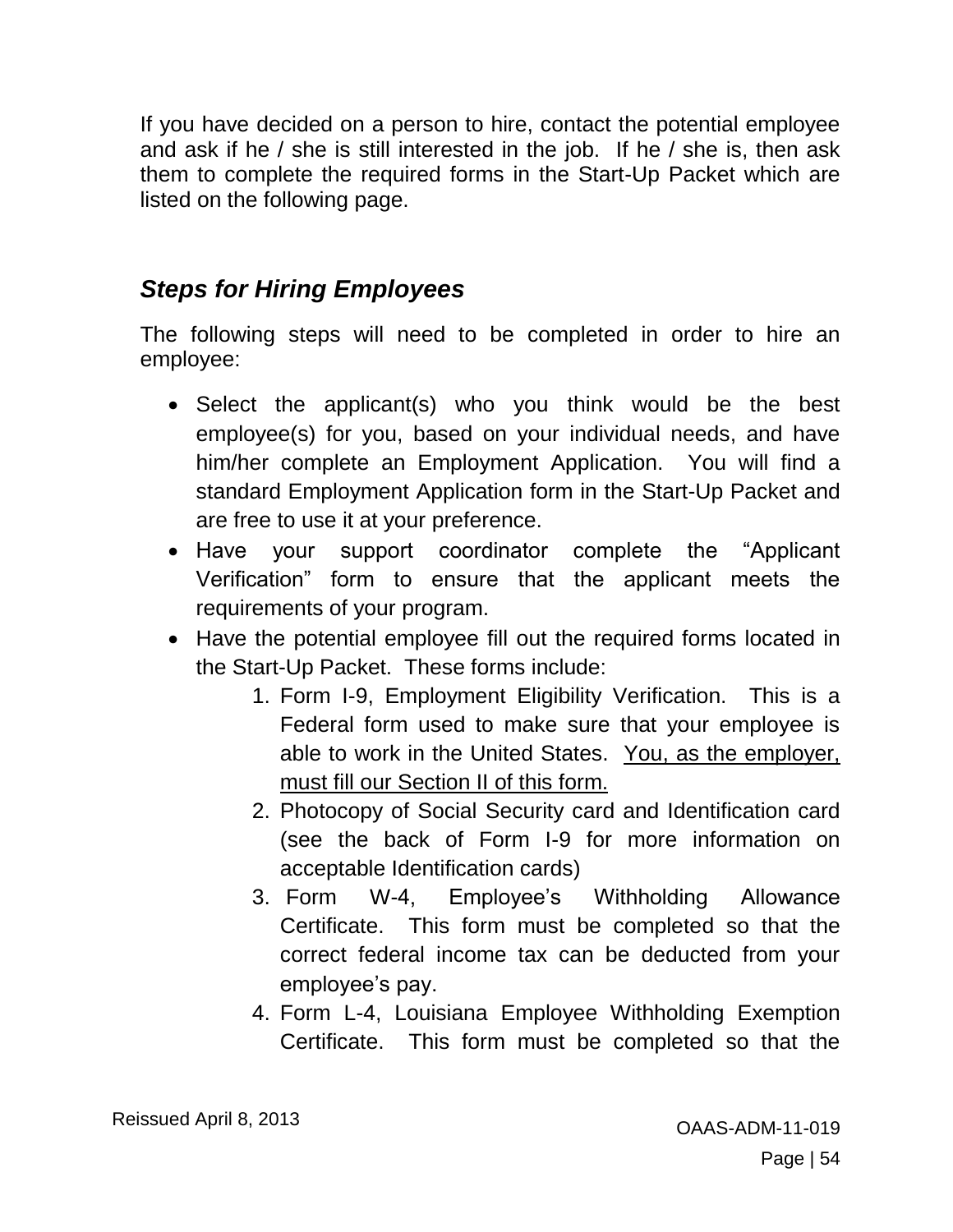correct state income tax can be deducted from your employee's pay.

- 5. Pay Selection Option for Employee form. This form allows your employee to choose hoe he / she would like to be paid (paper check, pay card, direct deposit)
- 6. Authorization for Direct Deposit (optional). This form must be completed if your employee chooses to have payment deposited directly into his / her account.
- 7. Provider Agreement. This form establishes a payment agreement between the fiscal agent and your employee, and is a Federal requirement.
- Criminal background Search Authorization form. This form allows the fiscal agent to conduct a criminal background check on your potential employee.
- Waiver for Proof of Insurance form. This form is needed if your employee will not provide transportation to you. If your employee will provide transportation to you then he / she must provide proof of minimum automobile insurance as required by the state of Louisiana.
- Complete the "Employee Rate Form" to set a rate of pay for your employee within the limits specified.

Fax all the above items in numbers 2 through 4 to this fiscal agent.

Wait until the fiscal agent notifies you that the applicant is clear for hire before you allow the applicant to do any work for you. The fiscal agent must notify you of an applicant's employment eligibility within four (4) business days.

Notify the applicant of his / her start date, which can be no earlier than the date the fiscal agent clears the applicant for hire.

Complete the "Verification of Employment or Termination" form and mail it to your support coordinator.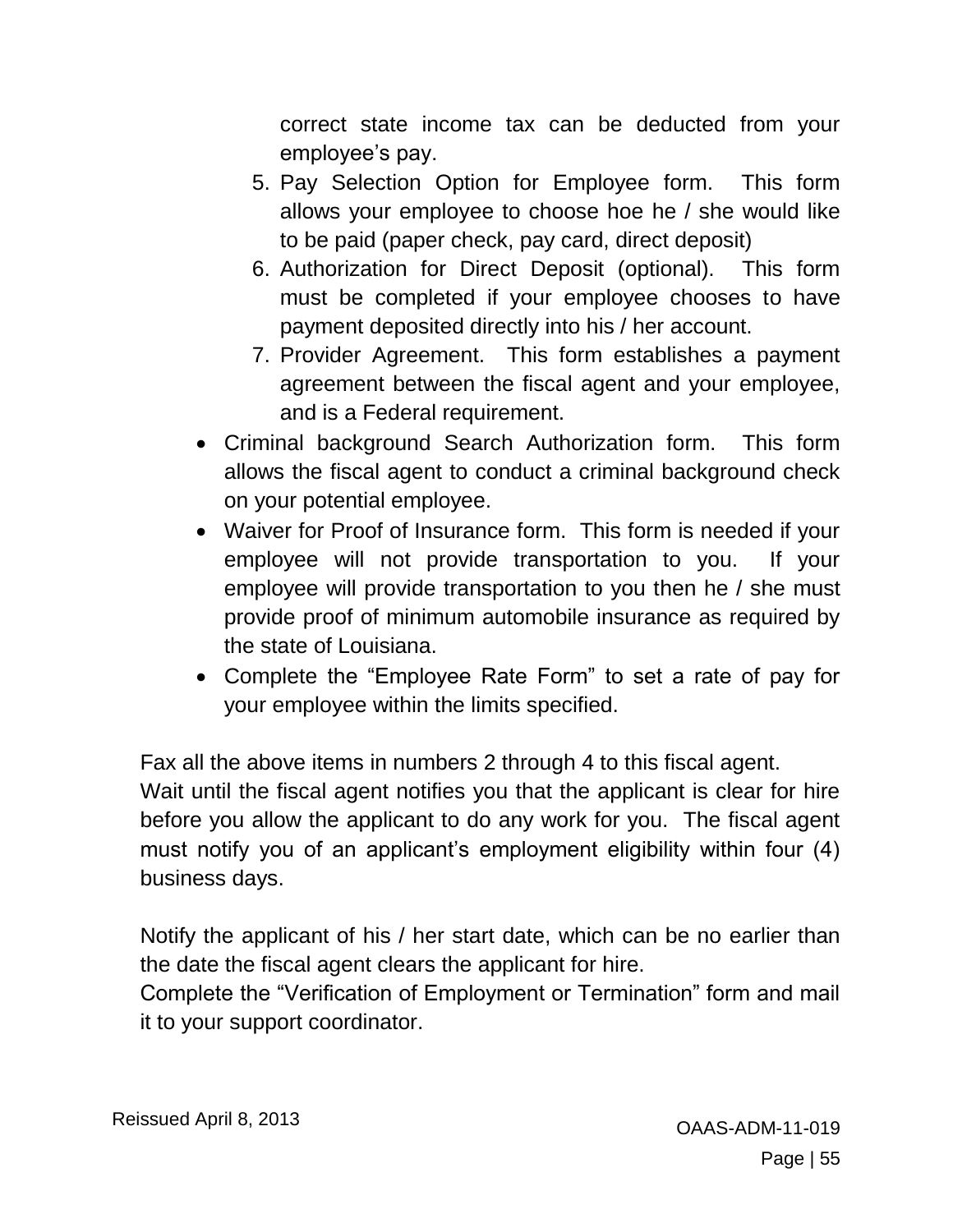## *Getting Started with a New Employee*

After the applicant has been cleared for hire by the fiscal agent, he / she may begin working with you. On your employee's first work day, you should summarize many of the things you discussed during the job interview and remind them of the required training they will need to complete. You will review the authorized tasks that the employee will be doing for you, showing the employee where necessary supplies are kept and how you would like things done, and you will go over the employee's work schedule so that you are both clear on what days the employee will work, how many hours the employee will work each day, and the procedure for completing timesheets and service logs with progress notes. Then, you will want to share with the employee all of the information that he / she needs to give you the best care and protect you if an emergency occurs. Employees need to know the following information:

- Any health issues you have that will require special actions on the employee's part.
- How to correctly use any special equipment that helps you with your daily activities or maintains your health.
- Any allergies or special dietary concerns and how you would like the employee to responds to these concerns.
- If you need assistance with self-administration of medication. Your physician will need to sign a "Physician Delegation" form for each employee who will need to administer medication to you or perform any medical-related tasks for you.
- Who to contact in case of an emergency.
- How to get out of the house in case of an emergency.
- The best times for you to contact each other and the phone numbers where each of you can be reached.

You should be sure that each employee agrees to the following:

1. The specific tasks he / she will perform for you;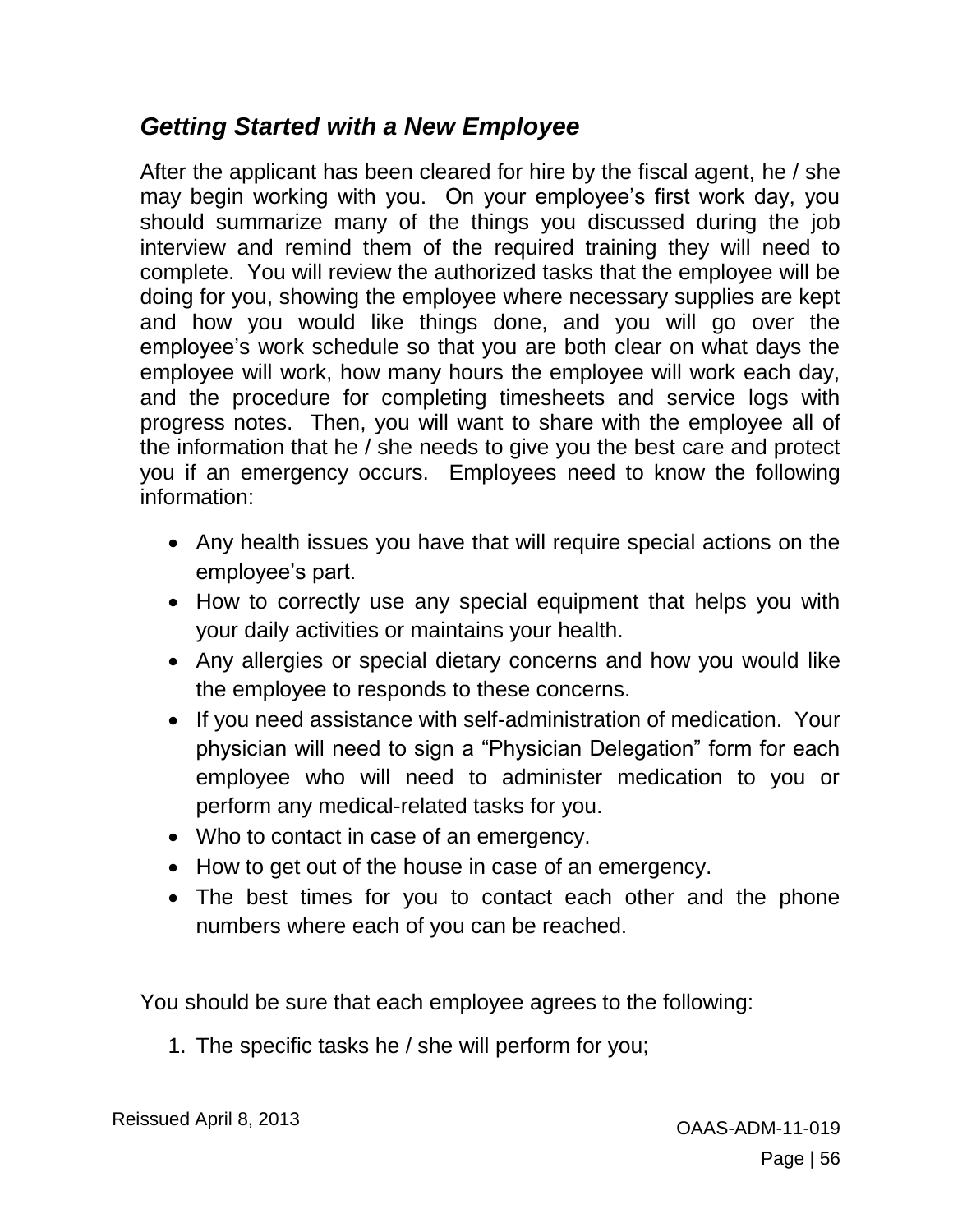- 2. The hours and days he / she is expected to work and the need for advanced notice to you when he / she is unable to work the scheduled hours;
- 3. The rate of pay, pay period, and pay days;
- 4. Overall expectations related to his / her job performance; and
- 5. Under what conditions he / she may be released or fired from his / her duties.

## *Training Related to Disability or Reduced Level of Functioning*

You, as the employer, are responsible for providing disability-related training for your employees including:

- Nature of your disability or reduced level of functioning;
- Types of care you need;
- Emergency preparedness; and
- Steps in carrying out assigned tasks and procedures.

Training is one of the most important parts of managing your employees. You are the expert in knowing your care needs. Even experienced employees need to be trained in how you want things done.

There is more than one way to train employees. Some people will respond well to oral directions while others may respond better to hands-on demonstrations.

When you provide training to a new employee, here are things that you may want to do:

- Talk about your disability or reduced level of functioning and how it affects your life.
- Give a lot of examples and explain any technical terms you use.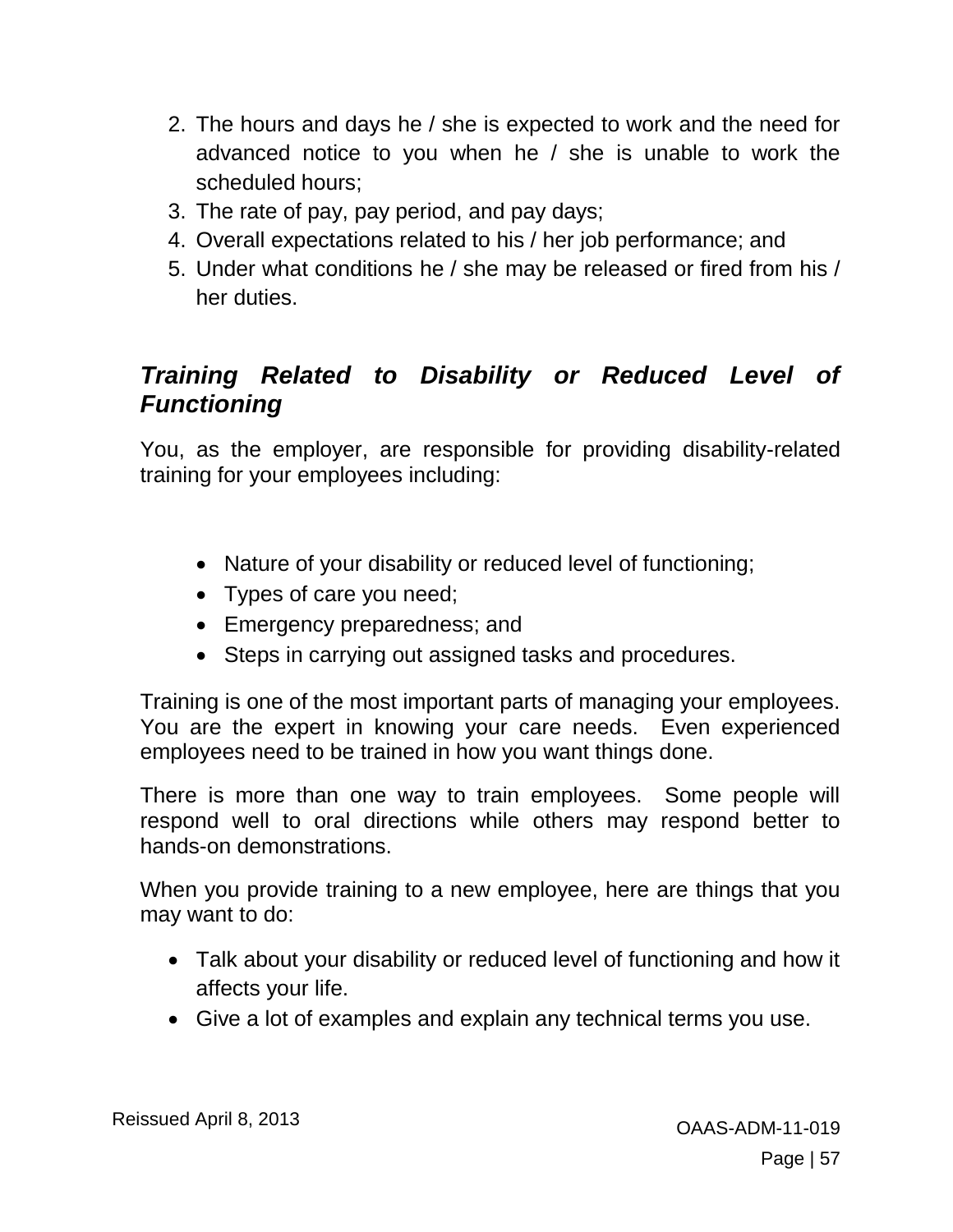- Talk about any symptoms or health concerns they need to be aware of. Include anything that may arise and how to handle the situation.
- As you go through your routine, explain why tasks need to be done. This will help your employee realize the importance of these tasks.
- Provide training on how to operate any life support equipment you have. Include how to properly handle and clean this equipment or other medical supplies you use.
- Ask for feedback about how you are explaining things. Maybe there is a way you could be clearer in your explanations.
- Stress the importance of documentation of tasks and times.

By providing good training up front, you may increase the chances of your employee being able to be more effective at the job. Taking more time to provide training in the beginning can lead to better overall results. Be patient with your employees; learning how to do new things may take a while. Don't become frustrated if your employee does not catch on right away.

You must document the training provided to your employees and keep a copy of the documentation in your "Home Book." A "Verification of Initial Employee Training Requirements Form" is provided in the Employee Packet. A sample of the completed form is included below. Instructions for use of this form are included on the form. Also included below is a sample "Documentation of Subsequent Employee Training Form". This form can be used to document any subsequent training provided by you. It or similar documentation of training provided by you must be kept on file but does not have to be sent to the fiscal agent.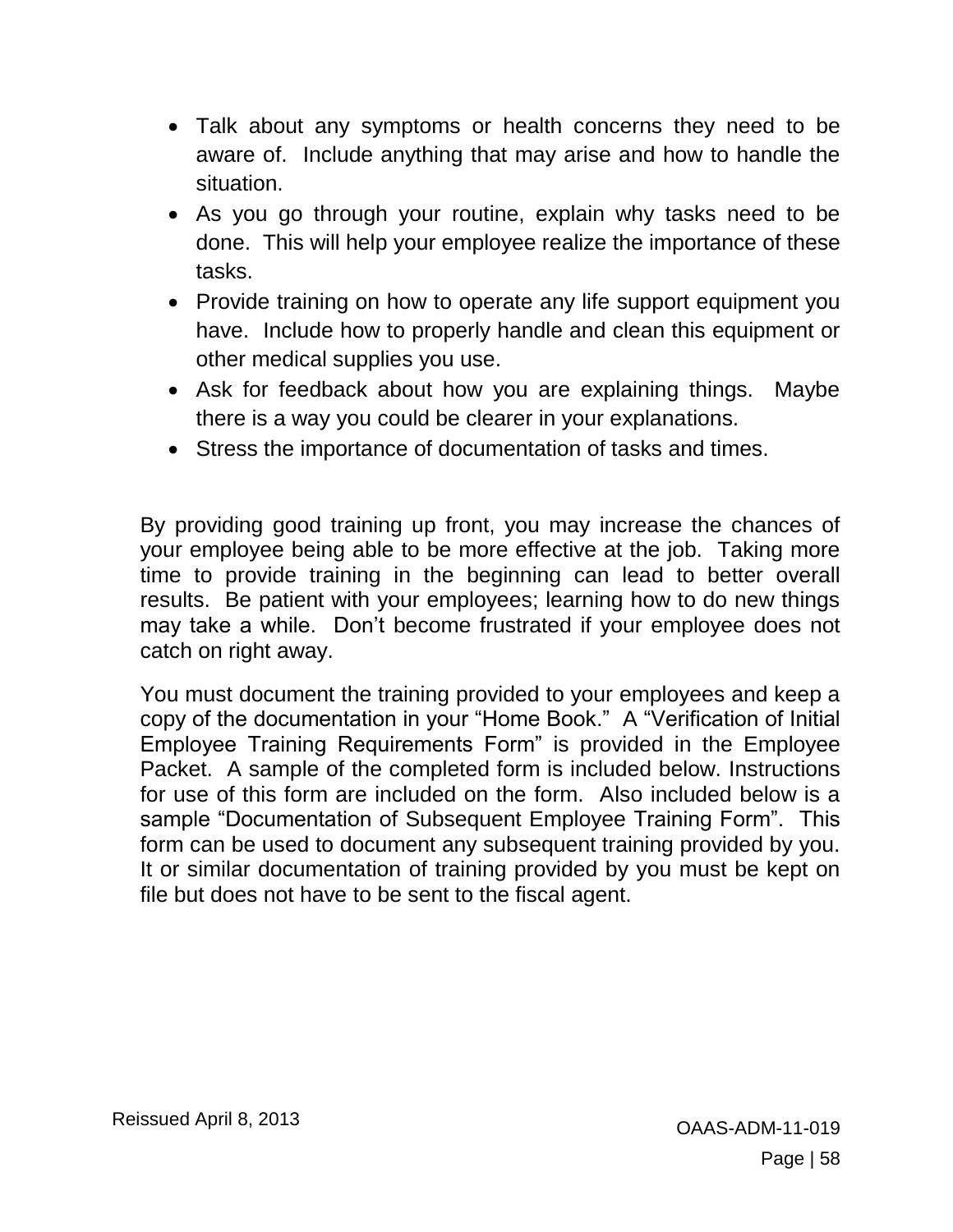## **Sample** *"Verification of Initial Employee Training Requirements Form"*

Participant's Name (printed): Mary Jones\_

Employer's Name (if not participant):

Employee's Name (printed):\_\_Brenda Williams\_

Employee's  $ID \#$ : L12345

Each employee is required to successfully complete the below listed training within 90 days of his/her "good to go" hire date. Write in information and place check marks in the places provided below, to indicate all requirements have been met. Complete and submit a copy of this document to Acumen once all training requirements are met. \*Indicates the training is available online.

#### **Course Title/Content (Credit Hours if applicable) Date Completed (write in month, day and year) Verification on File (place check in box)** Basic First Aid (note: a 5.5 hour online \*first aid refresher course is available for use annually after have met initial requirement.) April 20, 2013 Certificate attached **and** on file with employer TZI \*Abuse (2 hours)  $\blacksquare$  April 22, 2013 Certificate on file with employer  $\boxtimes$ **\***Confidentiality and Health Information Portability and Accountability Act (HIPAA) (1.25 hours) May 15, 2013 Certificate on file with employer  $\boxtimes$ **\***Overview of Principles of Positive Behavior Supports for Direct Support Professionals (4.25 hours) May 20, 2013 Certificate on file with employer  $\boxtimes$

#### **Separate Certificate Required for the following:**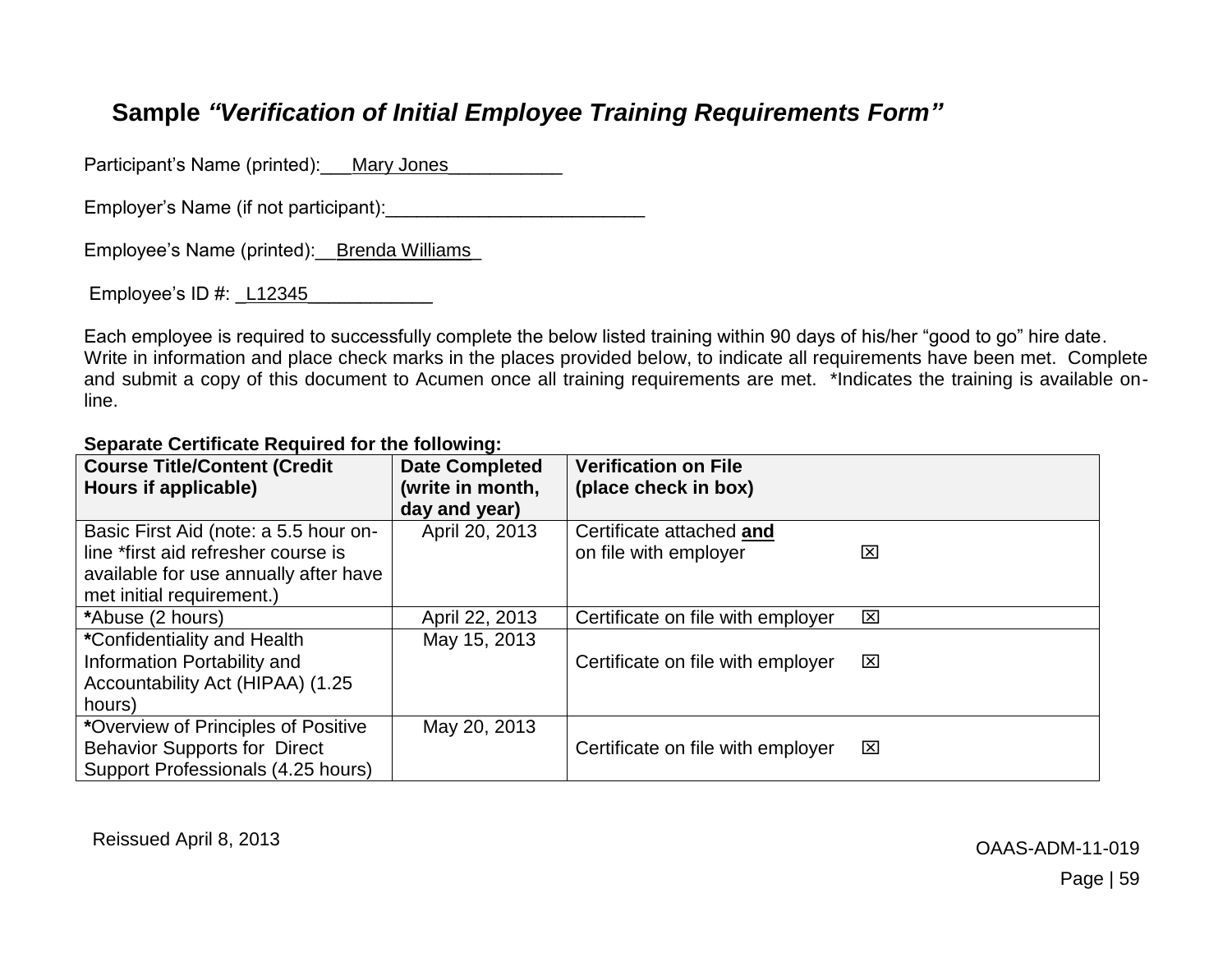| *Supporting Everyday Lives of<br>People with Disabilities (3 hours) | April 16, 2013 | Certificate on file with employer | $\overline{\mathbf{x}}$ |
|---------------------------------------------------------------------|----------------|-----------------------------------|-------------------------|
| *Guidelines for Documentation (2)<br>hours)                         | April 23, 2013 | Certificate on file with employer | $\overline{\mathbf{x}}$ |

#### **Separate Certificate Not Required for the following initial training sessions:**

| <b>Course Title/Content (Required</b><br><b>Clock Hours)</b>                                                                          | Date(s) of Training<br>(write in month, day<br>and year for each<br>training date) | <b>Clock Hour Requirement Met</b><br>(place check in box) |   |
|---------------------------------------------------------------------------------------------------------------------------------------|------------------------------------------------------------------------------------|-----------------------------------------------------------|---|
| Implementing the Service Plan-<br><b>Participant Specific Services and</b><br>Supports (2 hours)                                      | April 15, 2013                                                                     | Requirement met                                           | ⊠ |
| Responsibilities of the OAAS Self-<br>Direction Employee (as outlined in<br><b>OAAS Self-Directed Option</b><br>Handbook) (1.5 hours) | April 14, 2013                                                                     | <b>Requirement met</b>                                    | ⊠ |

**I do hereby affirm that all required self-direction employee training has been successfully completed by the specified employee whose name is printed above and signed below.** 

**I understand that successful and timely completion of all specified training and necessary forms are required for the employee to be paid and to continue to work as a Community Choices Waiver self-direction employee.** 

| <u>Mary Jones</u>                          | <u>May 21, 2013</u>               |                 |
|--------------------------------------------|-----------------------------------|-----------------|
| Signature of Participant                   | Date Signed (month, day and year) |                 |
| Signature of Employer (if not participant) | Date Signed (month, day and year) |                 |
| Brenda Williams                            | May 21, 2013                      |                 |
| Signature of Employee                      | Date Signed (month, day and year) |                 |
| Reissued April 8, 2013                     |                                   | OAAS-ADM-11-019 |

Page | 60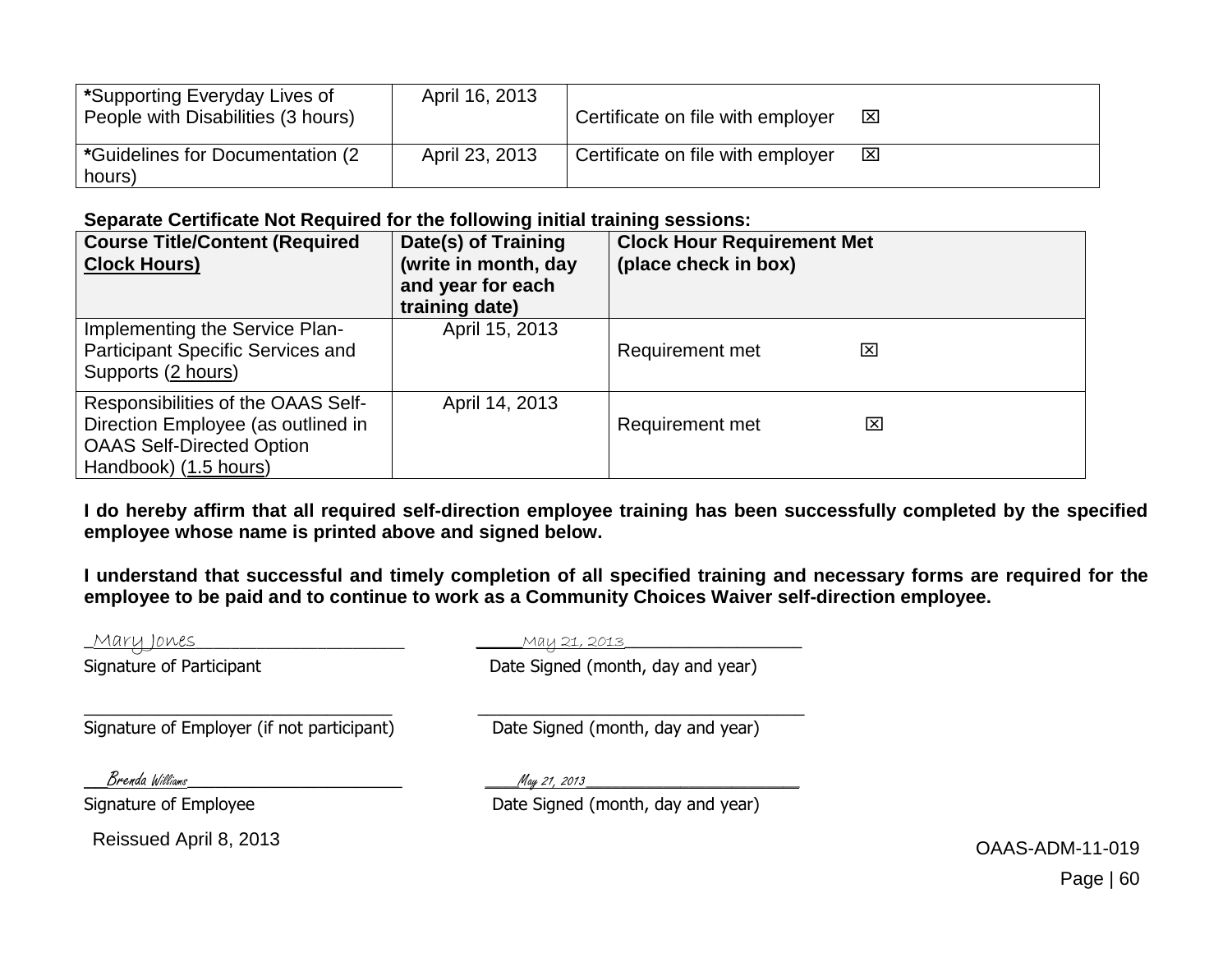## **Sample** *"Documentation of Subsequent Employee Training Form"*

| EMPLOYEE'S NAME: Stephanie Smith              | <b>January 4, 2010</b><br>DATE: |  |  |  |
|-----------------------------------------------|---------------------------------|--|--|--|
|                                               | Time: 1:00 p.m. to 3:00 p.m.    |  |  |  |
| <b>TRAINING TOPICS COVERED:</b>               |                                 |  |  |  |
| Seizure protocol<br>1.                        |                                 |  |  |  |
| Emergency evacuation procedure practice<br>2. |                                 |  |  |  |
|                                               |                                 |  |  |  |
| <b>EMPLOYER'S SIGNATURE:</b>                  | <b>EMPLOYEE'S SIGNATURE:</b>    |  |  |  |
| Justin Harper                                 | Suzanne Smith                   |  |  |  |
|                                               |                                 |  |  |  |

## *Setting Employee's Work Schedule*

You will set your employees' work schedule based on the self-directed hours and types of services that are available and approved in your Plan of Care and based on the service specifications for the service that your employees will be providing. The schedule that is developed should meet your needs and be clear to both you and your employee(s).

Here are some suggestions to develop a schedule:

- Set the schedule with your employee(s) on a monthly basis. If changes need to happen, there is time to work out the details.
- Post the schedule in at least one place.
- Give a copy of the schedule to your employees.
- Give advance notice for schedule changes (both you and the employee). For example, if you are going on vacation, tell your employees ahead of time about the change in the work schedule.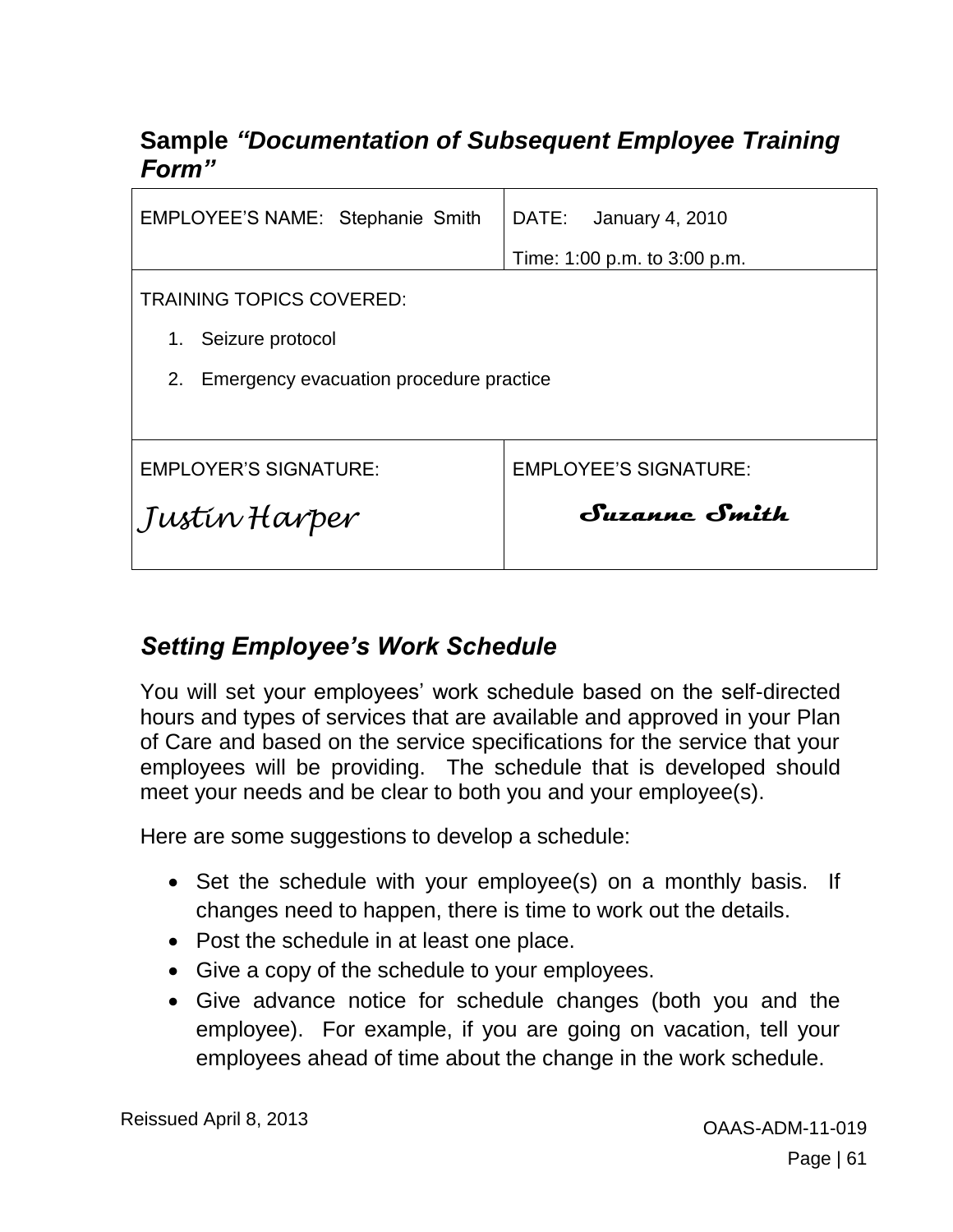Specify with your employee the hours, the number of hours per day, and days per week that you expect him/her to be on the job. Stress the importance of a regular schedule and advance notice of days or hours they are not available. Stress arriving and leaving on time.

## *Setting Employees' Hourly Pay Rates and Benefits*

You, as the employer, will set an hourly pay rate for your employees. The "Employee Rate Form" is found in the fiscal agent's Start-Up Packet and must be completed for each employee and signed by the employer to establish an hourly pay rate for your employees.

Check the "Paying for Your Supports" section in the Start-Up Packet to find out how much you can pay your employees for each service. Remember the different delivery method or PAS have different maximum pay rates.

If you want to change your employee's hourly pay rate, then you will need to complete a new "Employee Rate Form." The completed form must first be sent to your support coordinator for approval and inclusion in your Plan of Care. Once approved, you support coordinator will forward the new "Employee Rate Form and a revised Plan of Care to the fiscal agent for processing.

# *Setting Your Employees' Specific Tasks*

Tasks are activities that employees do to assist you in maintain your independence and meeting your personal outcomes. Examples of tasks include assistance with bathing, driving, cleaning and cooking. Remember, employees need to use the service log to document the tasks they complete and complete progress notes on a daily basis.

Tasks can be scheduled on a daily basis and / or on a weekly basis.

#### **Here is an example of a morning task schedule**:

6:00 – 6:30 Get up; assist with showering, dressing, and brushing hair and teeth.

Reissued April 8, 2013 **Canadian Strategier April 19 and 2013** OAAS-ADM-11-019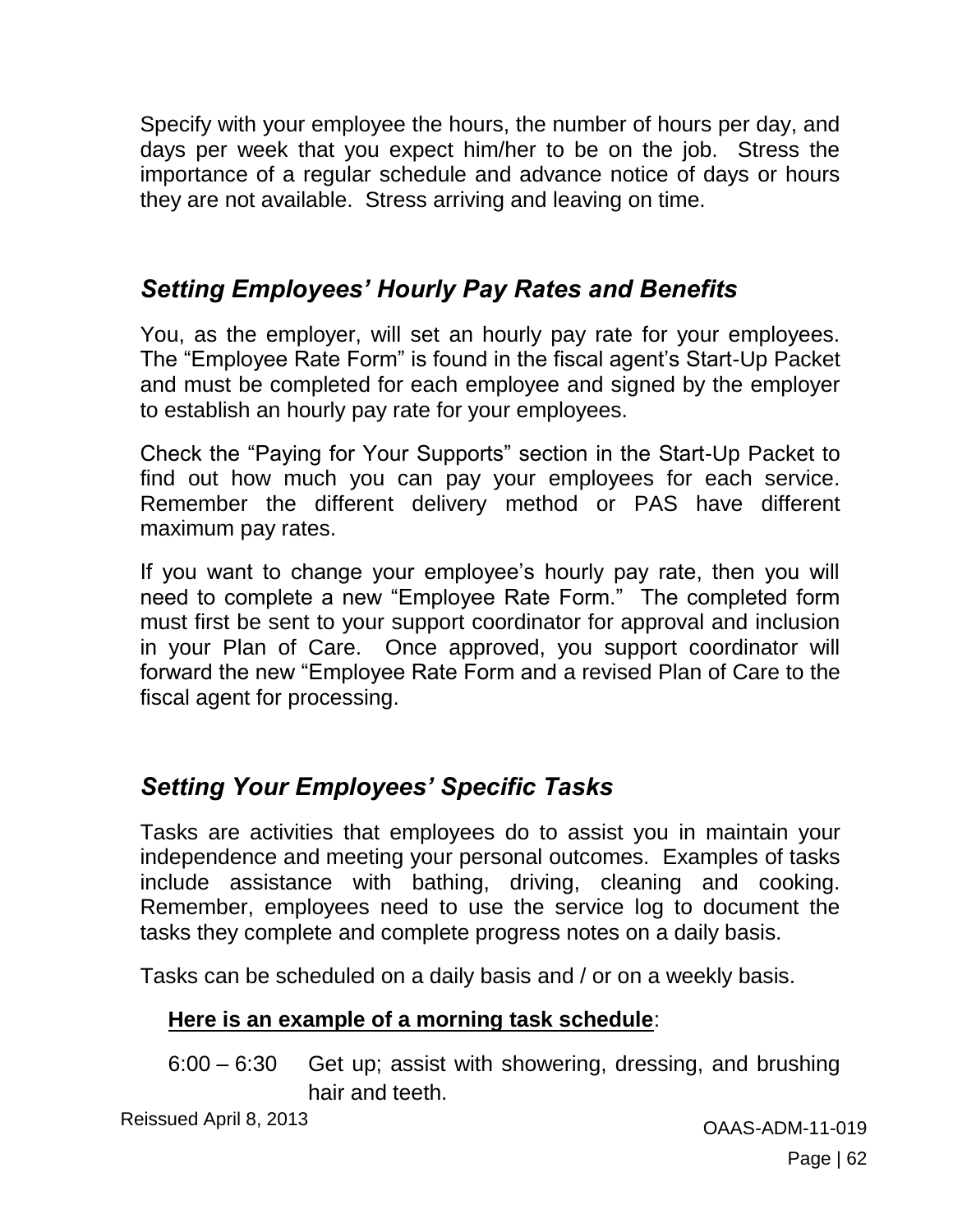- 6:45 7:15 Make breakfast, assist with eating, clean up dishes
- 7:15 7:45 Assist with toileting, make lunch, and take medications
- 8:00 Wait and assist with carpool to work
	- Shift done after leaving for work with carpool

#### **Here is an example of a weekly task schedule:**

| Monday    | Daily tasks and pool therapy                   |
|-----------|------------------------------------------------|
| Tuesday   | Daily tasks, ironing, clean bathrooms          |
| Wednesday | Daily tasks, clean kitchen and refrigerator    |
| Thursday  | Daily tasks and pool therapy                   |
| Friday    | Daily tasks and clean bathroom and living room |
| Saturday  | Daily tasks and laundry                        |
| Sunday    | Daily tasks, grocery shopping, and errands     |

Remember, you will set your employees' specific tasks based on your personal outcomes based on what is included in your approved Plan of Care, and on the service specifications for the service your employee will be providing. Your employee's specific tasks should be listed on his / her job description.

# **V. Managing Employees**

## *Managing Your Employees*

#### **Overall Expectations for Your Employees**

It is important for you, the employer, and your employees to discuss your expectations, the importance of having open communication, and how the employee's job performance will be evaluated. Both you and the employee will have expectations of each other. You will want to talk about how issues will be addressed and resolved and the communication style you respond to best. The following open-ended questions are a guide to start the communication process:

#### **Discussions you should have with each employee:**

What I expect from you is .....

Reissued April 8, 2013 **Canadian Strategier April 19 and 2013** OAAS-ADM-11-019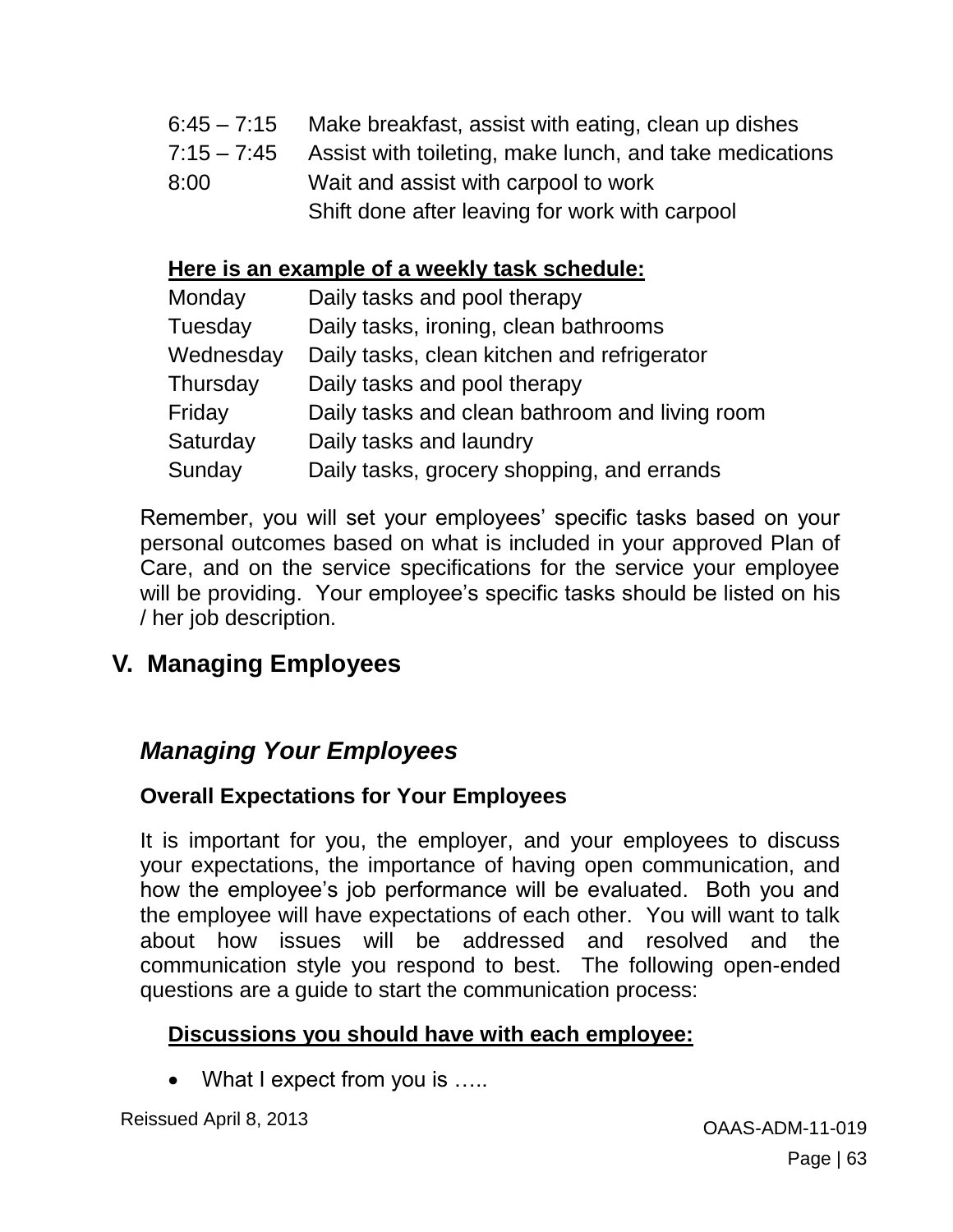• What you should expect from me is ......

#### **Issues you should address with each employee at the start of employment:**

- My approach to dealing with problems or issues is …
- Your performance will be evaluated using the following criteria….
- Some of the reasons for dismissal from this job are (examples: poor job performance, abuse, neglect, exploitation, unexcused absences, etc.).

## *Documentation of Management Activities*

You should document employee-related issues that may or may not lead to termination of the employee.

Documentation of events leading up to termination of an employee may be necessary to prevent your account from being charged additional unemployment taxes.

- If the employee files a wrongful termination complaint with the Louisiana Workforce Commission, the documentation will be required to defend your actions in a hearing.
- If the employee files a complaint of discrimination with Louisiana Workforce Commission or the Equal Employment Opportunity Commission, the documentation will be required to defend your actions in a hearing or a wrongful discharge or discrimination lawsuit.

Documentation of events leading up to termination of an employee should be documented to prevent misunderstandings and confusion and to document how you have tried to resolve the issue.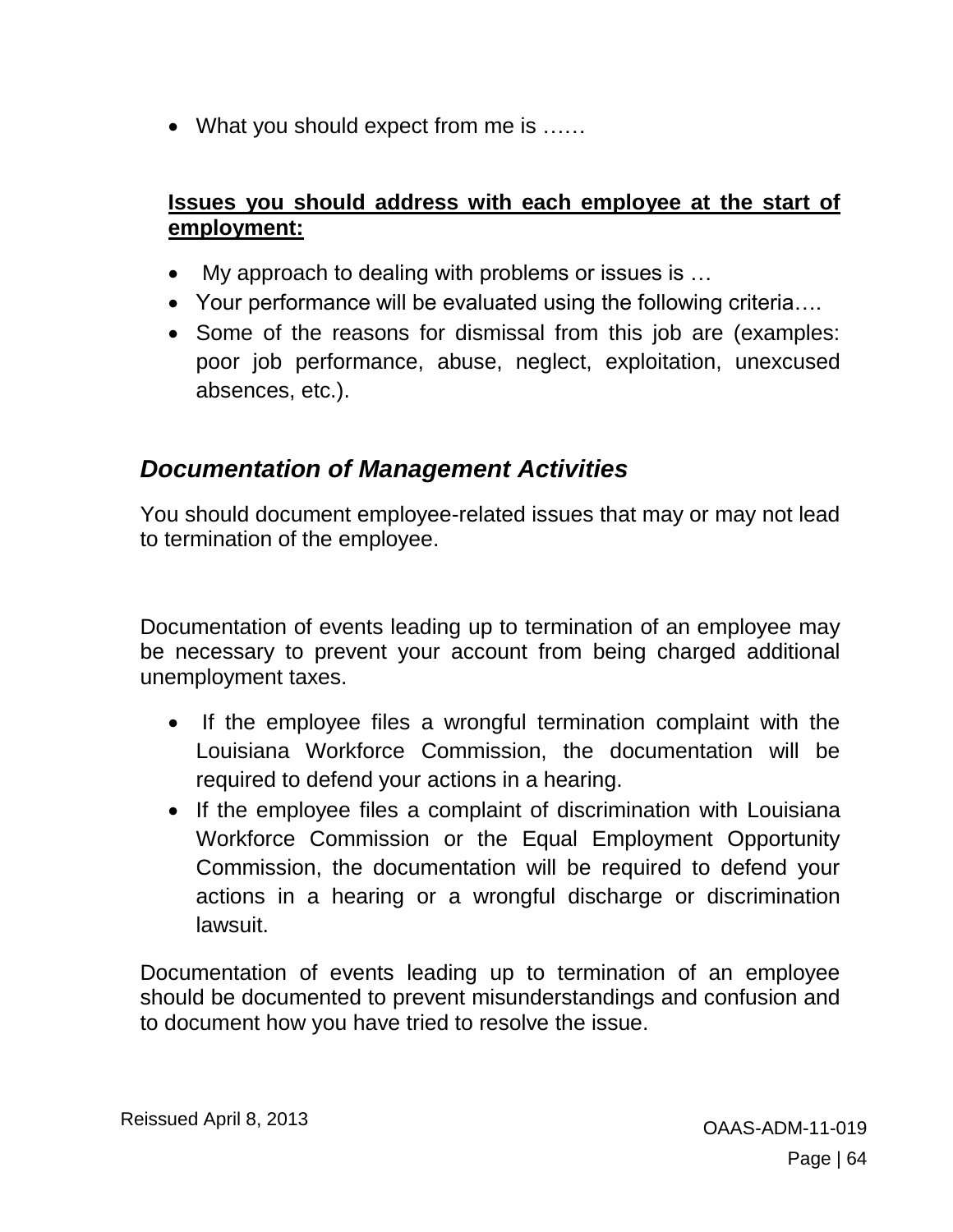## *Conflict Resolution*

As with any employment situation, there will be some areas of conflict at times between you as the employer, and your employee. Sometimes conflict is due to poor job performance on the part of the employee. Perhaps the training received did not address procedures and techniques that you need the employee to perform. If you suspect this might be the case, re-train your employee on the aspects of the job that are causing him/her difficulty. Many times this "refresher course" will solve what seems to be a serious problem.

Punctuality (arriving on time, following work schedule, doing tasks at specified times) is a frequent problem for some people. If a pattern begins, confront the employee as soon as possible. Convey the importance of timeliness to your life. Get him/her to agree to a timeframe. If the employee continues to violate that timeframe, let him/her go. Be sure to document all problems and conversations about problems.

There are other times when an employee and employer simply just do not get along due to personality differences. Perhaps the person you thought would be a perfect employee turns out just the opposite. Document problems, conversations, training, and other steps used. Before you give up completely on the relationship here are a few suggestions to try to solve the problem:

- Keep the lines of communication open. When a conflict arises, do not shut down. Keep talking, and try to find out the true reasons behind the misconduct. The problem will not go away by ignoring it.
- Bring in a third person to help settle the conflict. A mediator, who is objective and neutral about the situation, can often find a resolution that both parties can live with.
- Look to your written agreement for resolution. A written agreement helps prevent or clear up disagreements about duties, salary, time off and benefits. This is another good reason to have a complete, clearly written agreement between you and your employee.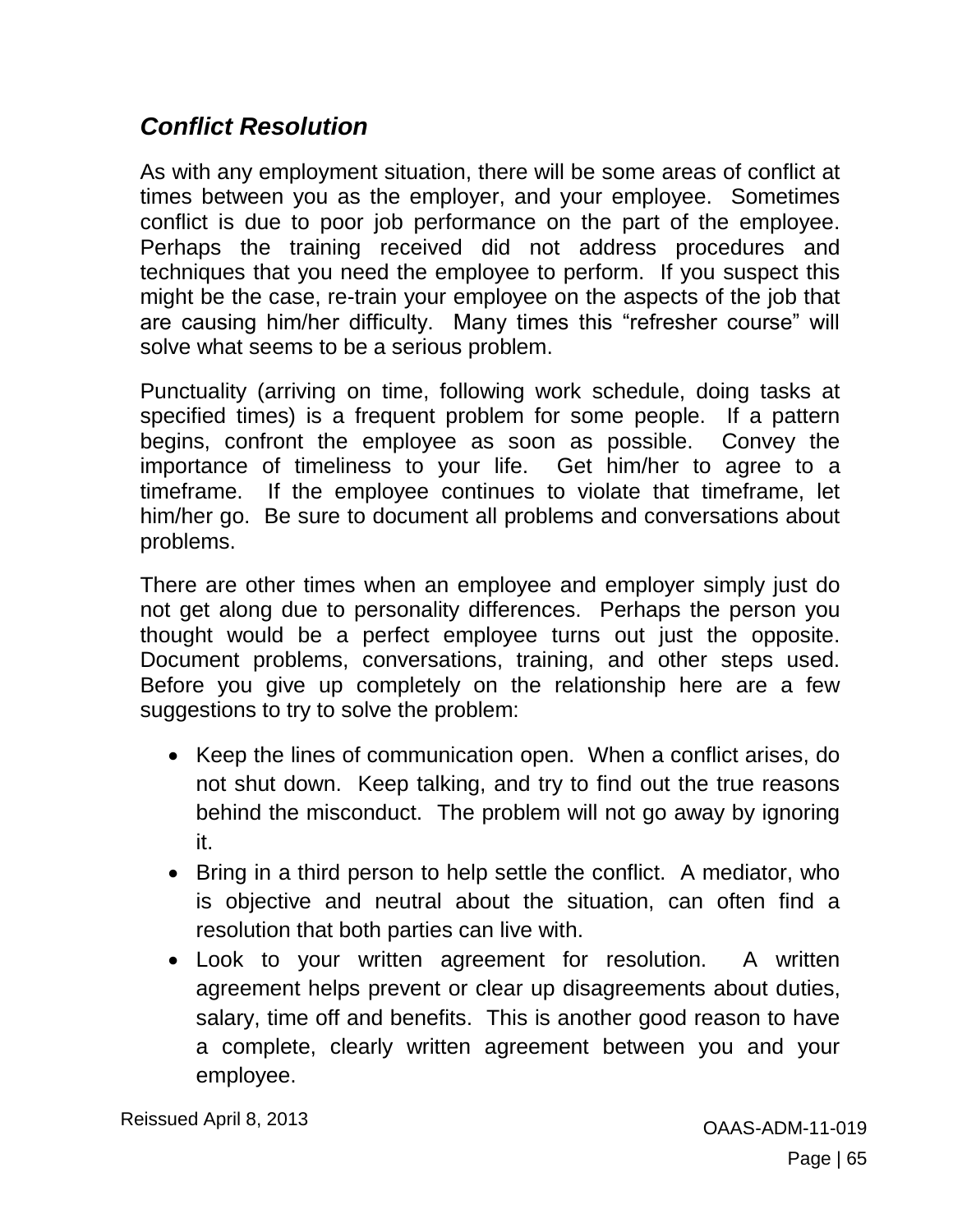Look for compromise in genuine differences of opinion.

## *Termination of Employment*

If all else fails, then you must take the responsibility of terminating (firing or dismissing) the employee. It may be due to failure to follow safety procedures, chronic lateness, inability to follow directions, or personality conflicts, but whatever the reason, it is never easy to do. The exact method you use is up to you.

You must notify the fiscal agent whenever you terminate an employee or when an employee stops working for you. You must also mail the completed "Verification of Employment or Termination" form to your support coordinator.

It is recommended that you make arrangements for back-up coverage prior to terminating an employee. You may refer to "Protecting Your Personal Property and Personal Safety" section in this packet for more information.

Below are suggested ways to handle the difficult task of terminating an employee:

- Do it in person (yourself), or do it over the phone if you feel more comfortable with this approach. (You may want to have a third party [a neighbor, friend or relative] with you when you terminate an employee.)It is your choice as to whether or not you give the traditional two-week notice.
- Do not drag it out; be direct, and come straight to the point.
- Some suggested methods of communicating the termination are: "I am sorry, but…I do not feel you are appropriate for this job"…"you are not fulfilling your job obligations"…or "I won't need your services anymore."
- Be sure to have the employee sign his / her current timesheet before leaving. Submit the timesheet to the fiscal agent with termination information. When the employer terminates an

Reissued April 8, 2013 **Canadian Strategier April 19 and 2013** OAAS-ADM-11-019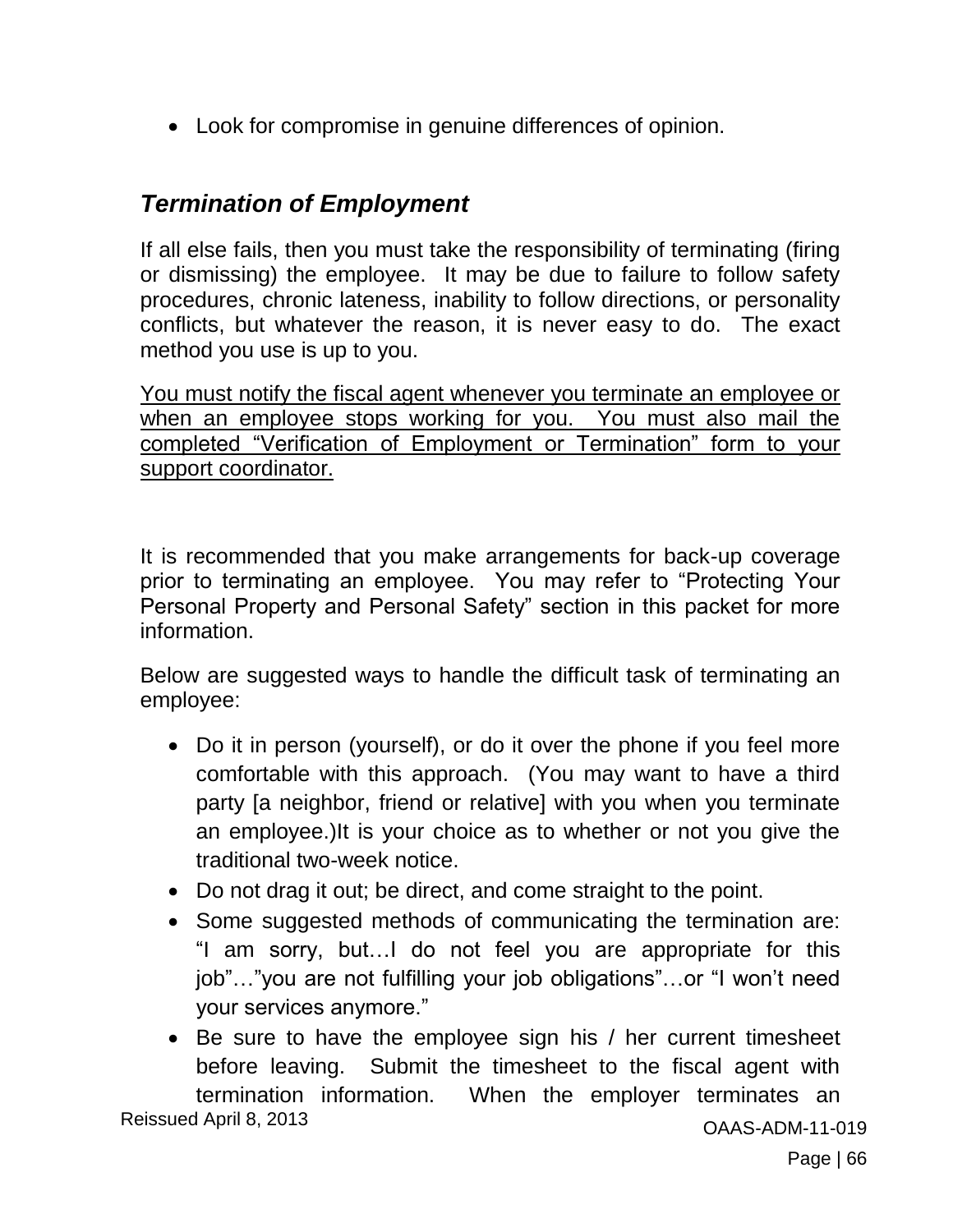employee, the fiscal agent must process the last paycheck within a certain number of days based on state law.

- If the employee has a key to your residence or anything (credit cards, ATM card, etc.) that must be returned to you, be sure to collect the items before the last paycheck is delivered.
- Watch what you say to others about the situation, especially to other employees. It is best to maintain confidentiality related to employee issues.
- Analyze what went wrong to avoid similar situations in the future with other employees. Be proactive when similar situations occur with others.

Remember, it is against the law to terminate or lay off an employee because of his / her age, race, religion, gender, sexual orientation, national origin, or disability.

## *Performance Evaluations*

Give your employees a copy of the job description when they first start working so they will know the areas in which they will be reviewed. Also let them know if a pay raise is attached to results of their evaluation. You should have on-going conversations with each employee so that he / she will know if he / she is meeting your expectations. If there are problems, you should address the issues with the employee immediately (document these incidents).

As an employer, you should be proactive in dealing with employee job performance issues and conflicts. Proactive means to address a situation before it becomes a problem. There should be no negative issues in the performance evaluation that have not already been discussed with your employee.

When you meet with your employee for the evaluation, there should be a two way communication – you listen to the employee and the employee listens to you. Have some ideas of what you want to say in each area of the evaluation but also be prepared to listen to comments from your employee.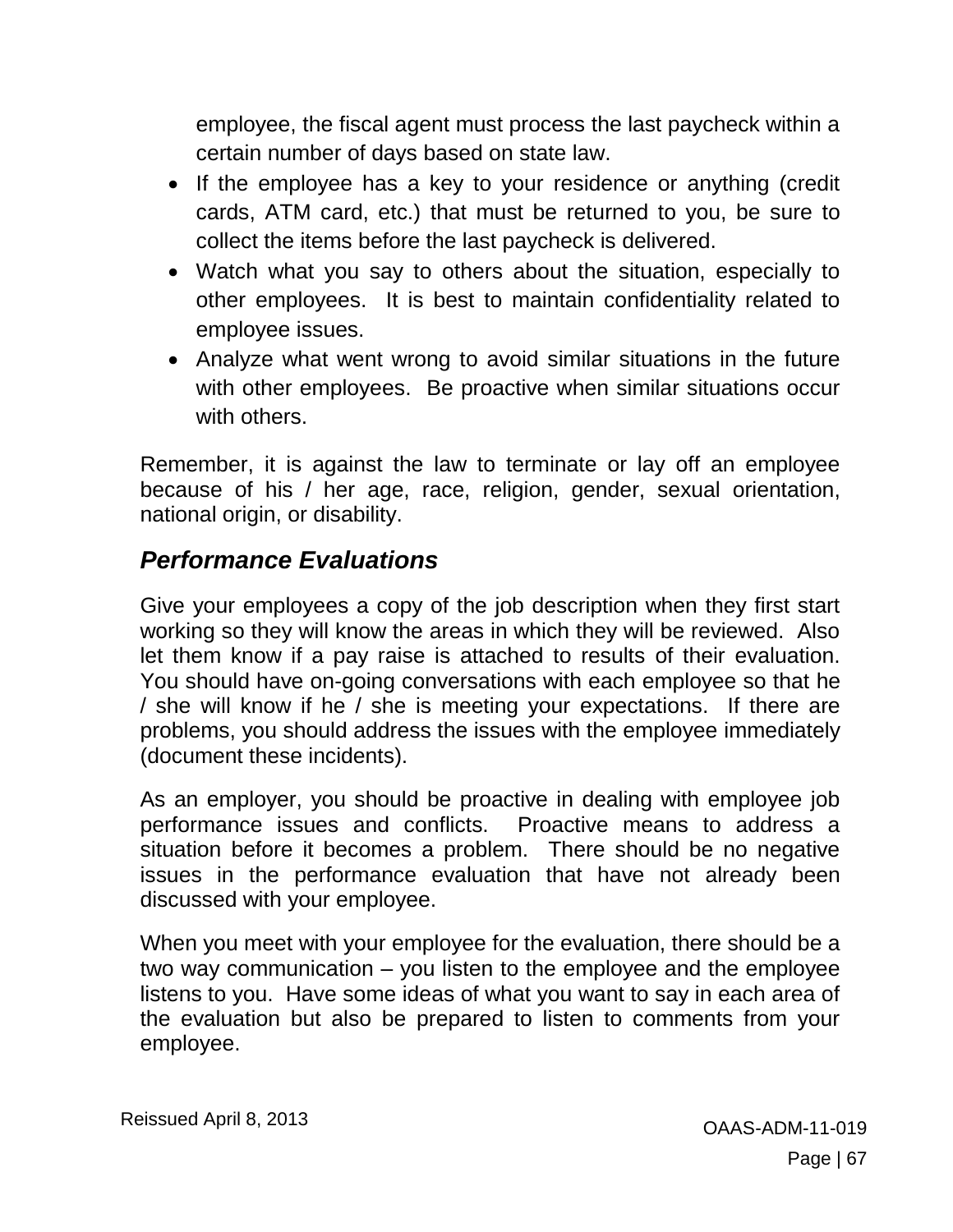It is a good idea to conduct at least an annual evaluation of your employee's job performance.

The following is a sample evaluation you can use or adapt for use with your employee.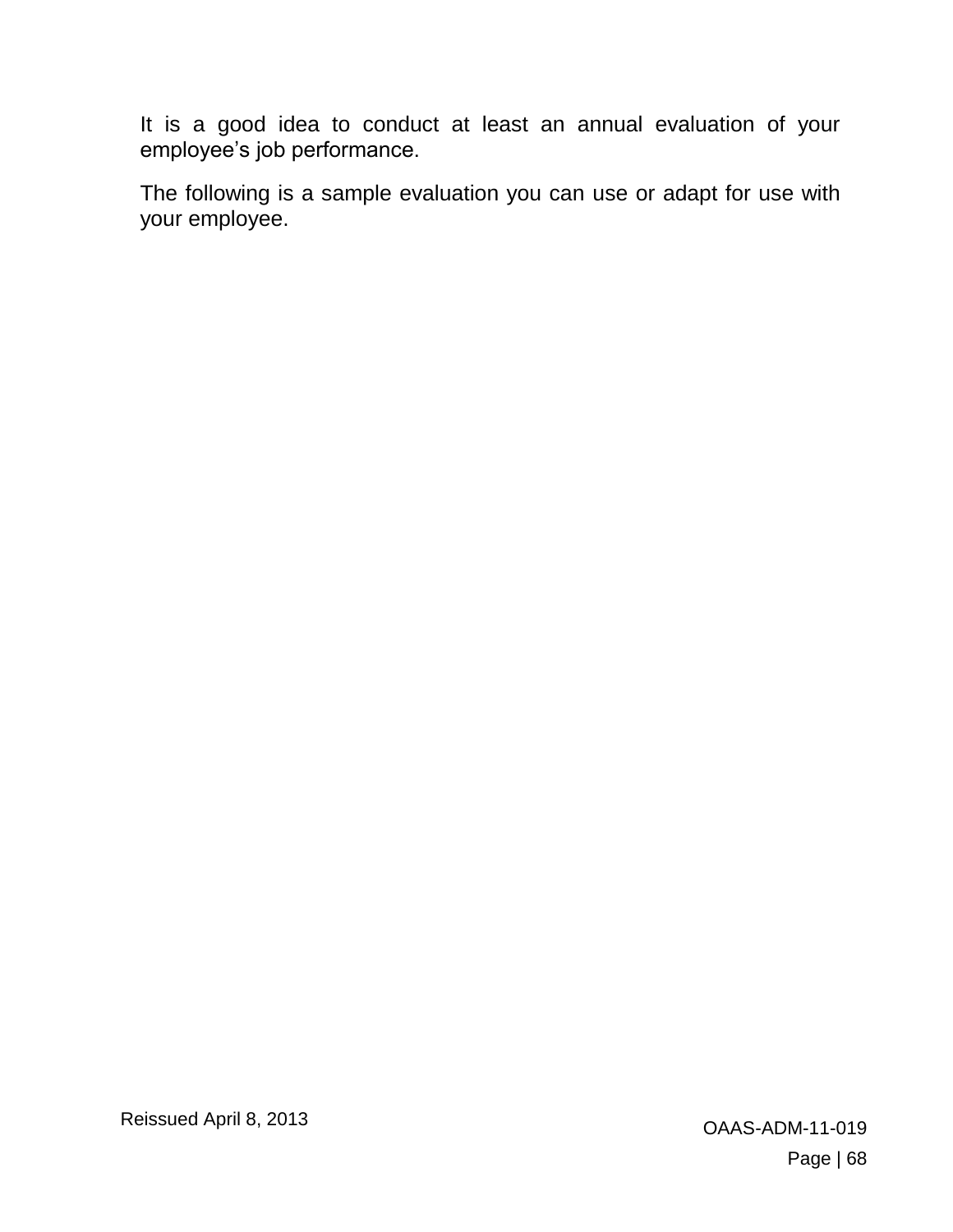#### **Performance Evaluation**

Employee's Name:\_\_\_\_\_\_\_\_\_\_\_\_\_\_\_\_\_\_\_\_\_\_\_\_\_\_\_\_\_\_\_\_\_\_\_Date of Hire:\_\_\_\_\_\_\_\_\_\_\_\_\_\_\_\_

Each area is coded as follows:

- 
- 2 (below expectations) 5 (exceeds expectations)

1 (poor) 4 (meets expectations)

3 (mostly meets expectations)

| <b>Area Evaluated</b>           | 1 | 2 <sup>1</sup> | $\overline{\mathbf{3}}$ | $\overline{\mathbf{4}}$ | 5 |
|---------------------------------|---|----------------|-------------------------|-------------------------|---|
| 1. Punctuality                  |   |                |                         |                         |   |
| Comments:                       |   |                |                         |                         |   |
| 2. Reliability                  |   |                |                         |                         |   |
| Comments:                       |   |                |                         |                         |   |
| 3. Ability to do required tasks |   |                |                         |                         |   |
| Comments:                       |   |                |                         |                         |   |
| 4. Respectful                   |   |                |                         |                         |   |
| Comments:                       |   |                |                         |                         |   |
| 5. Shows initiative             |   |                |                         |                         |   |
| Comments:                       |   |                |                         |                         |   |
| 6. Organized                    |   |                |                         |                         |   |
| Comments:                       |   |                |                         |                         |   |
| 7. Other:                       |   |                |                         |                         |   |
| Comments:                       |   |                |                         |                         |   |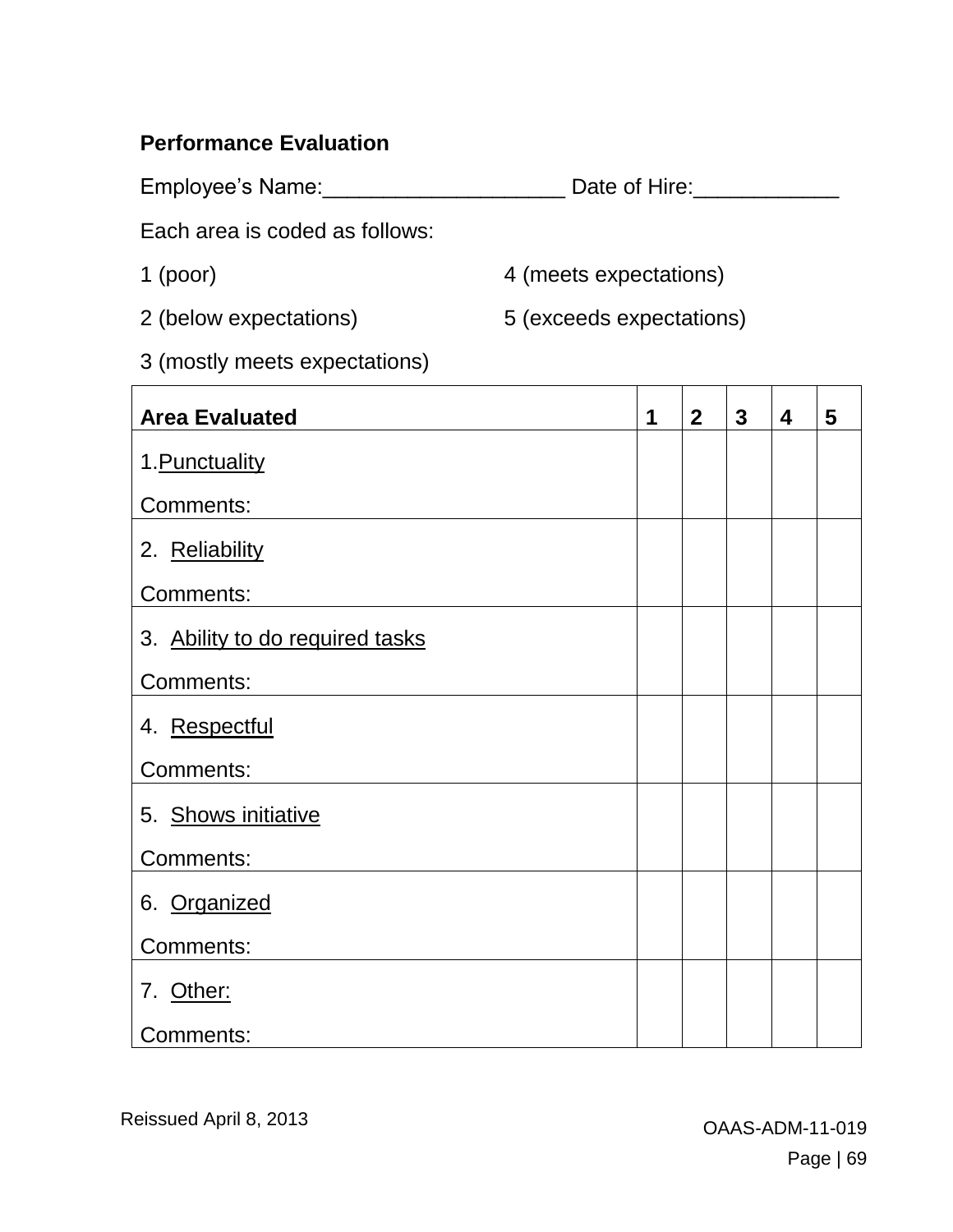Goals for next 6 months / year:

Employee comments:

| Signature of Employer: | Date: |
|------------------------|-------|
| Signature of Employee: | Date: |

\_\_\_\_\_\_\_\_\_\_\_\_\_\_\_\_\_\_\_\_\_\_\_\_\_\_\_\_\_\_\_\_\_\_\_\_\_\_\_\_\_\_\_\_\_\_\_\_\_\_\_

\_\_\_\_\_\_\_\_\_\_\_\_\_\_\_\_\_\_\_\_\_\_\_\_\_\_\_\_\_\_\_\_\_\_\_\_\_\_\_\_\_\_\_\_\_\_\_\_\_

#### **VI. Safety and Welfare**

#### *Employer Liability*

Your employees should not be subjected to circumstances that would create a hostile work environment. Such an environment can be many things, but an employee should never be subjected to sexual harassment or belittlement, jokes, or prejudice because of his / her age, race, color, religion, gender natural origin, or disability. In addition, the work environment must be free from recognized hazards that are causing or likely to cause death or serious physical harm.

The employer retains control over the hiring, training, managing, and firing of employees providing services, and as such only the employer is responsible and liable for any negligent acts or omissions by the employee, the employer, the participant, the responsible representative, or by other people in the workplace.

Worker's compensation insurance is required as part of participation in the Self-Direction option. Worker's compensation insurance covers an employee's on-the-job injury. Upon enrollment, your employees are automatically covered by worker's compensation insurance.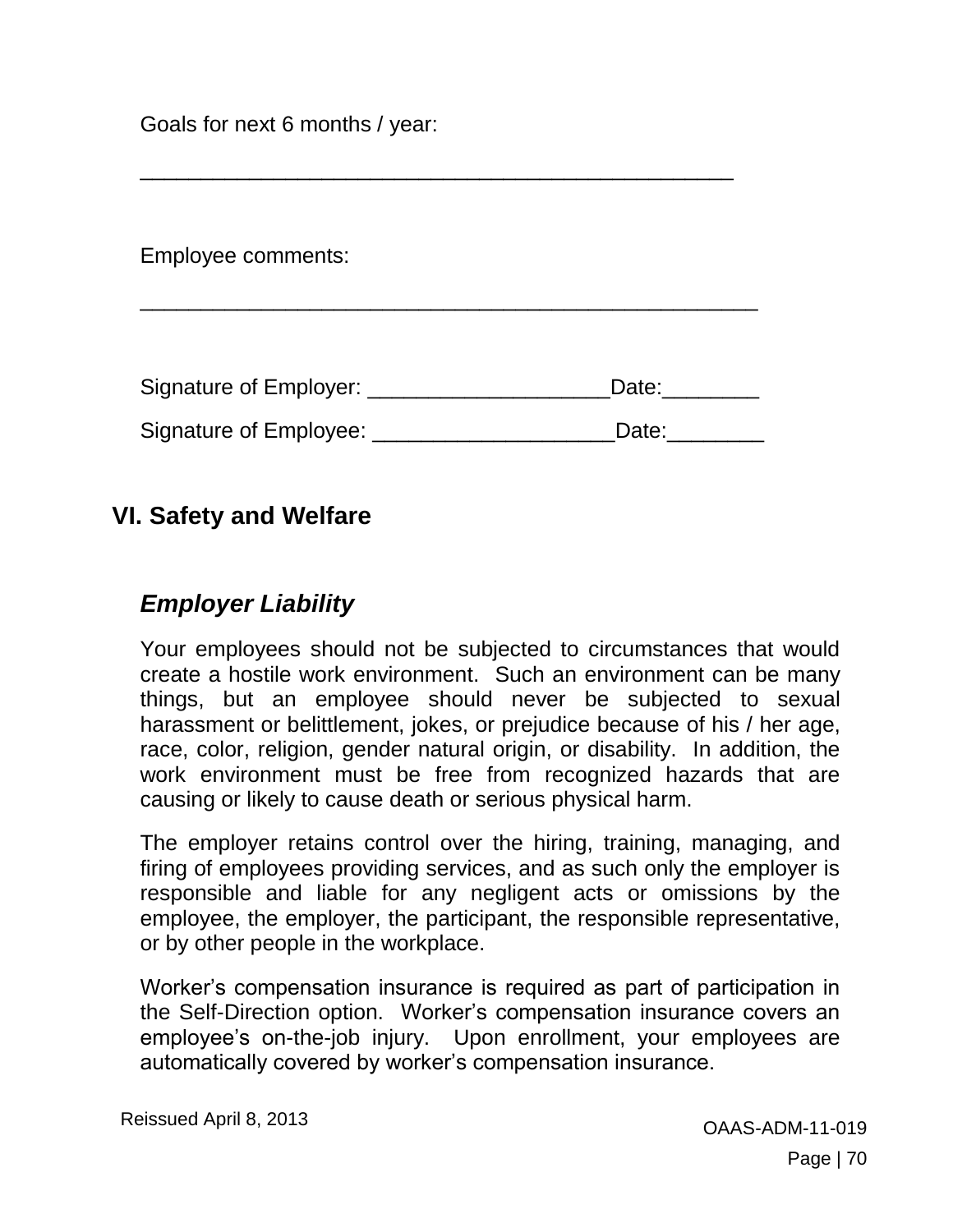Remember, employees of participants in the Self-Direction option are not employees of the fiscal agent, the Office of Aging and Adult Services (OAAS), any other state or federal agency or the support coordination agency.

#### *Work-Related Injuries:*

Employers should require employees to immediately report an/all injuries or illnesses received on the job. The employer may also re4quire that the employee document the injury (what, how, when, where, witnesses, injury, etc.) in a written report to file in the employee's file. The employer may determine from the report that additional training and / or safety measures are needed to prevent a reoccurrence of each injury/incident. The employer must notify the fiscal agent as soon as possible of any injuries or illnesses received on the job by the employee.

#### *Non-Work Related Injuries:*

The employee is not provided coverage/benefits in these programs, on or off the job, if/when:

- The injury occurred while the employee was intoxicated,
- The employee injured himself or herself intentionally or while unlawfully attempting to injure someone else,
- The employee was injured while voluntarily participating in an offwork activity,
- The employee was injured by an Act of God,
- The injury occurred during horseplay, and/or
- The injury was not sustained while at work or during work.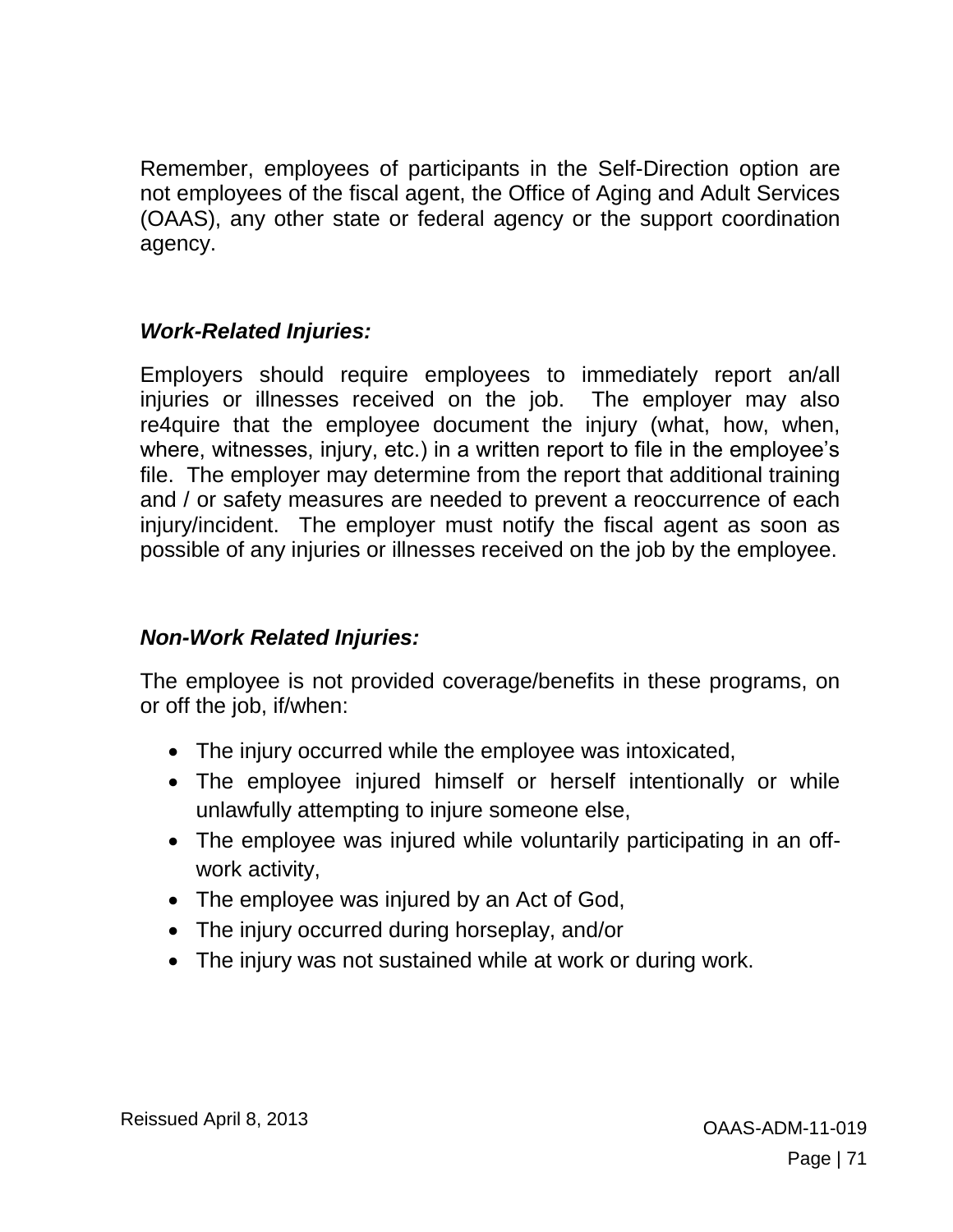## *Universal Precautions*

Universal Precautions requires that ALL blood and body fluids be regarded as potentially infectious and appropriate protective action taken in ALL situations, with ALL people.

- Wash your hands for 30 seconds after contact with blood and other body fluids that have come in contact with blood. (Wash inside and outsides of hands, between fingers and under fingernails.)
- Wear disposable latex gloves when you encounter large amounts of blood, especially when you have open cuts or chapped skin. Wash your hands as soon as you take off your gloves. (Put gloves, on, perform task, remove gloves, dispose of gloves and then wash hands as noted in item #1.)
- Throw away blood stained material in a sealed plastic bag and place it in a lined, covered garbage container. (Put gloves and paper towels in a plastic bag, tie the bag shut and dispose of the bag in a lined, covered garbage container.)
- Cover cuts and scratches with a bandage until healed. (Place a clean bandage over wound prior to beginning work each day.)
- Use disposable absorbent material, such as paper towels, to stop bleeding. (Fold several paper towels together and apply direct pressure to a wound; revi9ew proper disposal of used paper towels in item #3.)
- Immediately clean up blood-soiled surfaces and disinfect with a fresh solution of one part bleach and nine parts water. (Measure the bleach and water solution into the spray bottle. Spray the blood or other fluids and wipe up with paper towels. Dispose of paper towels as reviewed in item #3).
- Put blood stained laundry in sealed plastic bags until ready to launder. Machine-wash separately in hot soapy water. (Place blood-soiled laundry in a plastic bag and tie the bag; wash the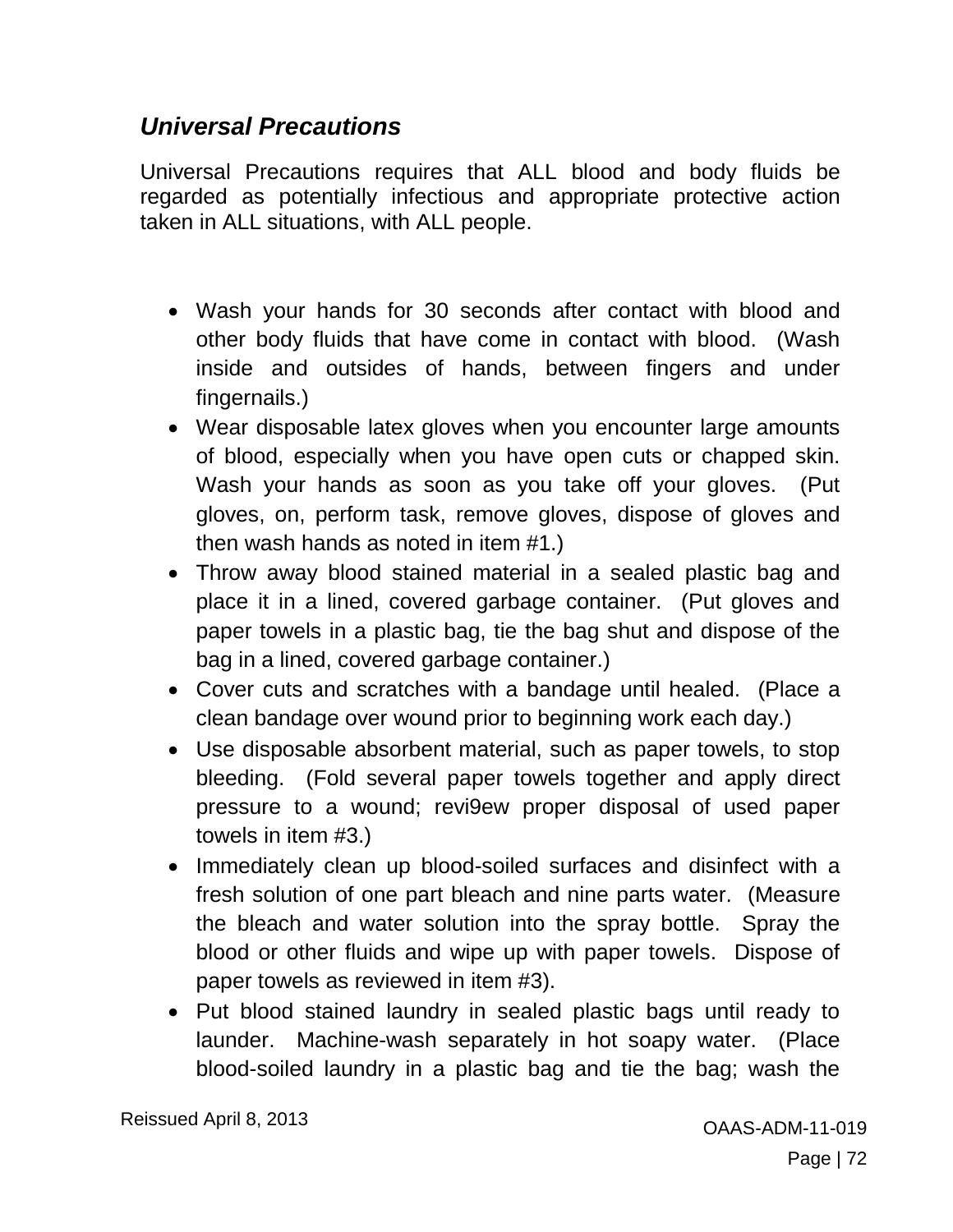contents of the bag in hot water, separate from any other laundry, dispose of the plastic bag as noted in item #3.

- **QUESTION:** Why is it important to protect yourself and your employee from blood and body fluids?
- **ANSWER:** Diseases and viruses are carried i8n blood and other body fluids.
- **QUESTION:** If someone is injured and bleeding, what steps should you take?
- **ANSWER:** Check to make sure it is safe for you, check the victim, call 911 for help, and apply pressure to the wound until help arrives.

**Be sure to ALWAYS use Universal Precautions in ALL settings** and to clean up blood and body fluids as outlined above.

## *Protecting Your Property and Personal Safety*

Following are tips on protecting your property and personal safely.

#### **To protect your property:**

- Make an inventory. You should list valuable items, the date of purchase, and the original price.
- Save receipts and serial numbers if possible.
- If possible, take photographs or make a video recording of your valuables.
- Give a copy of your inventory to your insurance agent, family member, and friend; and / or put another in a safe or safe deposit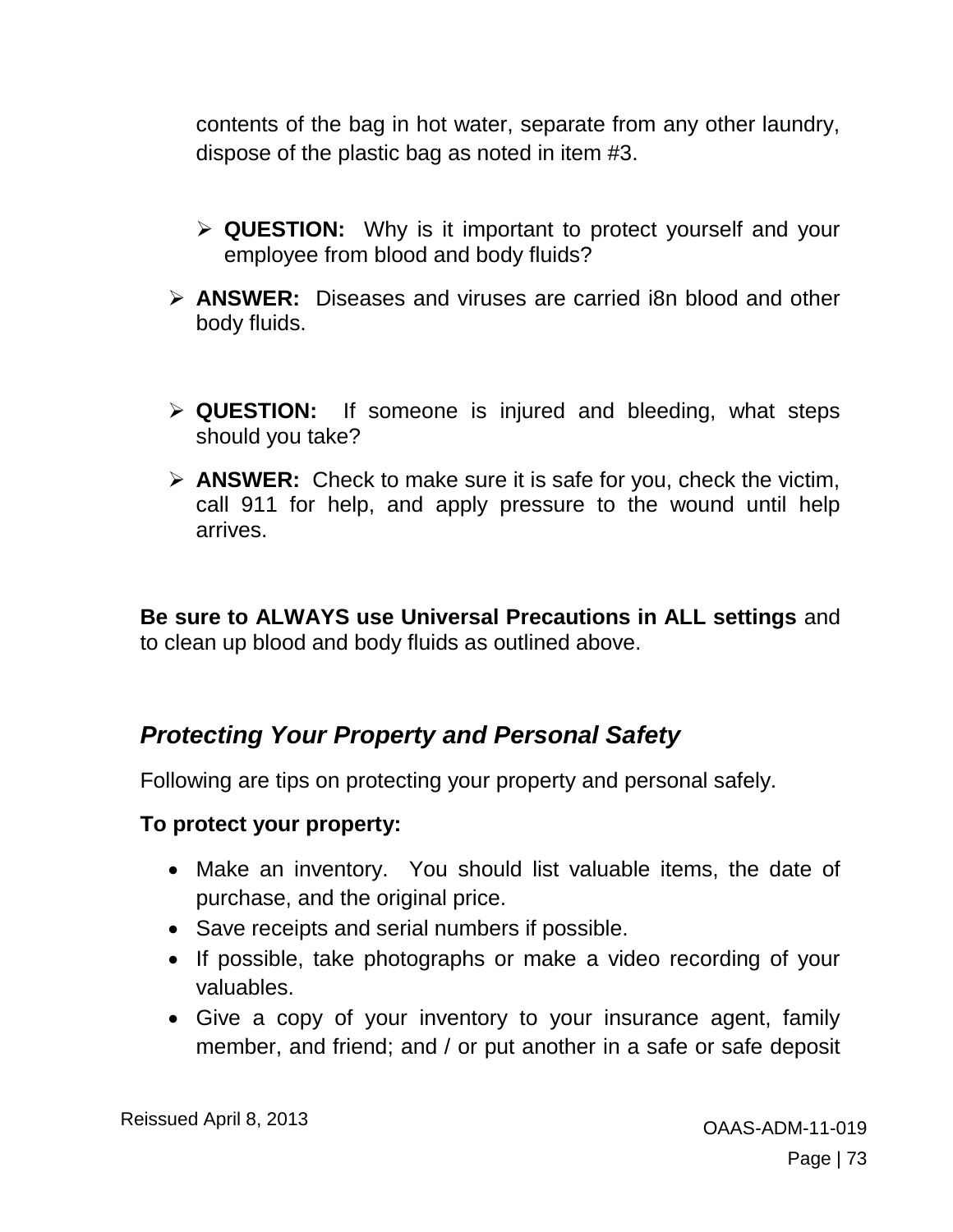box. If you have a loss, it will help establish proof of value for filing an insurance claim.

- Mark valuable items. Marking things a thief would be likely to stead, like the TV and stereo, will help police trace them and return them to you if they are recovered. Use an engraving pen. Many times they're available for loan from your police station. Ask the police which numbers to use. Usually your driver's license number with state abbreviation is recommended.
- Everything should have a place known to you and should be kept in that place. Make it evident that you are aware of your surroundings, your possessions, and where those items belong through casual conversation.
- Keep an inventory of your consumables (food, supplies, etc.). Keeping close tabs on your consumables can help to control purchasing.
- You may consider purchasing a homeowner's or rental insurance policy to help you recover some of your property in case of fire, flood, theft, or other loss.
- When you must terminate an employee, check your telephone bill and make sure there are no phone calls charged to your number by an ex-employee.
- Check credit card bills for charges you did not make, and if you allowed your employee to withdraw money with your ATM card, change your PIN number.
- Be sure to get your keys from your employee when you terminate him/her. Change your locks if the employee does not return your keys.
- If the ex-employee threatens you during the termination conference, be sure to notify your support coordinator of the threat. You may need to contact the police.
- You should notify neighbors and others that you have terminated the employee. Ask neighbors to check on you if they see the exemployee's car or the ex-employee around your house.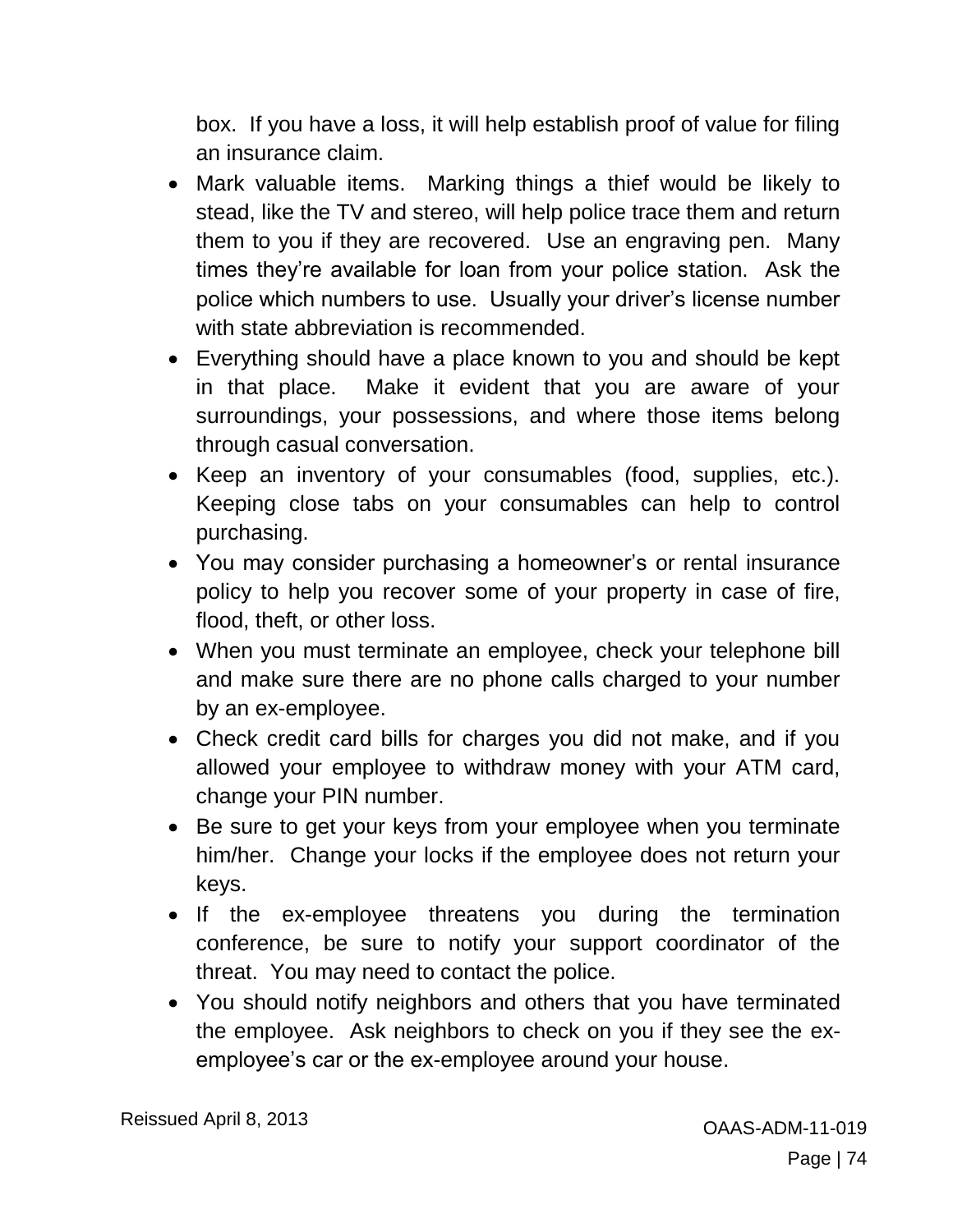# *To Protect Your Personal Safety:*

- You have the right to receive program services without being taken advantage of sexually, financially, or in any other manner, and to terminate exploitive or abusive relationships.
- If you feel that a behavior an employee or anyone is displaying toward you is inappropriate, talk to someone you can trust about the situation. It can help to get a second opinion of the situation and how to handle it.
- Remember that criminals often enter through unlocked doors or windows. Keep you doors locked – especially at night. If it is a friend at the door, he or she won't mind waiting for you to open the door. You may want to ask friends and family to call before coming over so you are expecting them.
- If you suspect someone is trying to get into your home, call 911. Even if you are not sure, it is best to call 911. If it is an employee or someone else you know, but they are acting suspiciously, call the police.
- Most sexual abuse happens with someone known to the person. Remember you have the right to say no to any unwanted touch, whether it is an employee, a romantic partner, friend, or family member.
- If you receive an unwanted sexual touch from an employee, be aware that it is a violation of professional ethics, your rights and the law. Report it as soon as you can to the police by calling 911. For support, call your local rape crisis center and / or a personal counselor.
- Trust your gut feeling. If you feel unsafe, terminate the relationship with the other person.
- Have trusted friends and family handle things that you do not feel comfortable delegating to an employee (i.e., assistance with financial matters).
- Let your employees know that your friends and family are watching out for your well-being. Let neighbors you trust know your

Reissued April 8, 2013 **Canadian Strategier April 19 and 2013** OAAS-ADM-11-019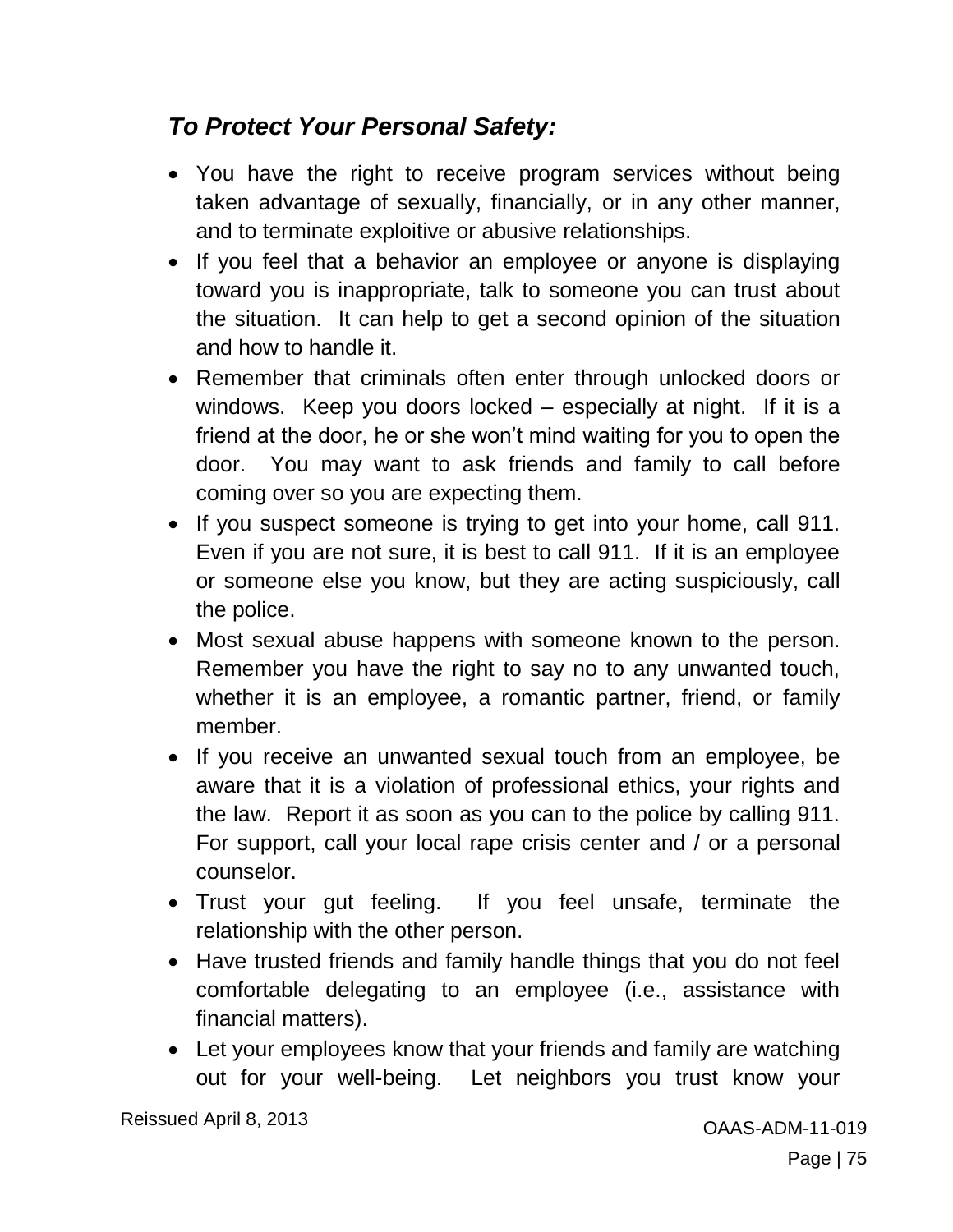schedule and ask them to keep an eye on your home. You may also want to ask friends and family members to call or drop by to visit while a new employee is in your home.

- **If you are experiencing abuse, neglect, exploitation, or extortion call law enforcement immediately. Then notify your support coordinator as soon as possible.**
- Always dial 911 in an emergency and for immediate assistance.

Excerpt from *Recruiting, Managing and Training of Personal Assistants: A Handbook for People with Disabilities by the Coalition of Texans with Disabilities*

## *Critical Incident Reporting Requirements*

Any person having cause to believe that an adult's physical or mental health or welfare has been or may be further adversely affected by abuse, neglect, or exploitation, or extortion shall report to the adult or elderly protective agency or to law enforcement. (Louisiana Revised Statute 14:403:2)

This means the following critical incidents must be reported within two hours to the participant's support coordinator:

- Major Injury: Any suspected or confirmed wound or injury to a person of known or unknown origin which requires medical attention by a physician, nurse, dentist, or any other licensed health care provider.
- Loss or destruction of home damage to or loss of the participant's home that causes harm or the risk of harm to the participant. This may be the result of any action, manmade or natural. (Examples include fire, flooding, eviction, unsafe or unhealthy living environment.)
- Fall: A fall occurring when the person is:
	- Found down on the floor (un-witnessed event): or

Reissued April 8, 2013 **Canadian Strategier April 19 and 2013** OAAS-ADM-11-019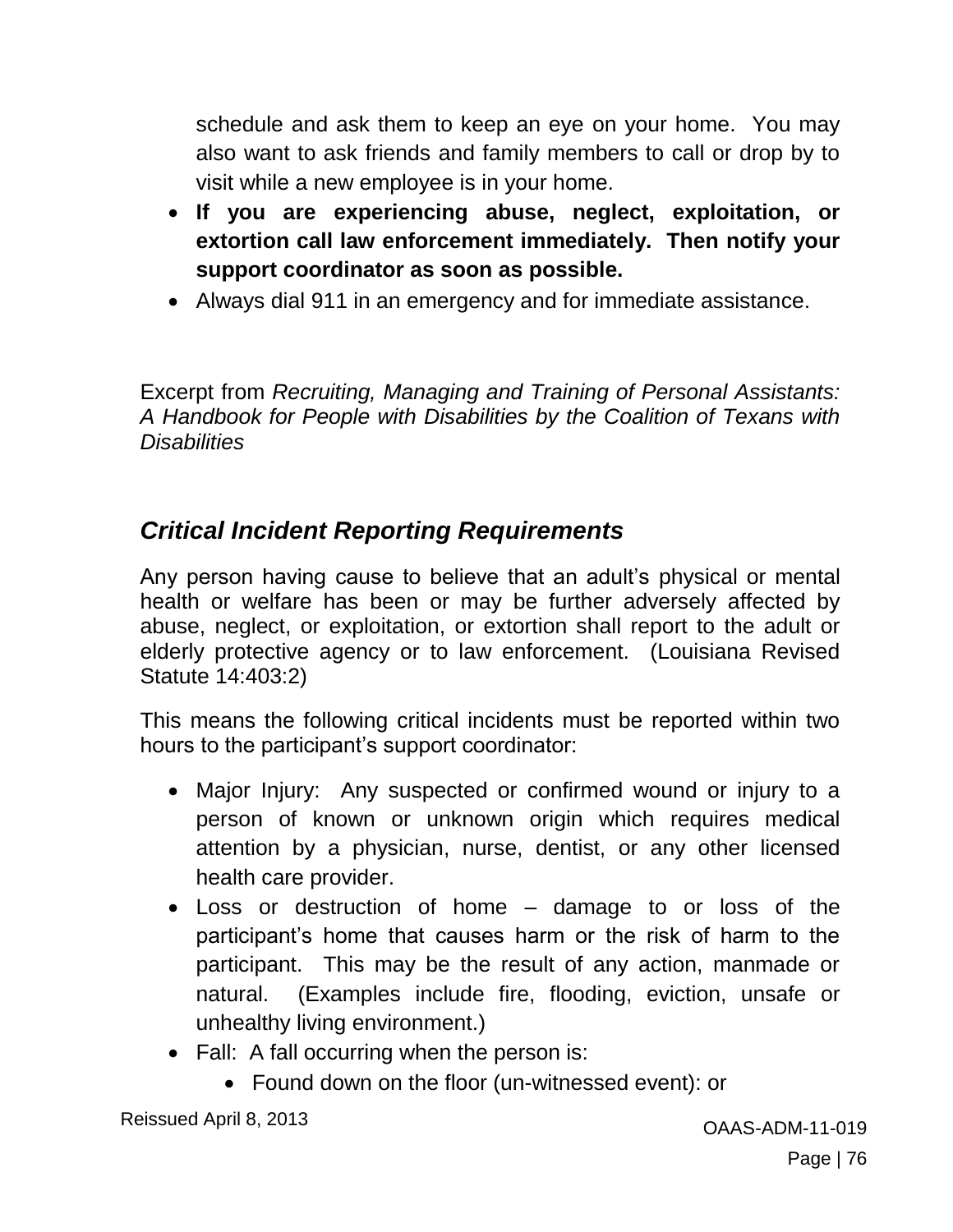- Comes to rest on the floor unintentionally, whether or not the person is being assisted at the time, assisted or un-assisted, apparently due to one of the ten most likely risk factors for falls (i.e., muscle weakness, history of falls, gait deficit, use of assistive device, visual deficit, arthritis, impaired activities of daily living, depression, cognitive impairment, and age greater than 80 years) and / or other risk factors such as use of psychotropic medications, anti-arrhythmic medications, dioxins,, and diuretics.
- Major Illness: Any substantial change in health status, illness, or sickness (suspected or confirmed) which requires treatment, or other medical intervention by a physician, nurse, dentist, or other licensed health care providers (such as a visit to MD, ER, hospital, or mental health practitioner, or hospitalization of 30 days or more.
- Death: All deaths are reportable regardless of the cause or the location where the death occurred.
- Major Medication Incident: The administration of medication in an incorrect form, not as prescribed or ordered, or to the wrong person, or the failure to administer a prescribed me3dication, which requires treatment by a physician, nurse, dentist or any other licensed health care provider.
	- Medication Incident Staff Medication Incident Pharmacy Medication Incident – Person Medication Incident – Family.
- Involvement with Law Enforcement: A participant or his / her staff or others responsible for his / her care is/are involved directly or indirectly in an alleged criminal manner, resulting in law enforcement becoming involved such as:
	- The participant is arrested.
	- Person is a victim of a crime
	- An on-duty staff person is arrested / charged
	- An on-duty staff person is ticketed for a moving violation.
- Major behavior incident the occurrence of an incident that can reasonably be expected to result in harm or may affect the safety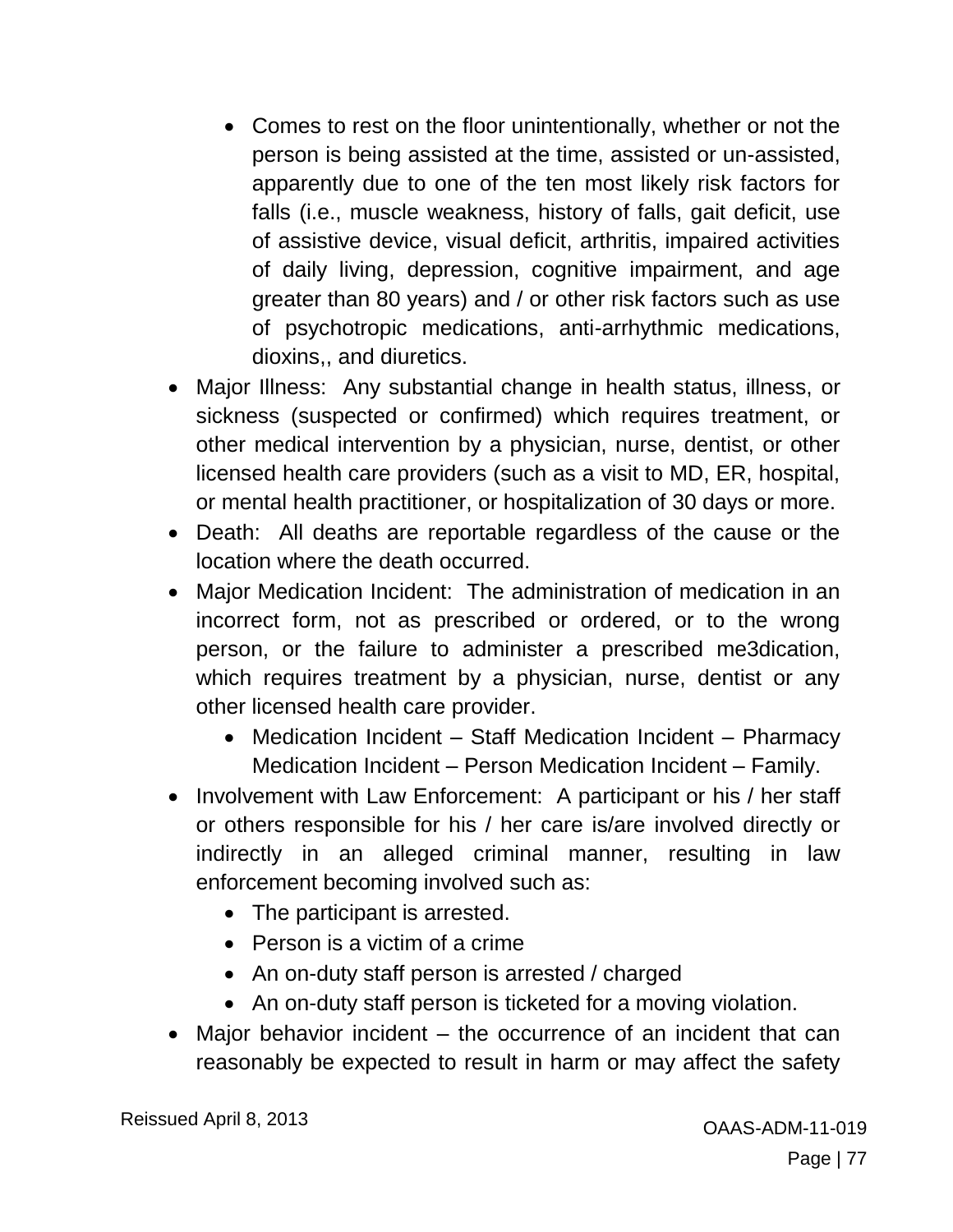and well-being of the person. The following are major behavioral incidents:

- Attempted suicide the intentional and voluntary attempt to take one's life.
- Suicidal threats any verbal expression by a person of intent to voluntarily take one's life
- Elopement / Missing the person is missing and unaccounted for a period of time in excess of any unsupervised period provided in the individualized support plan or other plan, or a person with no supervision requirements in the plan is missing or whereabouts are unknown for provision of services.
- Self-injury any suspected or confirmed self-inflicted wound or injury which requires treatment by a physician, nurse or any other health care provider.
- Offensive sexual behavior imposing non-physical sexually oriented activities upon another person such as threatening to rape another, exposing to others, public masturbation, etc.
- Sexual aggression any act of physically forcing sexually oriented activities upon another person, such as touching another's breast, touching private parts, or attempting to disrobe another person, etc.
- Physical aggression the person physically attacks a direct service worker or another person which results in injury or harm to the other person.

If the incident involves abuse, neglect, exploitation, or extortion, then protective services or law enforcement shall be contacted immediately. The following incidents shall be reported to both protective services and the support coordination agency:

#### **Abuse:**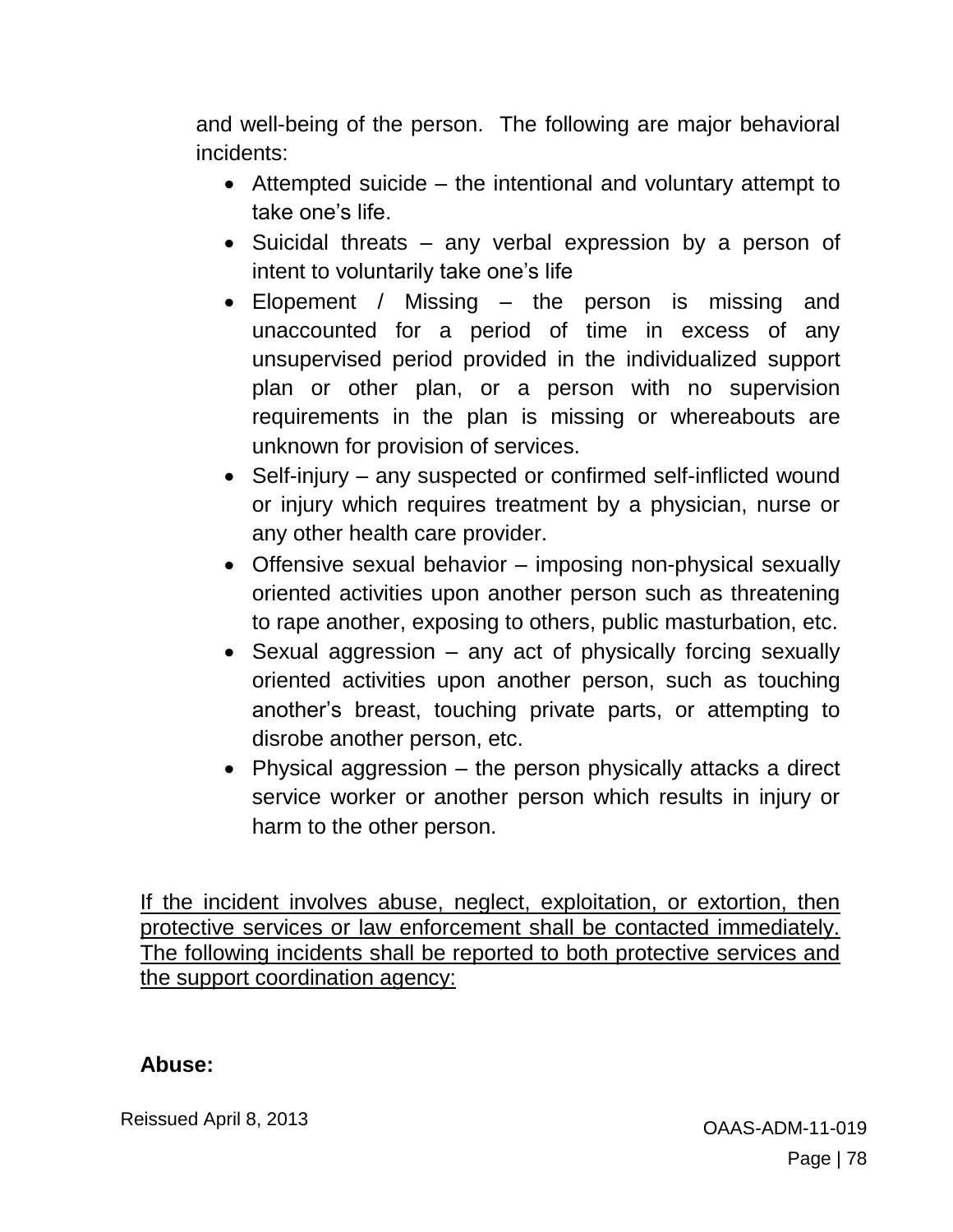**Physical** – contact or actions that result in injury or pain such as hitting, pinching, yanking, shoving, pulling hair, etc.;

**Emotional** – threats, ridicule, isolation, intimidation, harassment;

**Sexual** of an adult when any of the following occur:

- a. The adult is forced, or otherwise coerced by a person into sexual activity or contact.
- b. The adult is involuntarily exposed to sexually explicit material, sexually explicit language, or sexual activity or contact.
- c. The adult lack the capacity to consent, and a person engages in sexual activity or contact with that adult.

### **Neglect:**

**Caregiver** – means withholding or not assuring provision of basic necessary care such as food, water, medical, or other support services, shelter, safety, reasonable personal and home cleanliness or any other necessary care;

**Self** – means failing, through one's own action or inaction, to secure basic essentials such as food, medical care, support, shelter, utilities or any other care needed for one's well-being.

### **Exploitation:**

The misuse of someone's money, services, property or the use of a power of attorney or guardianship for one's own purposes.

### **You, as the employer, are responsible for completing all of the following actions:**

• Reporting critical incidents as soon as possible but within two hours of discovery to the support coordination agency and protective services and / or law enforcement when applicable.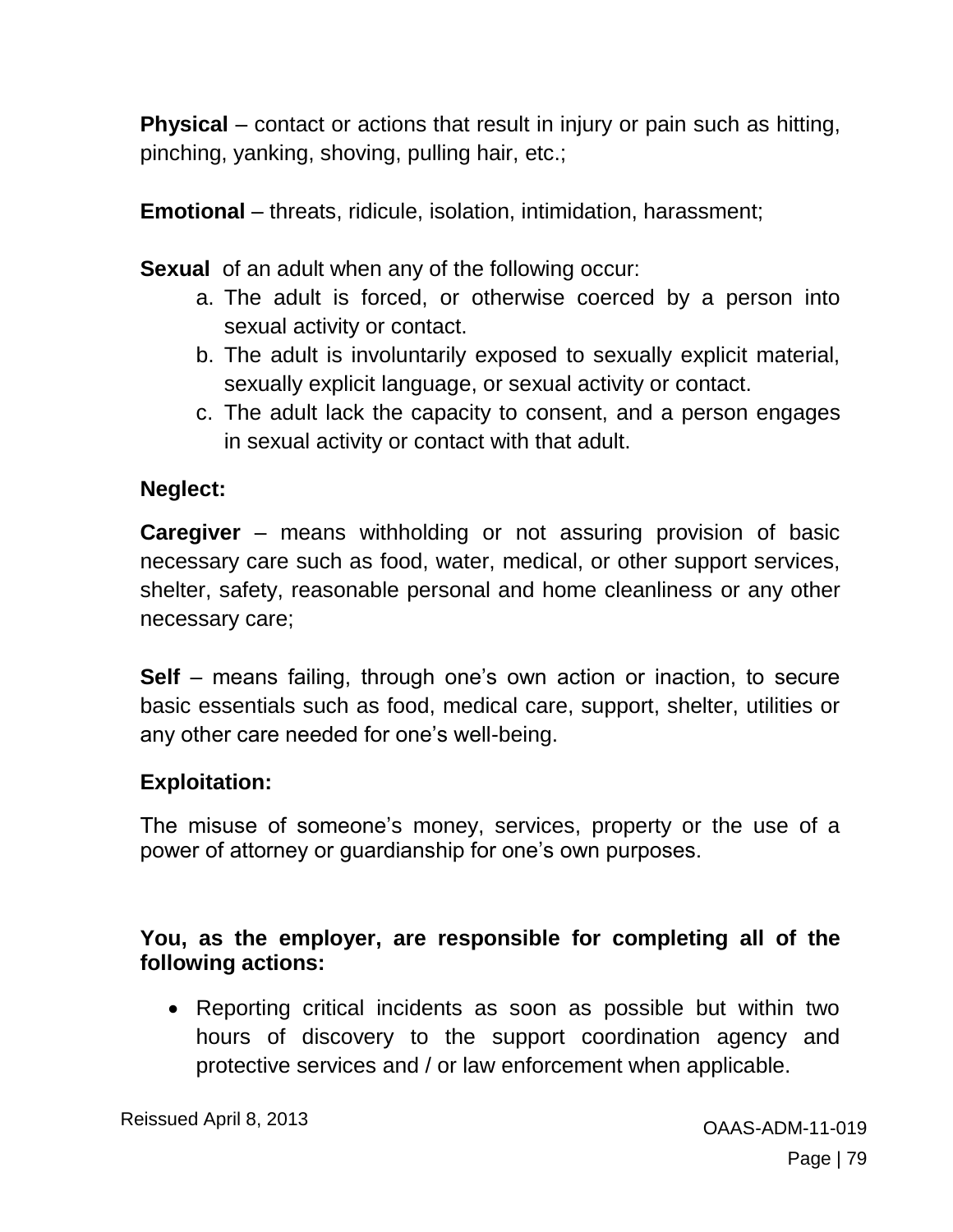- Assisting in gathering information about the circumstances and details of the critical incident; and
- Participating in any planning meetings convened to resolve the critical incident or to develop strategies to prevent or mitigate the likelihood of similar critical incidents occurring in the future.

# *Where to Get Help*

### **Emergency Situations**

Call your local law enforcement agency (police or sheriff) or 911 if the situation is an emergency. **If in doubt about an emergency situation, dial 911.**

- If you suspect an adult between the ages of 18 and 60 or a person under 18 who has been legally declared an adult has been abused or mistreated, you are required to report it to the Adult Protection Services at 1-800-898-4910.
- If you suspect an adult who is age 60 or older has been abused or mistreated, you are required to report to the Elderly Protective Services at 1-800-259-4990 (if calling from within Louisiana) or at 1-225-342-2297 ( if calling from outside of Louisiana).
- If you suspect a child has been abused or mistreated you are required to report it to the Child Welfare Office at 1-855-452-5437.

For more information see the "Office of Aging and Adult Services Critical Incident Reporting Policies and Procedures," (OAAS-ADM-10-020) posted at the following web address:

[http://new.dhh.louisiana.gov/assets/docs/OAAS/publications/OAASADM](http://new.dhh.louisiana.gov/assets/docs/OAAS/publications/OAASADM10020CIRpoliciesOAASRI62210HENLEYLEVELLE.pdf) [10020CIRpoliciesOAASRI62210HENLEYLEVELLE.pdf](http://new.dhh.louisiana.gov/assets/docs/OAAS/publications/OAASADM10020CIRpoliciesOAASRI62210HENLEYLEVELLE.pdf)